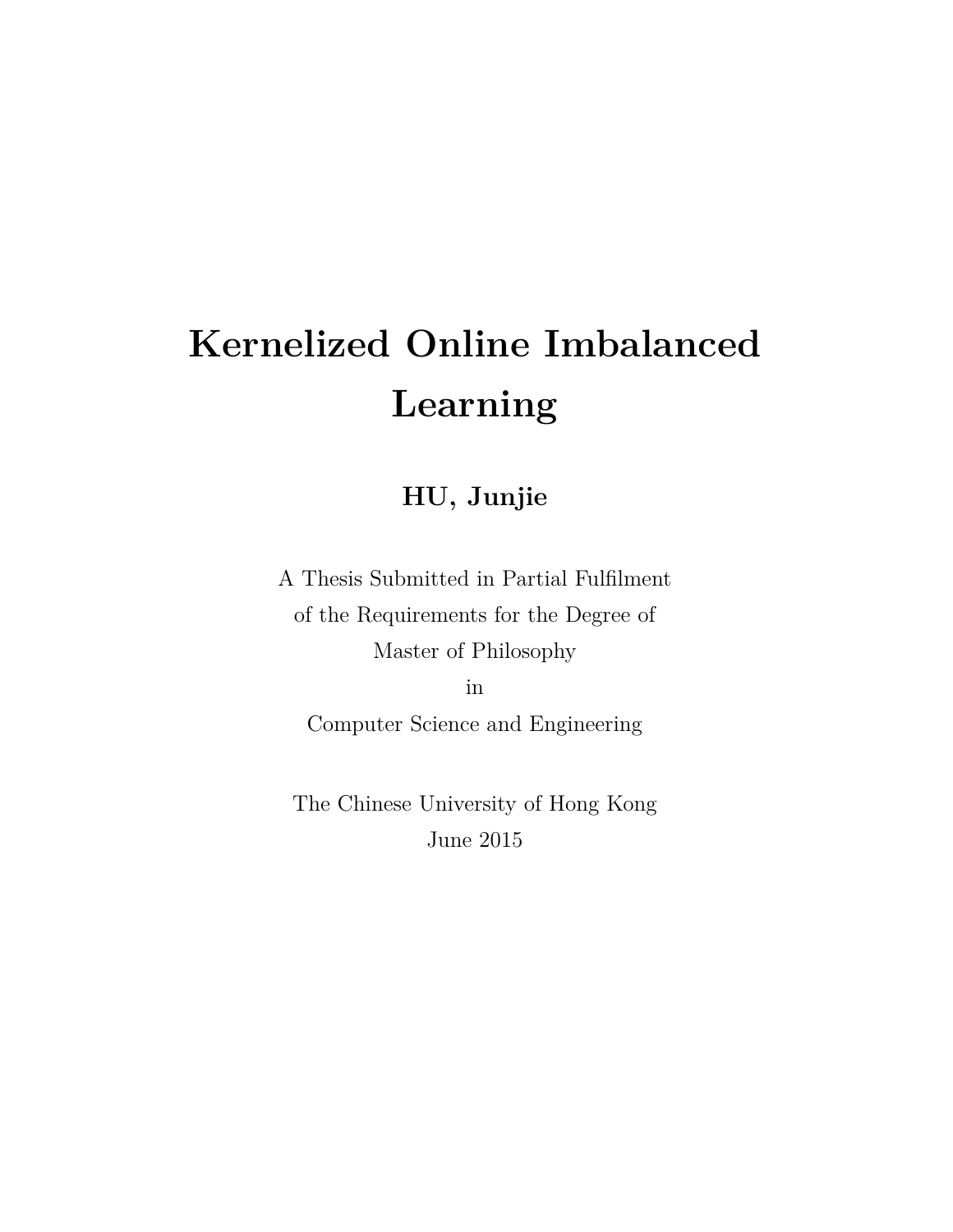Abstract of thesis entitled:

Kernelized Online Imbalanced Learning Submitted by HU, Junjie for the degree of Master of Philosophy at The Chinese University of Hong Kong in June 2015

Imbalanced streaming data are prevalent in many real-world applications because people usually are attracted by rare events. These data exhibit the characteristics of huge volume, high velocity, extreme imbalance, and perhaps, nonlinearity and heterogeneity. Learning binary classification models from imbalanced data, where the number of samples from one class is significantly larger than that from the other class, is an important research topic in machine learning and data mining. To learn from imbalanced data, online AUC (area under the ROC curve) maximization is a promising tool. However, it is not well suited for handling nonlinearity and heterogeneity of the data.

This thesis is mainly described in two parts. In the first part, motivated by the effectiveness of kernel methods, we propose a kernelized online imbalanced learning (KOIL) algorithm to produce a nonlinear classifier for imbalanced data. We conse-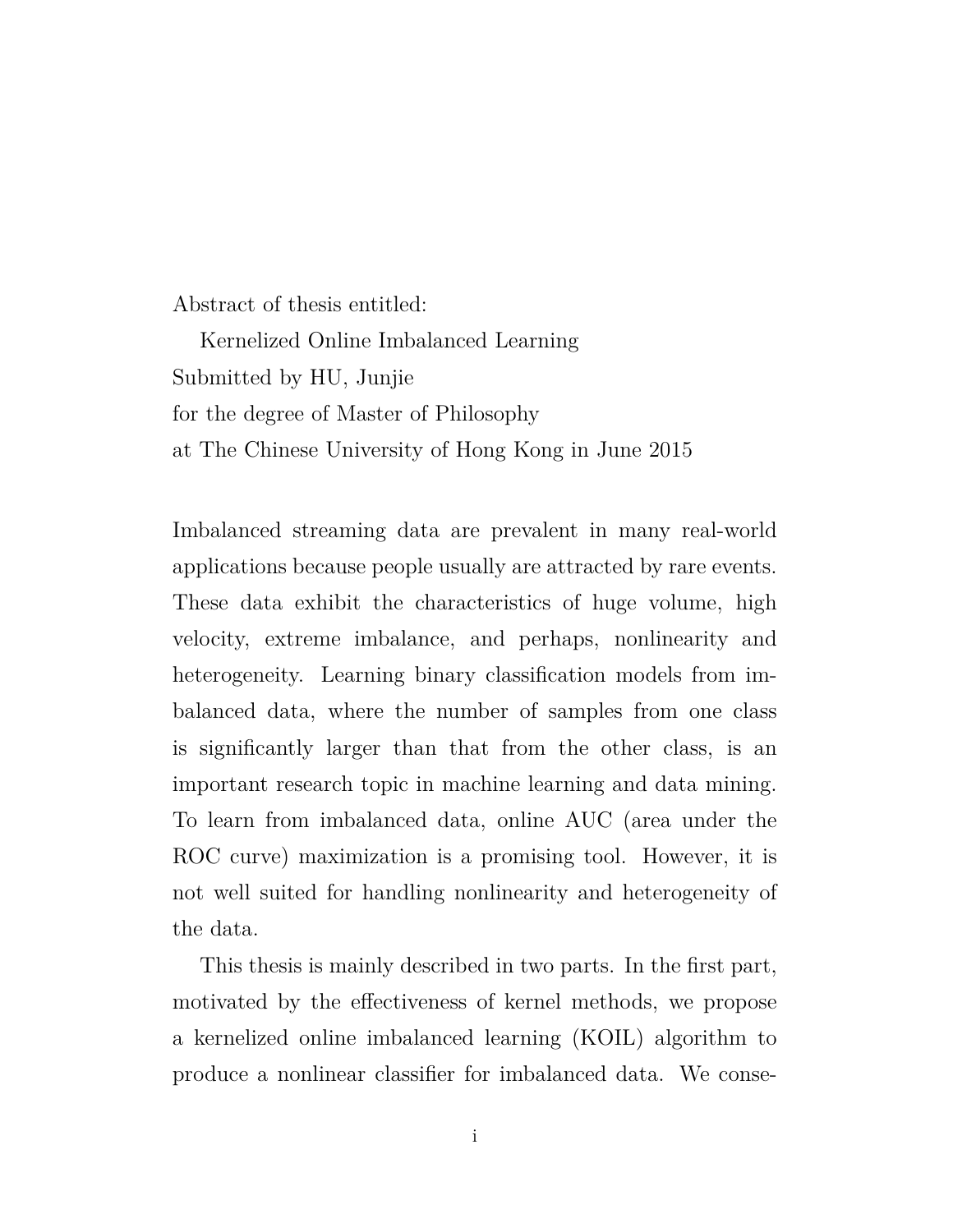quently formulate the problem by maximizing the AUC score while minimizing the functional regularizer. We address two major challenges: 1) How to control the number of support vectors without sacrificing model performance, and 2) how to control the fluctuation of the learned decision function to achieve smooth updating. To this end, we introduce two buffers with fixed budgets (buffer sizes) for the positive and negative class, respectively, to store the corresponding learned support vectors. The buffers allow us to capture the global information of the decision boundary. To control the update fluctuation, we confine the weight of a new support vector to be influenced only by its *k*nearest opposite support vectors. More importantly, we design a sophisticated scheme to compensate for the loss of information after replacement is conducted when either buffer is full. With such a compensation scheme, the learned model can be shown to approach a nonlinear classifier that is learned with infinite budgets. Theoretical results for two convex surrogates of the AUC metric, namely the pairwise hinge loss and its smooth variant, are derived to rigorously justify the model performance. We further conduct a series of experiments on both synthetic and real-world benchmark datasets to demonstrate the effectiveness of the proposed approach.

In the second part, We exploit the online Multiple Kernel Learning (MKL) framework to automatically determine good kernels for accurate data similarity representation. That is, we try to learn multiple kernel classifiers from a pool of pre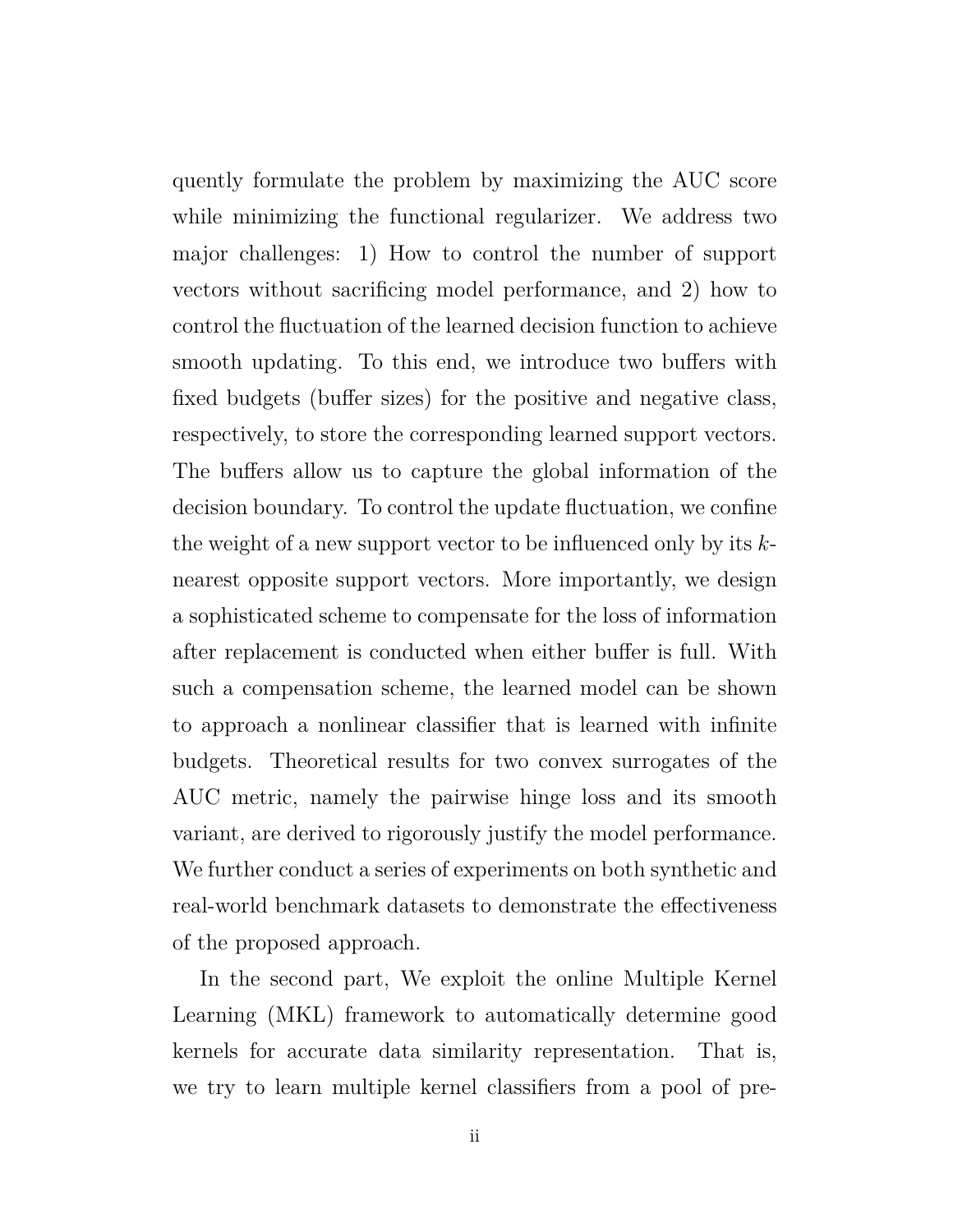defined kernels and their linear combination coefficients in an online mode. The empirical evaluation shows that online MKL is effective for determining the kernel representation.

KOIL with a single kernel in the first part is computationally efficient in the online learning process, while KOIL with multiple kernels in the second part can be used to effectively select good kernels when prior knowledge on the kernel representation is unknown.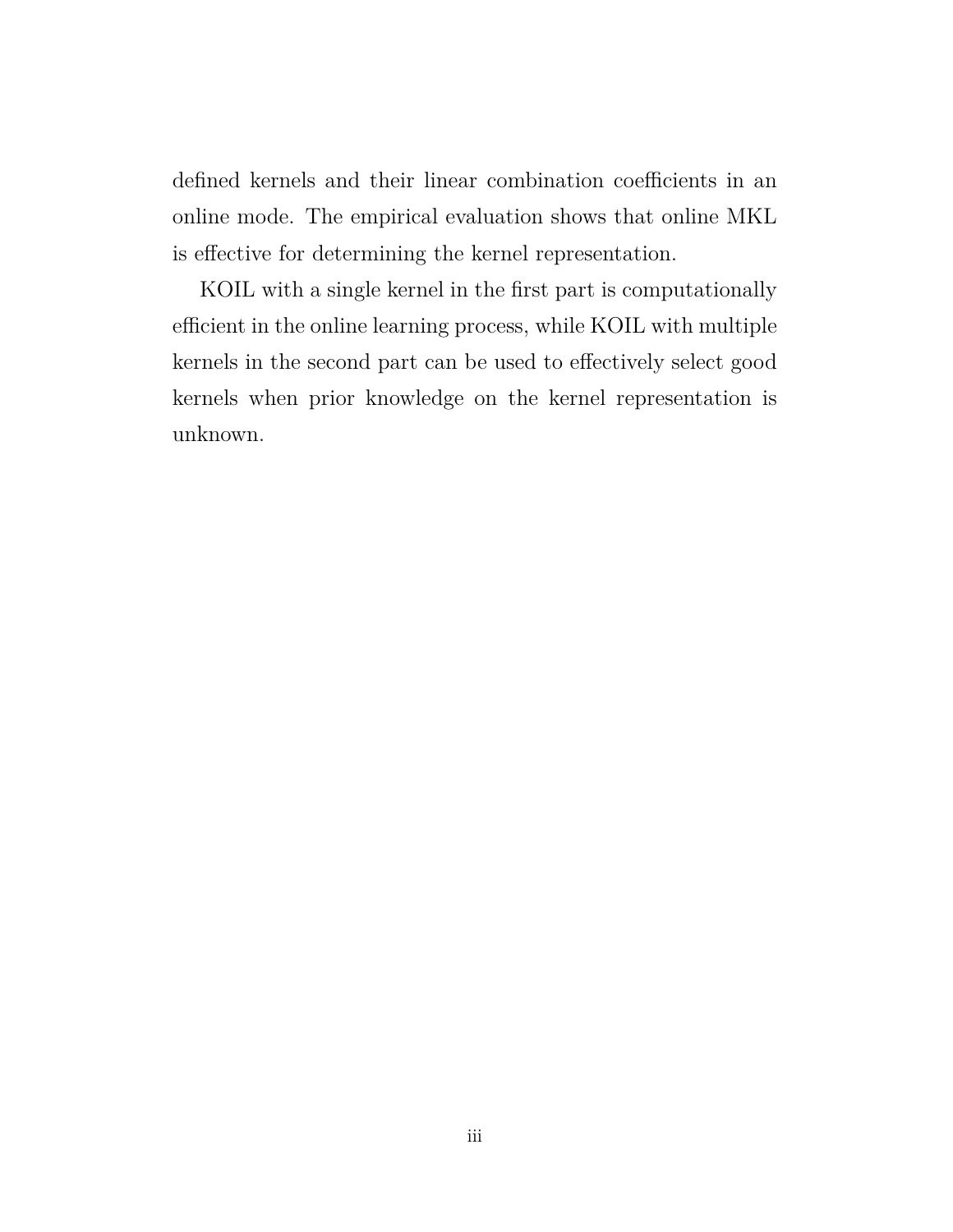## 摘要

不平衡流式數據在很多實際應用中很普遍,因為人們經常 對稀有的事件比較感興趣。這些數據呈現出大容量,高速度, 極度不平衡,非線性以及異構性等特點。在機器學習及數據挖 掘領域,根據不平衡數據(一個類別的樣本數量遠大於另一個 類別的樣本數量)學習二值分類器是一個重要的研究問題。為 了學習這些數據, 在線最大化 AUC (ROC 曲線下的面積) 是 一種有效的工具。然而,這方法卻不適用於處理數據的非線性 及異構性的問題。

這篇論文主要描述了兩部分。第一部分,基於核方法的有效 性,我們提出了基於核函數的在線不平衡學習 (KOIL) 算法, 用於學習一個非線性的分類器。我們將問題明確地表達為最大 化 AUC 得分同時最小化決策函數的正則項。我們解決了以下 兩個主要挑戰: 1) 如何控制支持向量的數量卻不犧牲模型的 效果, 以及 2) 如何控制學習的決策函數的波動性從而實現平 穩的更新。因此,我們使用了兩個固定大小的緩存區,用於存 儲已經學習到的正負類支持向量。這兩個緩存區使得我們可以 獲得決策函數的全局信息。為了控制更新的波動性,我們限定 了每個新的支持向量的權重只會受到最靠近它的 k 個相反類 別的支持向量的影響。更重要的是,我們設計了一種補償因緩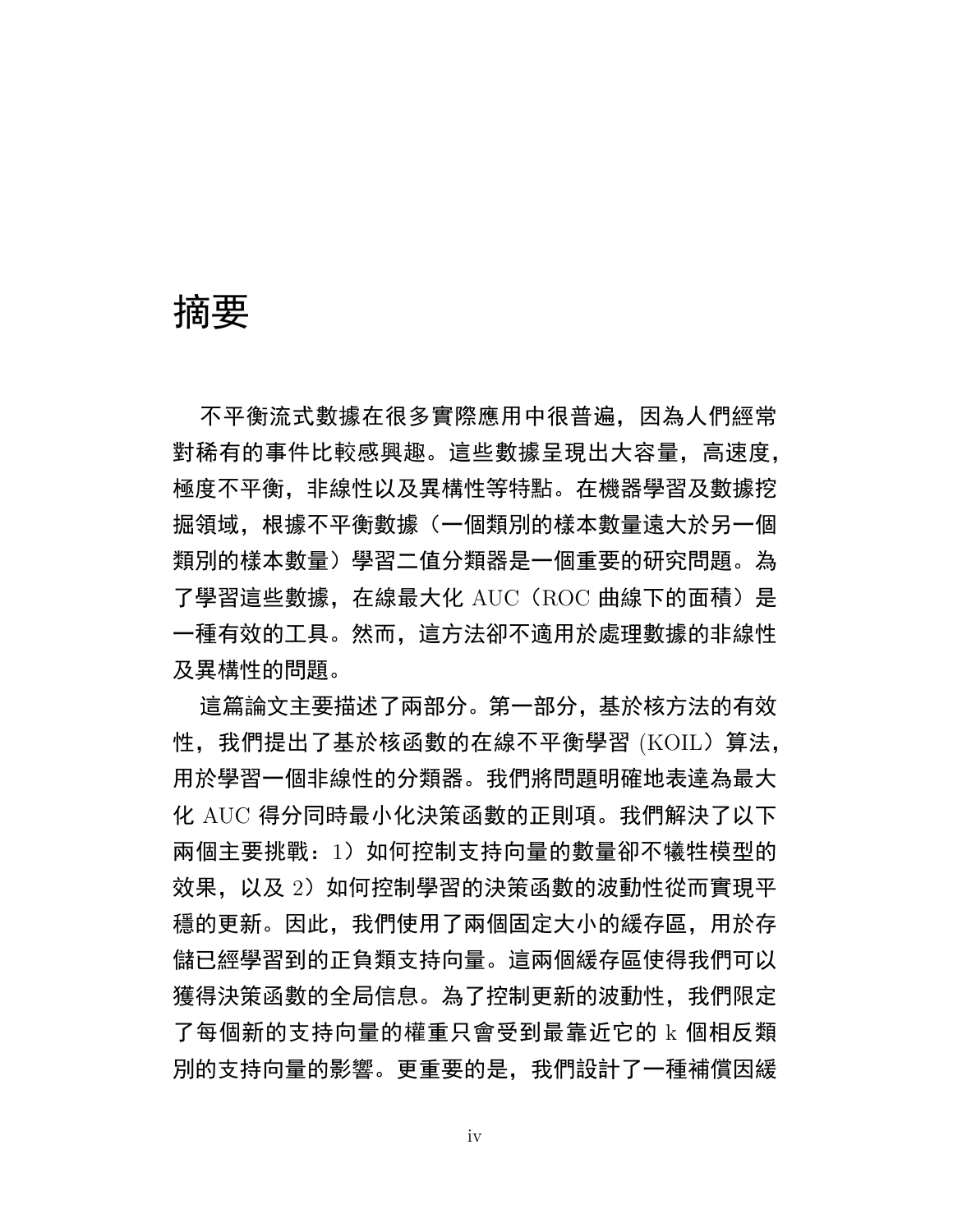存區滿了之後更新支持向量帶來的信息損失的有效方法。通過 這種補償方法,學習到的模型能近似于通過使用著無限空間的 緩存區來學習到的非線性分類器。針對兩種替代 AUC 度量的 凸函數,即成偶铰链損失及平滑的成偶铰链損失,理論結果嚴 格證明了模型的性能。我們還進一步在實際數據和模擬數據中 做了一系列實驗,以驗證提出的模型的有效性。

在第二部分,我們利用了在線多核函數學習的框架,用於 自動決定好的核函數,從而獲得準確的數據相似性表達。也即 是,我們通過在線學習模式,嘗試在一些預先定義好的核函數 中學習多個核分類器以及這些分類器權重的線性組合。實驗效 果顯示我們提出的在線多核函數學習方法能夠有效地確定出好 的核表達。

在第一部分的 KOIL 算法在實時在線學習中高效地利用計 算資源,然而當核函數的先驗知識不知道的情況下,第二部分 提出的多核 KOIL 算法能有效地挑選出好的核函數表達。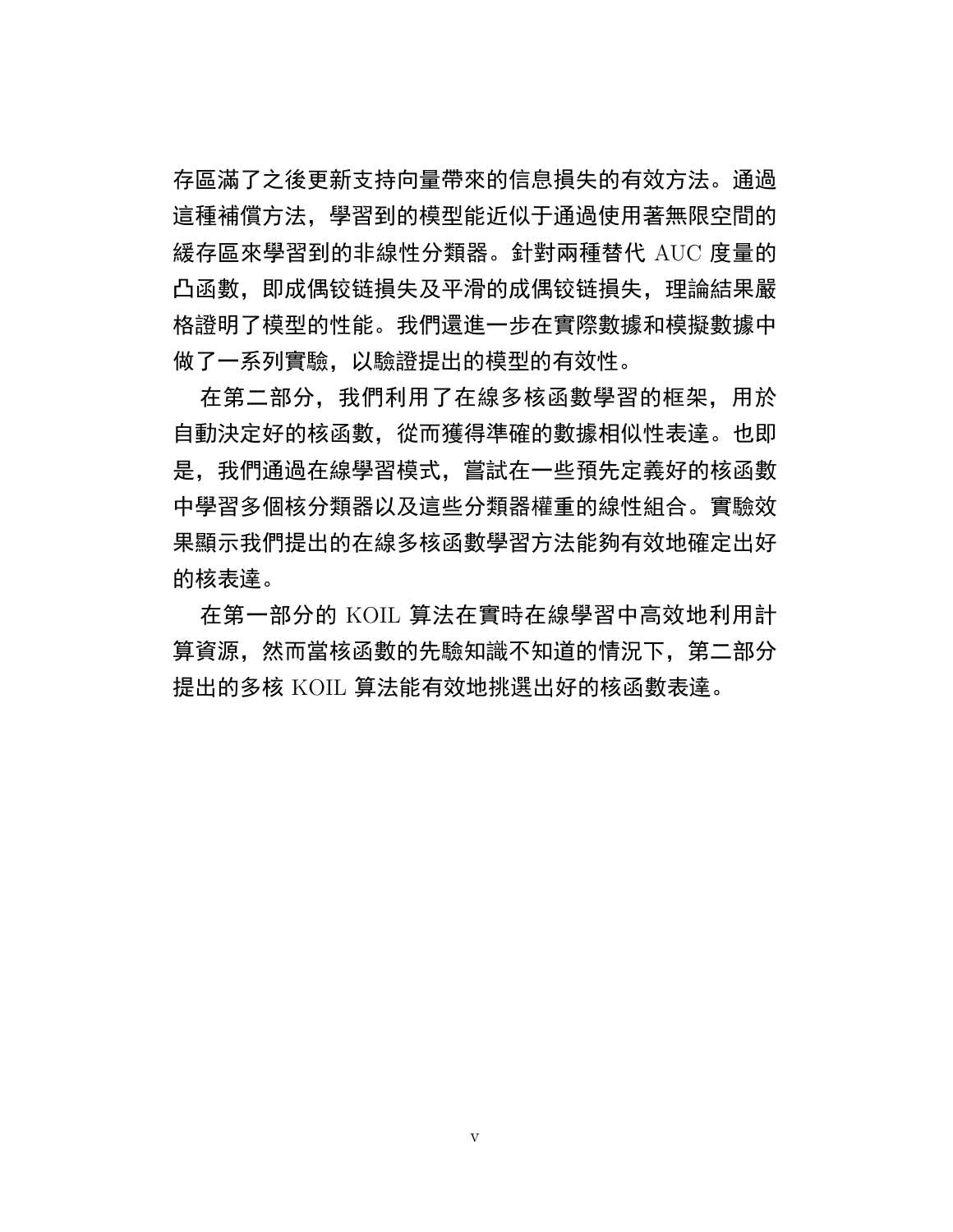## **Acknowledgement**

I would like to thank my supervisors Prof. Irwin King and Prof. Michael R. Lyu for their guidance and support of my graduate study at the Chinese University of Hong Kong. My motivation to continue my further study comes partially from my passion for machine learning research, and partially from the influence my supervisors have had on my development. Prof. King's efforts in educational projects, e.g.,Veriguide, encouraged me to conduct interesting research that can serve our community. Prof. Lyu's dedicated attitude towards teaching deeply impressed me and set the example for me to be a responsible teacher when I was the tutor of his course. As a researcher I would like to devote all my passion towards my research, and as a teaching assistant I would like to altruistically give to others what my teachers have so generously given me. The time I spend on my study at CUHK would be one of the most important periods in my life. I also want to give my sincerest thanks to my friends Dr. Haiqin Yang and Yuxin Su for their helps to my research at CUHK. I am also grateful to my graduation committee members, Prof. Kevin Yip, Prof. Laiwan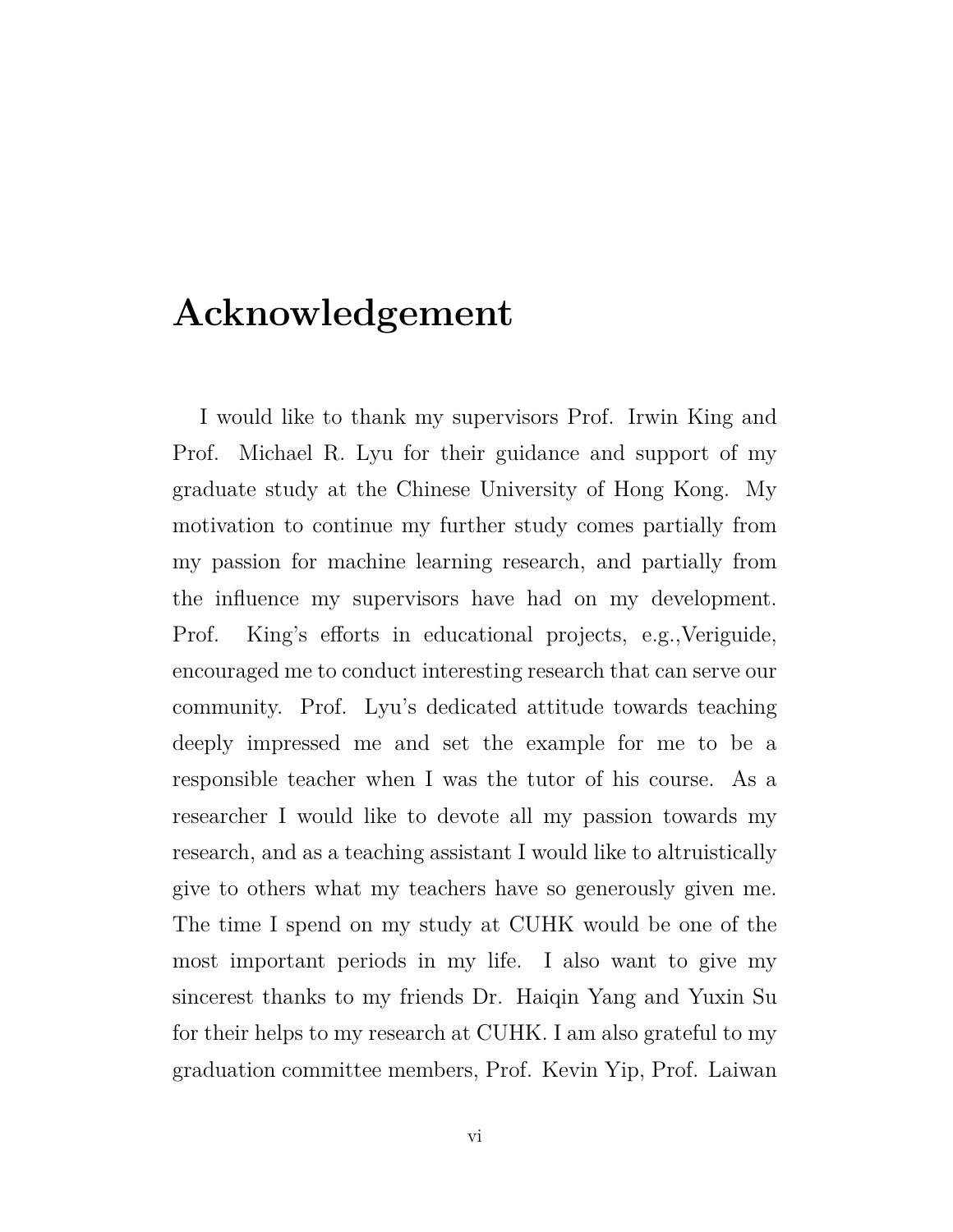Chan and Prof. Qin Lu, for their revision suggestions on my thesis and their efforts in evaluating my work at CUHK.

Finally, I would like to express my heartfelt thanks to my family for their supports and love ever since I was born. Without their support and love, I would not be the person that I am today. This thesis is dedicated to all of them.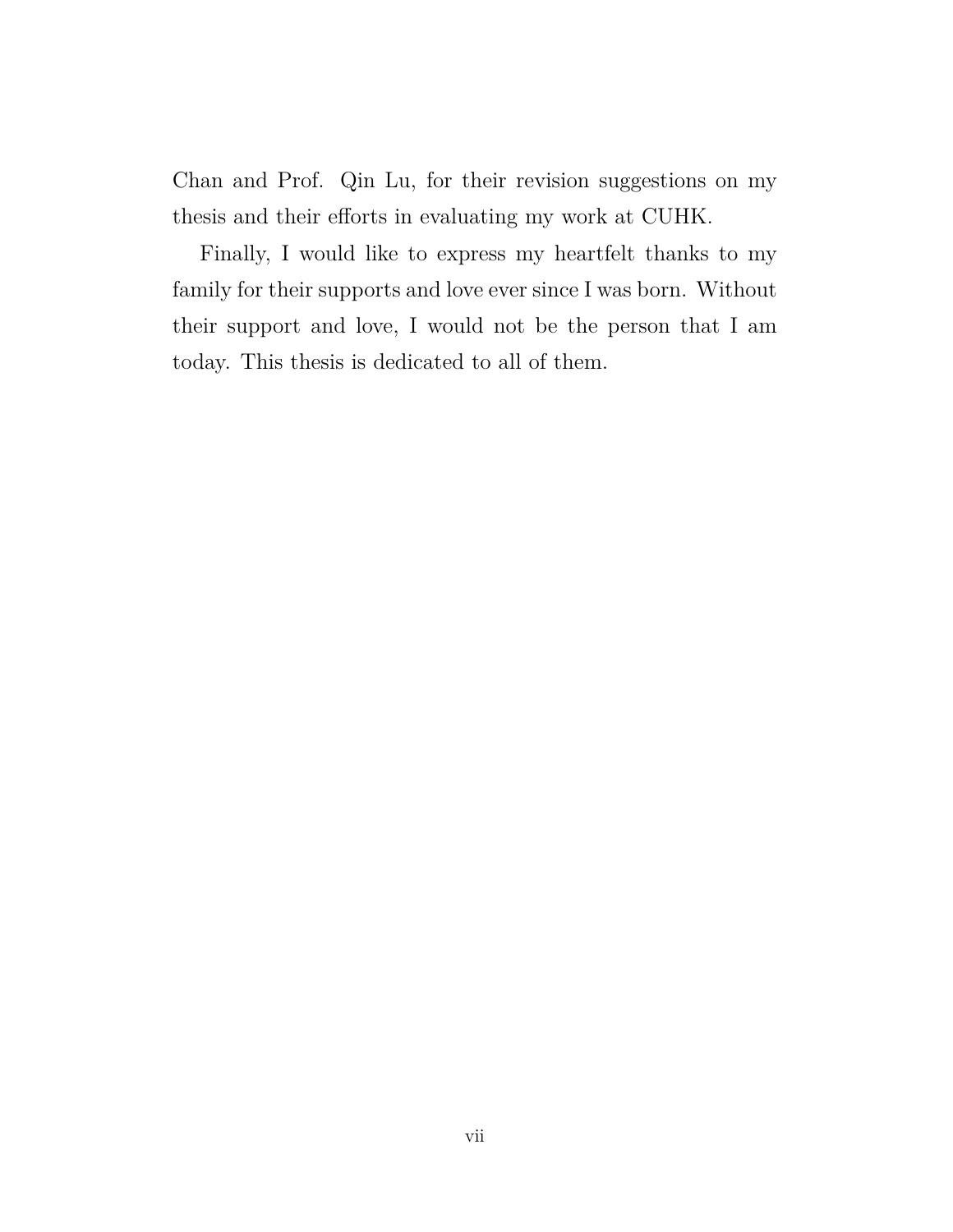# **Contents**

| $\mathbf{i}$<br>Abstract |         |                                                                        |              |  |
|--------------------------|---------|------------------------------------------------------------------------|--------------|--|
| Acknowledgement<br>vi    |         |                                                                        |              |  |
| $\mathbf{1}$             |         | Introduction                                                           | $\mathbf{1}$ |  |
| $\overline{2}$           |         | Preliminaries                                                          | 8            |  |
|                          | 2.1     | Background Study 8                                                     |              |  |
|                          | 2.2     | Notations and Problem Definition                                       | 11           |  |
| 3                        |         | KOIL with A Single Kernel                                              | 14           |  |
|                          | 3.1     | Non-smooth Pairwise Hinge Loss                                         | 14           |  |
|                          | $3.2\,$ | Online AUC Maximization by KOIL                                        | 15           |  |
|                          | 3.3     | Smooth Pairwise Hinge Loss                                             | 23           |  |
|                          | 3.4     |                                                                        | 25           |  |
|                          | 3.5     |                                                                        | 29           |  |
| 4                        |         | KOIL with Multiple Kernel Learning                                     | 42           |  |
|                          | 4.1     |                                                                        | 42           |  |
|                          | 4.2     | Online Multiple Kernel Selection $\;\ldots\; \ldots\; \ldots\; \ldots$ | 43           |  |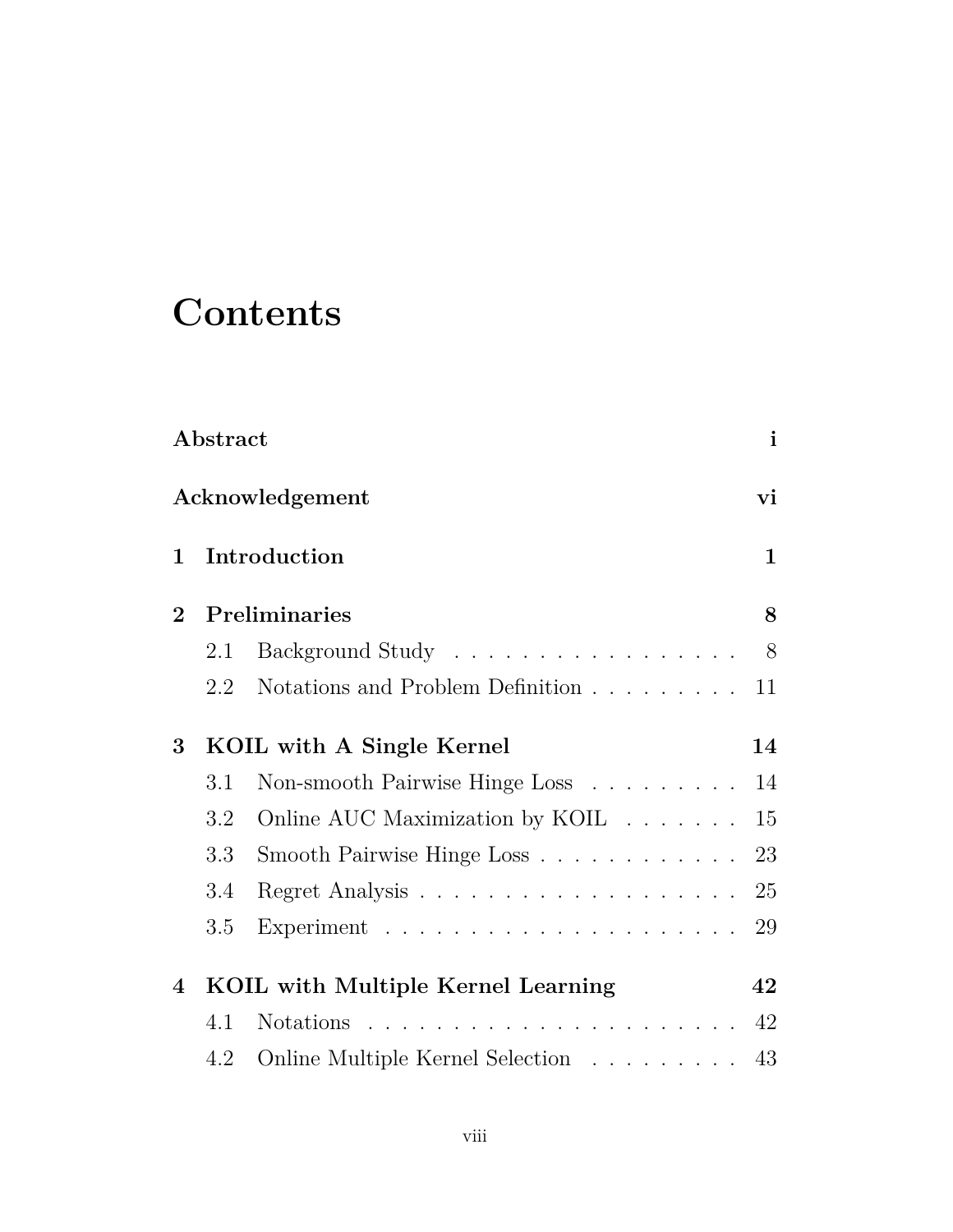|              | 4.3 |                     |     |
|--------------|-----|---------------------|-----|
|              |     |                     |     |
| $\mathbf{5}$ |     | Conclusion          | 49  |
|              |     | A Theoretical proof | 51. |
|              |     | <b>Bibliography</b> |     |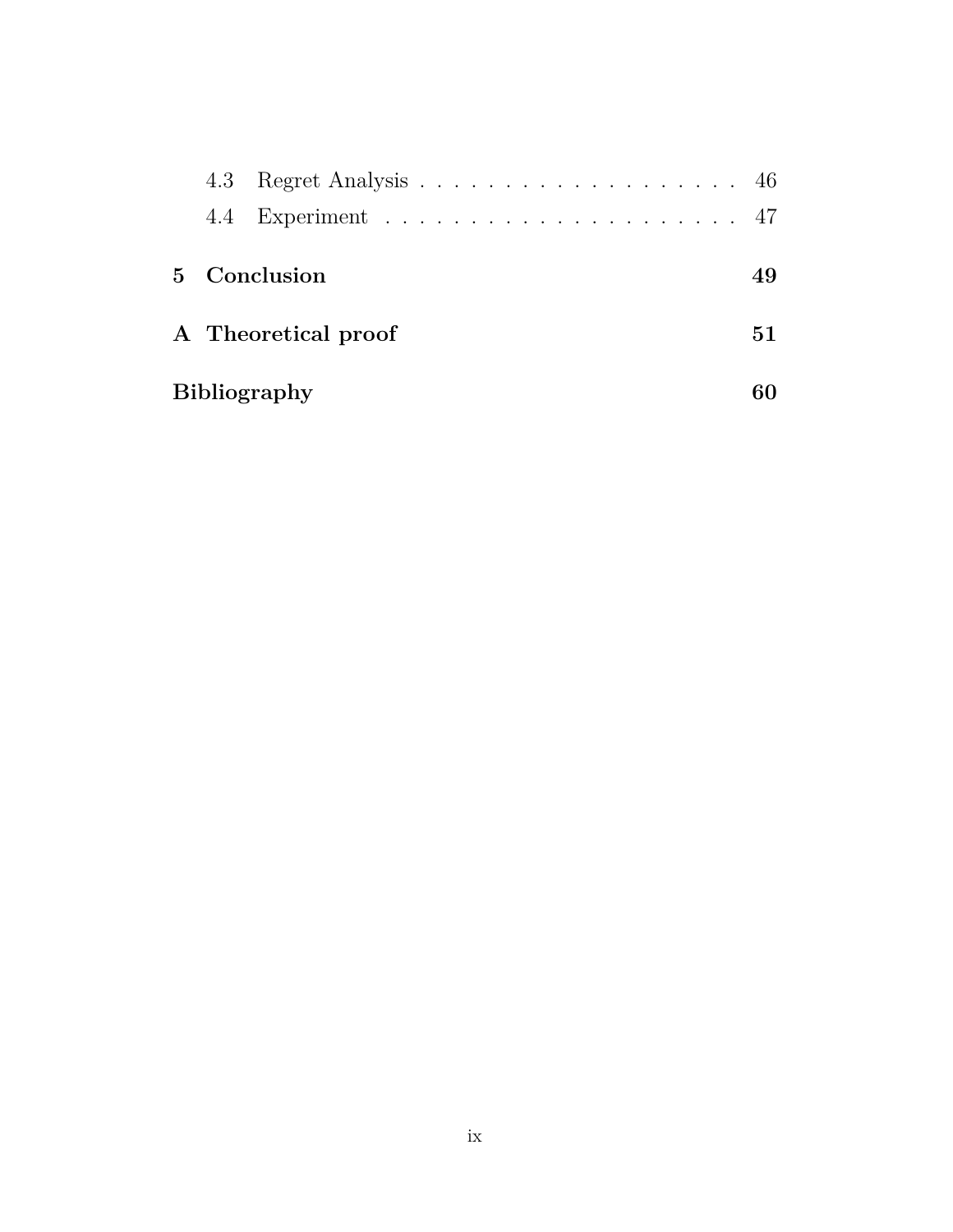# **List of Figures**

| 1.1     | Figure 1.1(a) shows the decision function in a                              |
|---------|-----------------------------------------------------------------------------|
|         | black solid curve, the new instance in a big $\bullet$ ,                    |
|         | the positive samples in small $\times$ 's, the negative                     |
|         | samples in small $\bullet$ 's, the positive support vectors                 |
|         | in big $+$ 's and the negative support vectors in big                       |
|         | $\circ$ 's. Figure 1.1(b) zooms into the local region of                    |
|         | a new instance $z_t$ and shows how its influence is                         |
|         | 3<br>being controlled. $\ldots \ldots \ldots \ldots \ldots \ldots$          |
| 1.2     | Figure 1.2 shows the removed support vector $\mathbf{x}_r$                  |
|         | in the dotted arrow, the compensated support                                |
|         | vector $\mathbf{x}_c$ in the solid arrow, and the angle $\theta$            |
|         | $\overline{7}$<br>between them. $\dots \dots \dots \dots \dots \dots \dots$ |
| $3.1\,$ | Average AUC performance of four datasets ob-                                |
|         | 37<br>tained by different updating policies of KOIL                         |
| $3.2\,$ | Average AUC of KOIL with different buffer sizes.<br>40                      |
| 3.3     | Average AUC of KOIL with different k. Here $k =$                            |
|         | $[1, 10, 20, 30, 40, 50, 60, 70, 80, 90, 100]$ and the                      |
|         |                                                                             |
|         |                                                                             |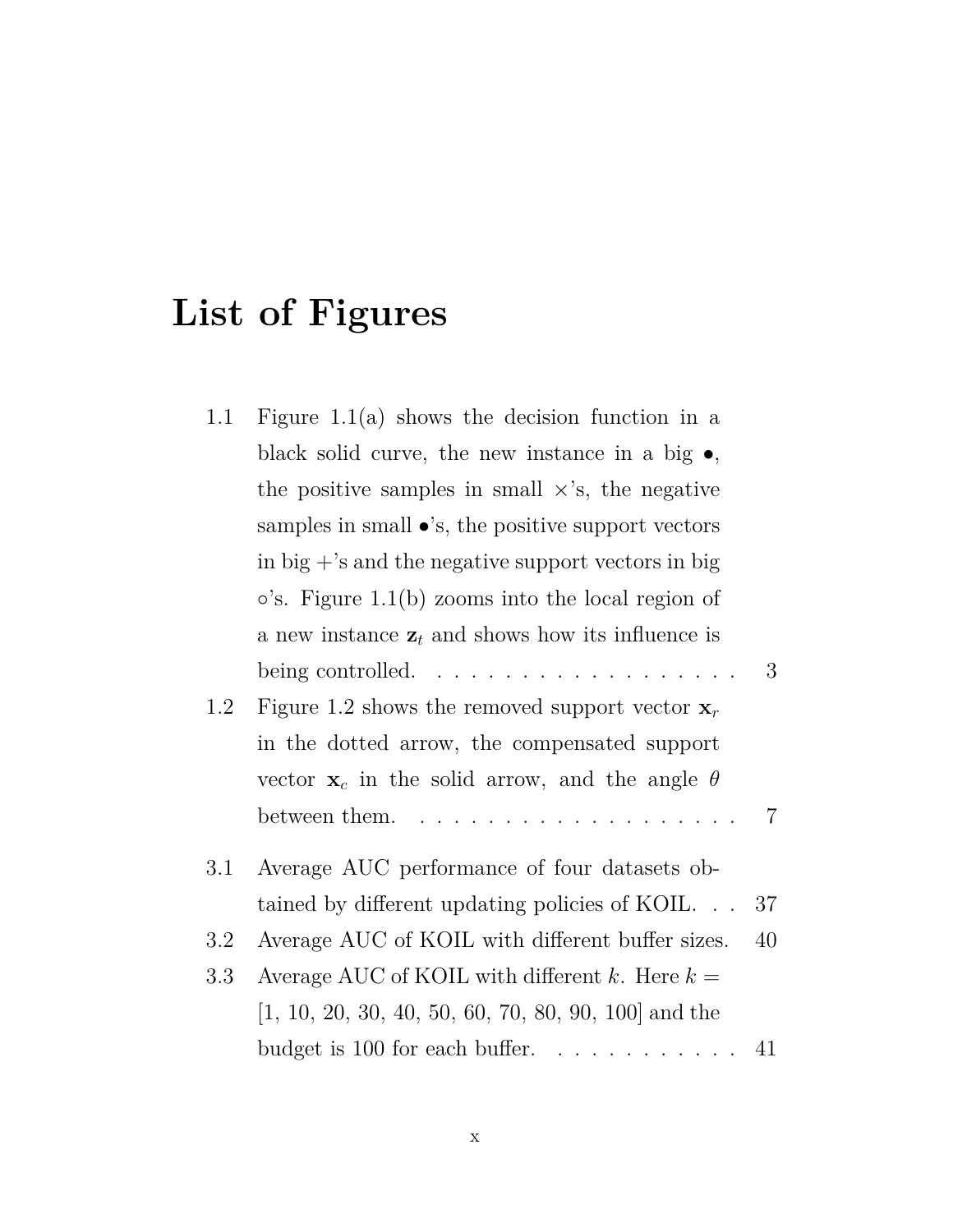# **List of Tables**

| 3.1 | Summary of all datasets. 32                                        |  |
|-----|--------------------------------------------------------------------|--|
| 3.2 | Average AUC performance (mean $\pm$ std) on the                    |  |
|     | synthetics datasets $\ldots \ldots \ldots \ldots \ldots \ldots 34$ |  |
| 3.3 | Average AUC performance (mean $\pm$ std) on the                    |  |
|     | benchmark datasets, $\bullet/\circ$ (-) indicates that both/one    |  |
|     | of $Koll_{RS++}$ and $Koll_{FIFO++}$ are/is signifi-               |  |
|     | cantly better (worse) than the corresponding                       |  |
|     | method (pairwise <i>t</i> -tests at $95\%$ significance level). 35 |  |
| 4.1 | Average AUC performance (mean $\pm$ std) on the                    |  |
|     | benchmark datasets. $\bullet$ (-) indicates that the               |  |
|     | performance by KOIL with MKL is significantly                      |  |
|     | better than (comparable to) that by KOIL with                      |  |
|     | the tuned optimal kernel (pairwise $t$ -tests at $95\%$            |  |
|     |                                                                    |  |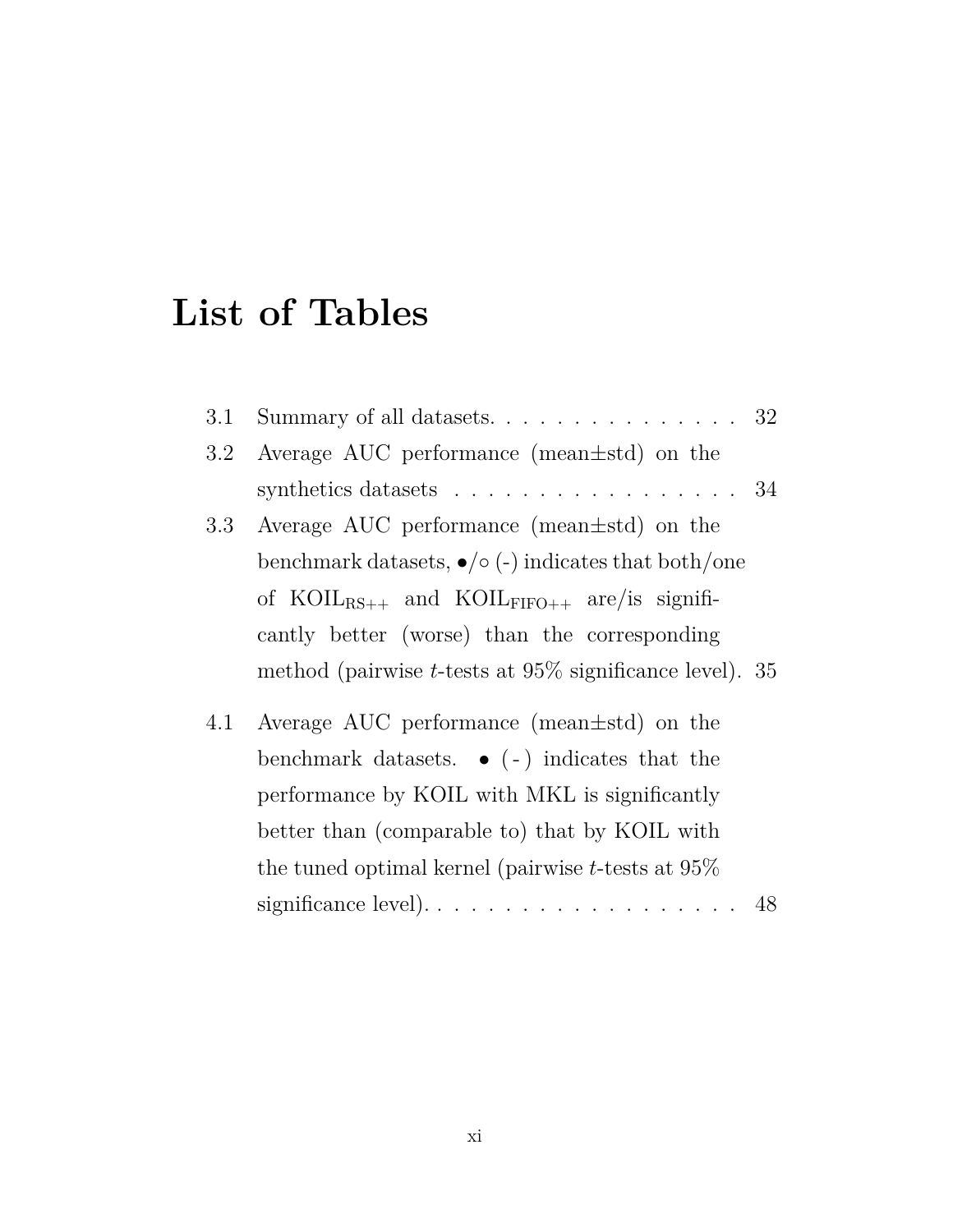# **Chapter 1**

## **Introduction**

#### **Summary**

In this chapter, we investigate the properties of imbalanced streaming data, and describe the challenges and motivations of learning imbalanced streaming data, and finally highlight the contributions of the proposed framework Kernelized Online Imbalanced Learning, which is described in details in Chapter 3 and Chapter 4.

Imbalanced streaming data are prevalent in various realworld applications, such as network intrusion detection [44], purchasing or clicking analysis for customer relationship [12, 18]. These data exhibit the following prominent characteristics:

1) Huge volume: The volume of data increases tremendously, from Petabyte to Exabyte, or even Zettabyte. For example, the number of webpages indexed by Google is nearly 1 million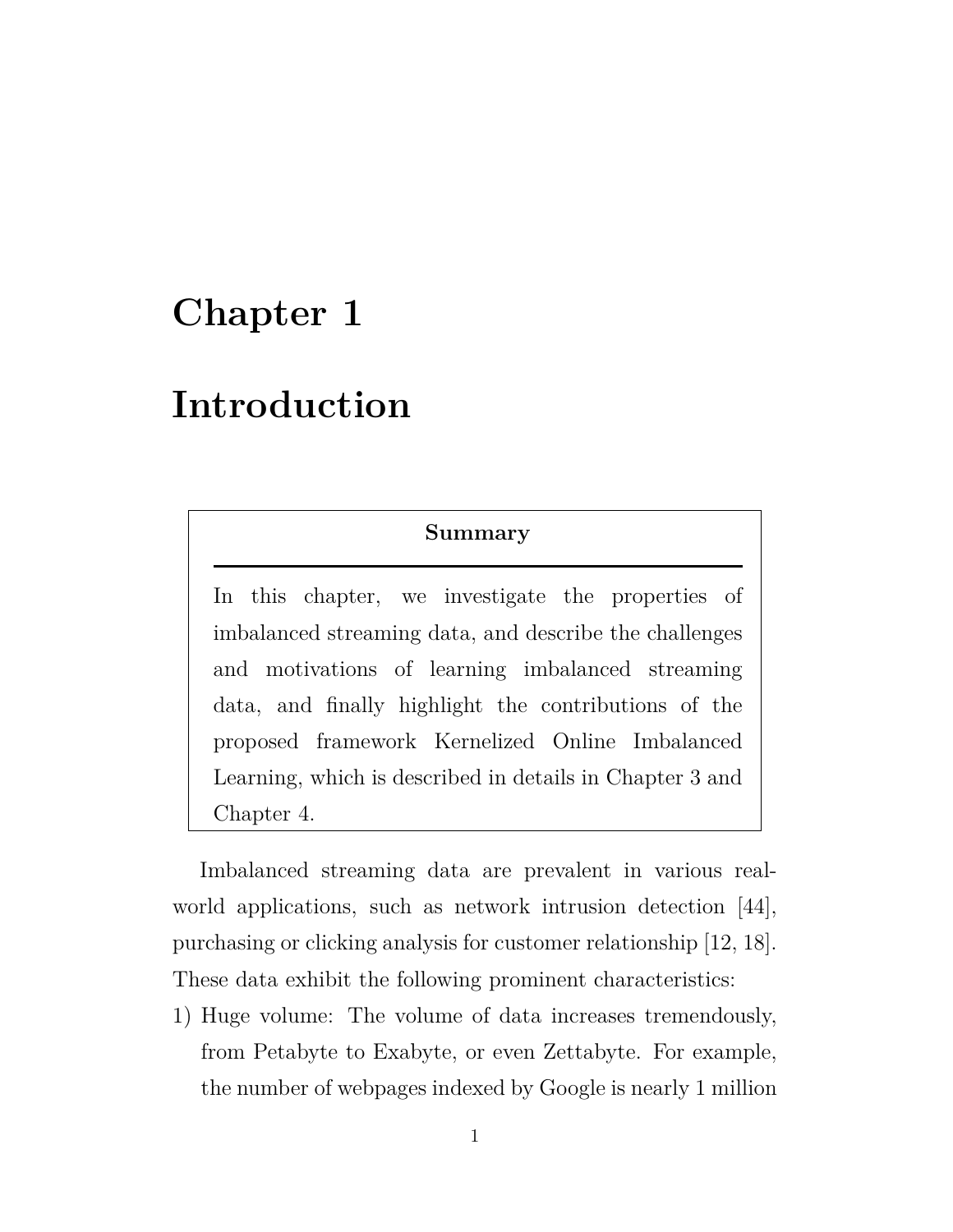in 1998, 1 billion in 2000, and more than 1 trillion in 2008 [14].

- 2) High velocity: They are streaming data, generated in seconds or microseconds, from various online applications. The data may change dynamically.
- 3) Extreme imbalance: The imbalanced ratio can be 100 : 1, or even 10*,* 000 : 1 for a standard binary classification task, where the important class is very rare. For example, people usually pay more attention on the detection of noisy signals out of a huge number of normal signals.
- 4) Nonlinearity and heterogeneity: In general, only nonlinear classifiers can produce a more accurate decision boundary for data with low dimensionality; see Fig. 1.1(a) for an example. The heterogeneity among different types of data, e.g., medical data and text data, poses difficulty in designing a general algorithm and defining data similarity.

Learning binary classification models from imbalanced data has become an important research topic in both machine learning and data mining [3, 32, 48, 54]. In the literature, researchers aim at maximizing the area under the ROC curve (AUC) because it provides an effective metric to measure the performance of classifiers for imbalanced data [1, 2, 19, 21, 25]. A detailed introduction of AUC and the comparision between AUC and other metrics are given in [15]. Although area under the precision-recall curve is also a good metric in evaluating the performance of a classifier on imbalanced data in a batch training procedure, the ROC curve has the advantage of visualing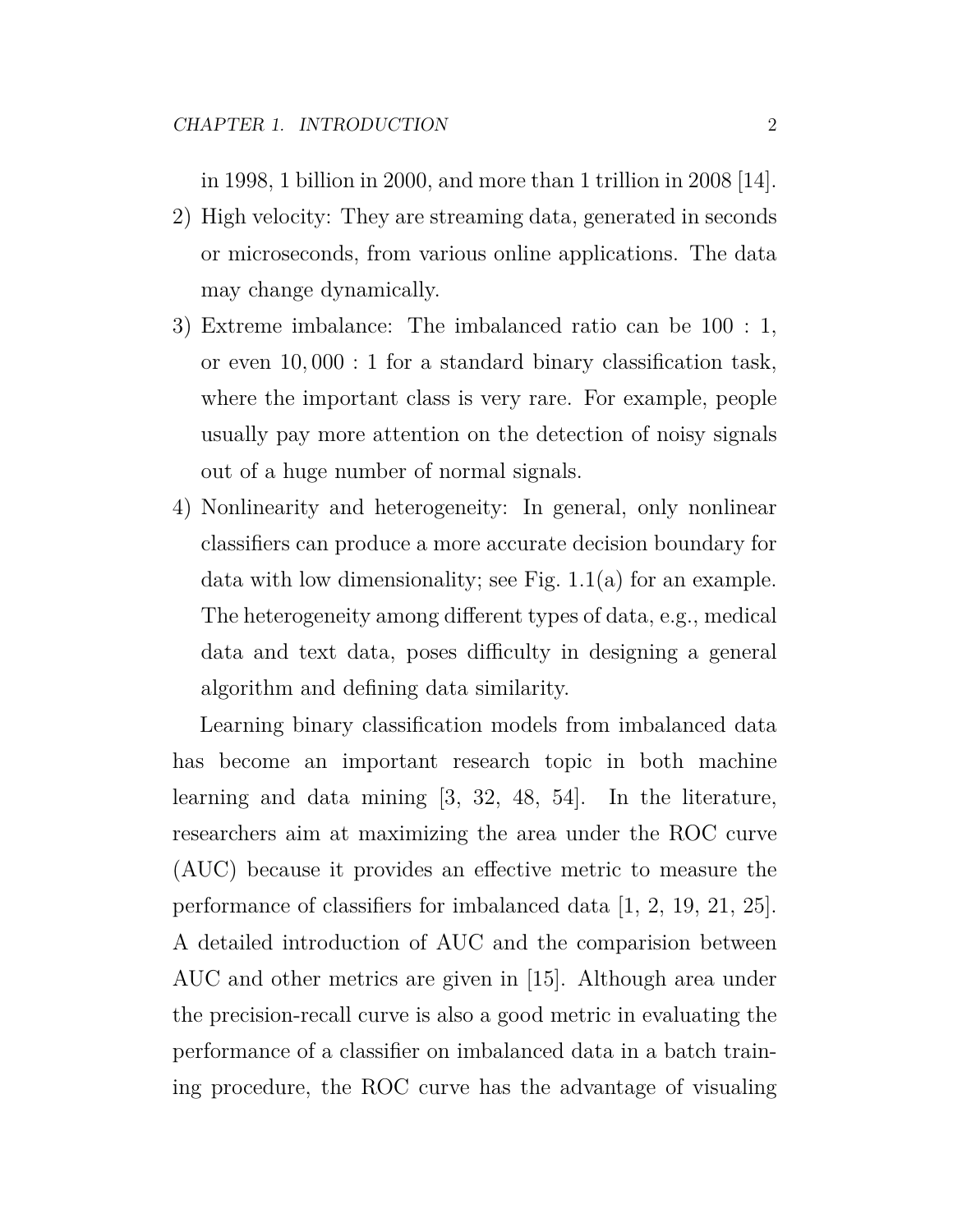

Figure 1.1: Figure 1.1(a) shows the decision function in a black solid curve, the new instance in a big  $\bullet$ , the positive samples in small  $\times$ 's, the negative samples in small  $\bullet$ 's, the positive support vectors in big  $+$ 's and the negative support vectors in big *◦*'s. Figure 1.1(b) zooms into the local region of a new instance  $z_t$  and shows how its influence is being controlled.

and judging a classifier's performance irrespective of dynamic changes of class distributions and different misclassification costs. This ability is conductive to investigating learning skewed classes and cost-sensitive learning [15]. Hence, the AUC can reveal a stabler performance of a classifier in a dynamic online enviroment than the area under precision-recall curve. Moreover, the AUC holds a significant statistical property over other metrics. The AUC of a classifier essentially equals to the probability that a classifier ranks a randomly selected positive sample higher than a randomly selected negative sample. In terms of imbalanced streaming data, researchers have proposed the tools of online AUC maximization [17, 60]. However, these algorithms only produce a linear classifier and are not well suited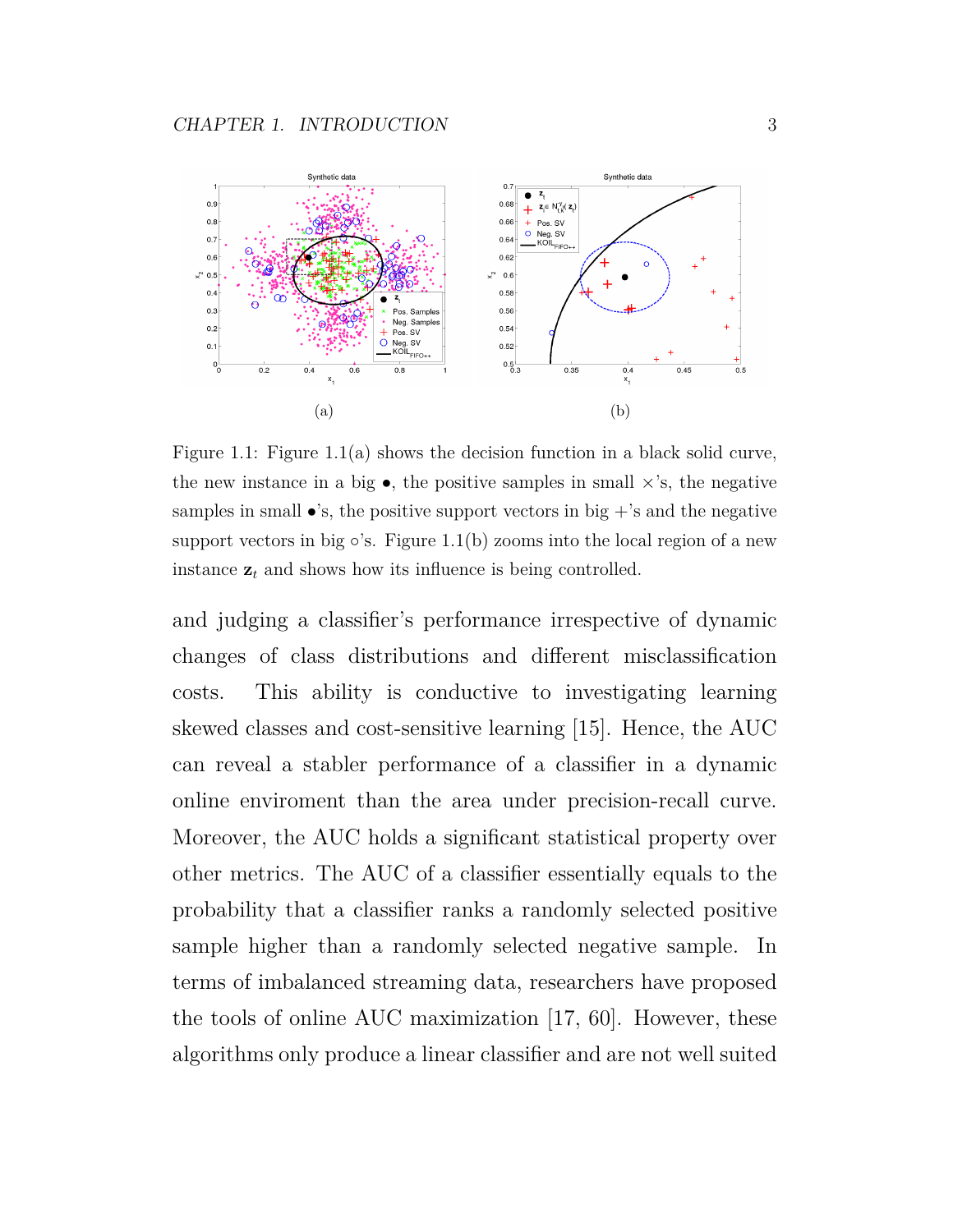for handling the nonlinearity and heterogeneity of the data.

By contrast, we focus on seeking an online nonlinear classifier with kernels – a less explored but important research topic in both theory and applications. This gives rise to two significant challenges. First, the learned kernel-based estimator becomes more complex as the number of samples increases [29, 57]. Without a suitable stream oblivious strategy which is designed to remove out-dated support vectors, in the extreme case, the number of learned support vectors can tend to infinity. This is undesirable for large-scale applications. Although in the literature, refinement techniques, e.g., Projectron [35], and online learning algorithms with fixed budgets, such as randomized budget perceptron [4] and Forgetron [10], have been proposed, it is non-trival to tackle online imbalanced learning since the stored support vectors of both classes may also be imbalanced. Second, fluctuation due to outliers is unavoidable in online learning [6, 27, 38]. Thus, additional effort is required to achieve smooth updating. Third, the kernel representation is effective for capturing the nonlinearity and heterogeneity of the data [29, 52]. However, how to effectively determine kernels for good performance is still a challenging issue.

To tackle the above challenges, we propose a Kernelized Online Imbalanced Learning algorithm with fixed budgets, or *KOIL* in short, to achieve online nonlinear AUC maximization. We highlight the contributions of this article in the followings:

1. We seek the fixed-budget kernel representation of KOIL by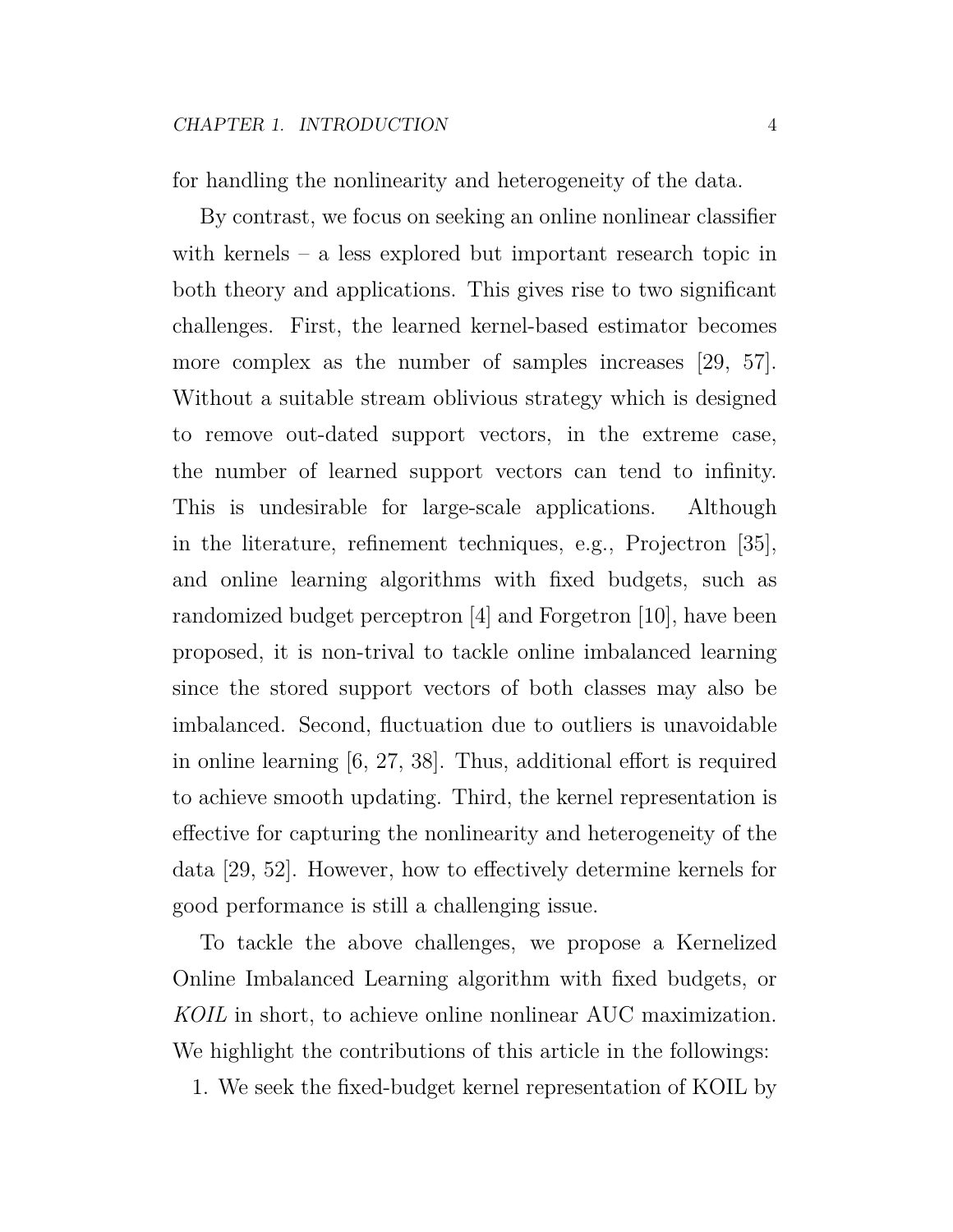maximizing the localized AUC metric with the appearance of new instances. That is, we maintain two buffers with the same fixed buffer size to store the most informative data from each class as learned support vectors. This fixed-budget strategy is important for handling imbalanced streaming data and sets it apart from Projectron [35], which may include too many support vectors.

- 2. We update the weights of the new and old support vectors in KOIL by confining the influence of a new instance to its *k*-nearest opposite support vectors; see Fig. 1.1(b) for an example. This leads to smooth updating and makes KOIL different from previously proposed online AUC maximization algorithms [17, 60], which update the weight of a new instance based on all the information stored in the buffers.
- 3. Other than the standard stream oblivious policies, such as First-In-First-Out (FIFO) and reservoir sampling (RS), which replace a support vector when either buffer is full, we design a sophisticated scheme to compensate for the loss when a support vector is removed; see Fig. 1.2 for an illustration of the idea. Different from other online learning algorithms with fixed budgets [4, 10], which tend to discard information during training, our proposed compensation scheme indeed can avoid information loss. The empirical results show that after compensation, the learned decision function by KOIL approaches the one learned with infinite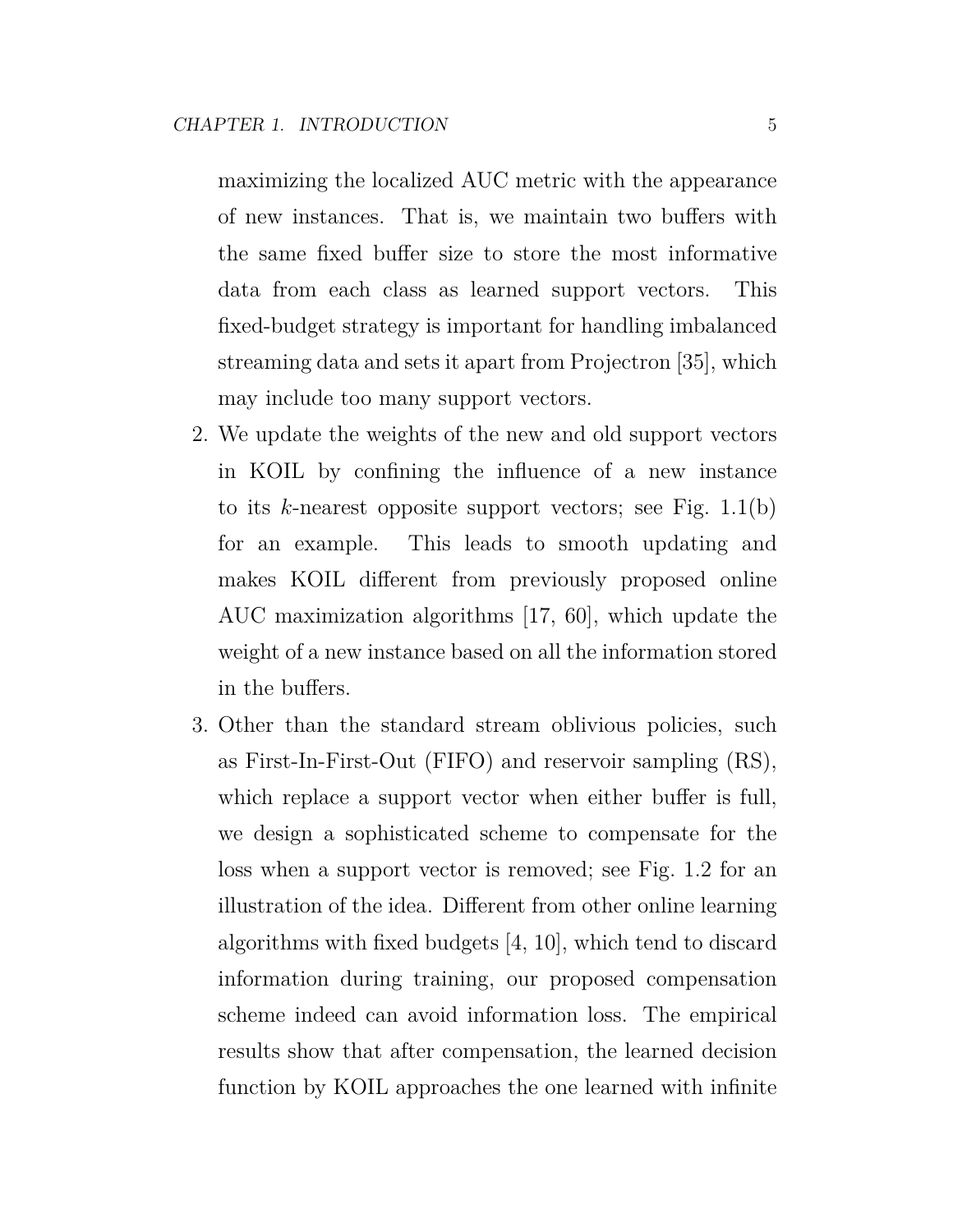budgets.

4. Without the ideal assumption that proper kernels are given prior to training, we exploit online Multiple Kernel Learning (MKL) framework to automatically determine good kernels for accurate data similarity representation. That is, we try to learn multiple kernel classifiers from a pool of predefined kernels and their linear combination coefficients in an online mode. Different from existing online MKL algorithms [24], our KOIL focuses on the pairwise loss function and discounts the weights of multiple kernel classifiers when there are errors. The empirical evaluation shows that online MKL is effective for determining the kernel representation.

In Figure 1.1, we give an illustration of KOIL with *k*nearest neighbor confinement on a synthetic data in 2-D space. Figure 1.1(a) shows that the decision function learned by our proposed KOIL with the extended FIFO updating policy can classify the data well. Figure 1.1(b) zooms into the local region of a new instance  $z_t$  of the negative class and shows how its influence is being controlled. Here, it can only affect its *k*-nearest opposite support vectors (big  $+$ 's), where  $k = 5$ . Obviously, restricting the influence of the new instance to a local region is safe since it will not affect those positive support vectors that are far away from it. Moreover, this restriction prevents the decision function from deteriorating by outliers which not only affect support vectors of the opposite class in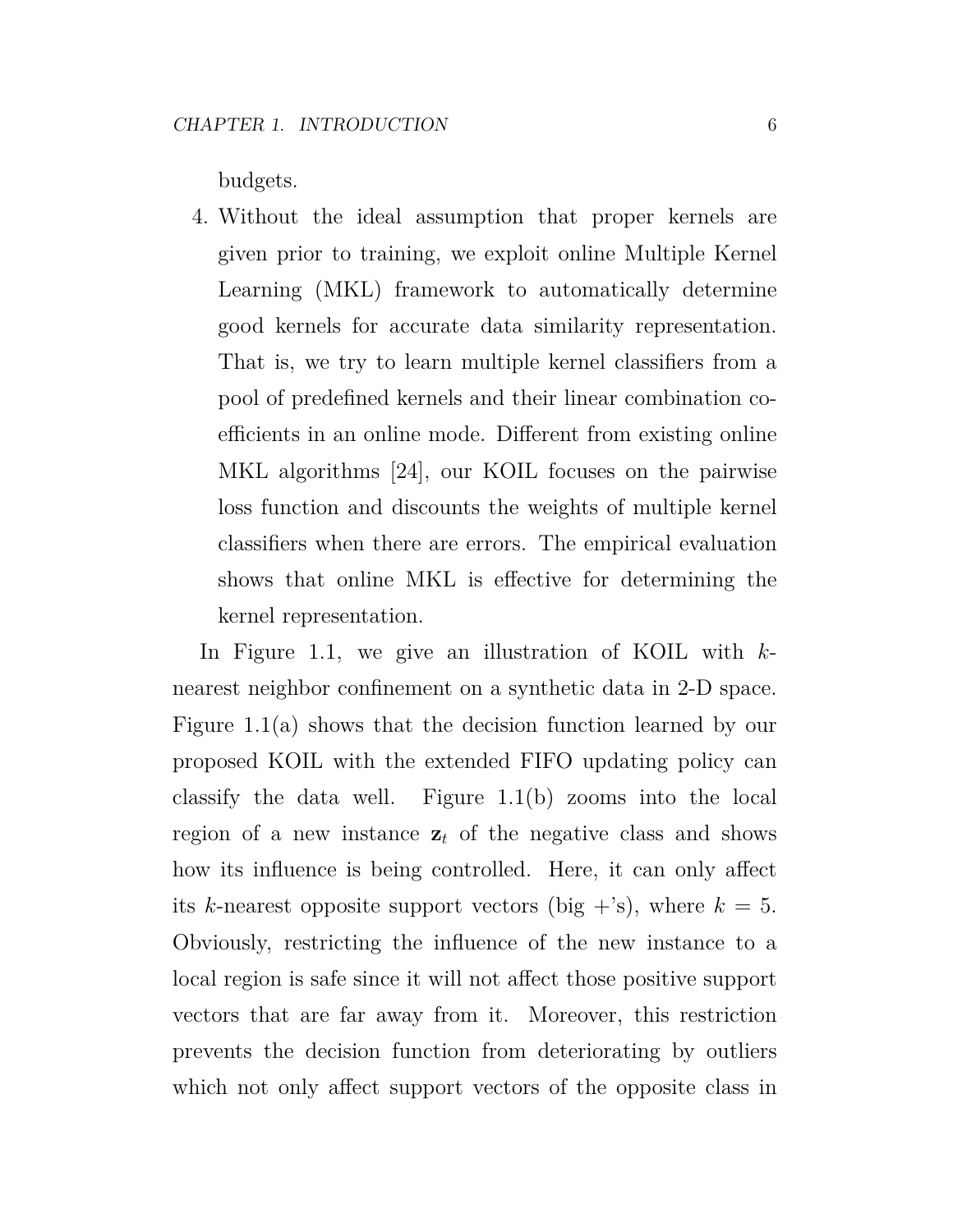the whole buffer but also be assigned to a large initial weight. Figure 1.2 shows the compensation scheme in the Reproducing Kernel Hilbert Space. By the two assumptions  $k(\mathbf{x}, \mathbf{x}) \leq X^2$ and  $k(\mathbf{x}_r, \mathbf{x}_c) \geq \xi_2^2$ 2, we have  $\|\phi(\mathbf{x}_c)\|_{\mathcal{H}} \cos \theta \geq \frac{\xi_2^2}{X}$ , where  $\phi(\mathbf{x}_c)$  =  $k(\mathbf{x}_c, \cdot).$ 



Figure 1.2: Figure 1.2 shows the removed support vector  $\mathbf{x}_r$  in the dotted arrow, the compensated support vector  $\mathbf{x}_c$  in the solid arrow, and the angle *θ* between them.

*✷* **End of chapter.**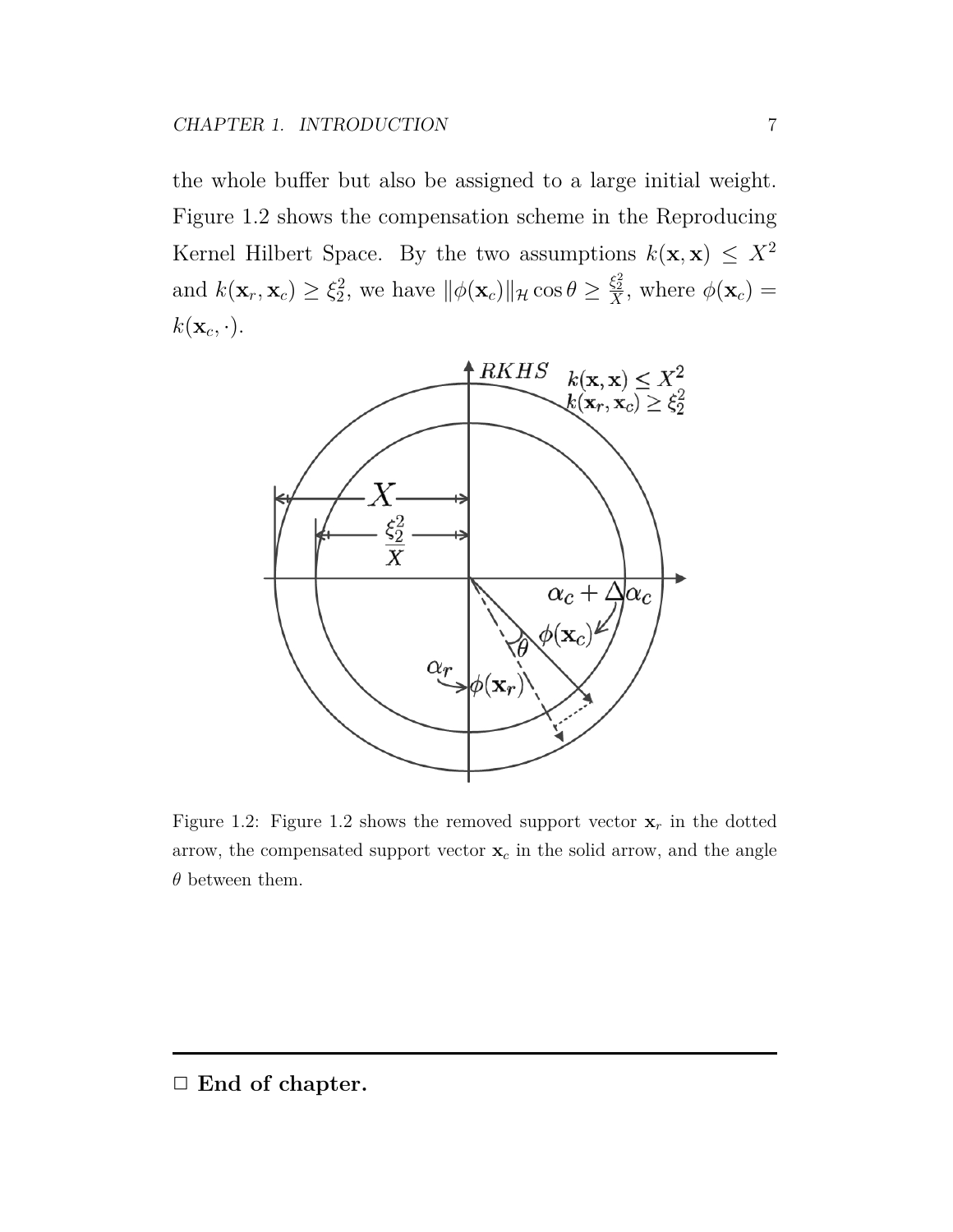# **Chapter 2**

## **Preliminaries**

#### **Summary**

In this chapter, We review some prior work in closely related areas: machine learning from imbalanced data, online learning, and multiple kernel learning. Then we introduce some notations used throughout this thesis, and define the problem discussed in this thesis.

## **2.1 Background Study**

#### **Learning from Imbalanced Data**

Learning from imbalanced data has become an important task in machine learning and data mining [3, 32, 48]. Some algorithms have been developed to train classifiers by maximizing the AUC metric, such as Wilcoxon-Mann-Whitney statistic optimization [51] and RankOpt [21]. Some investigations extend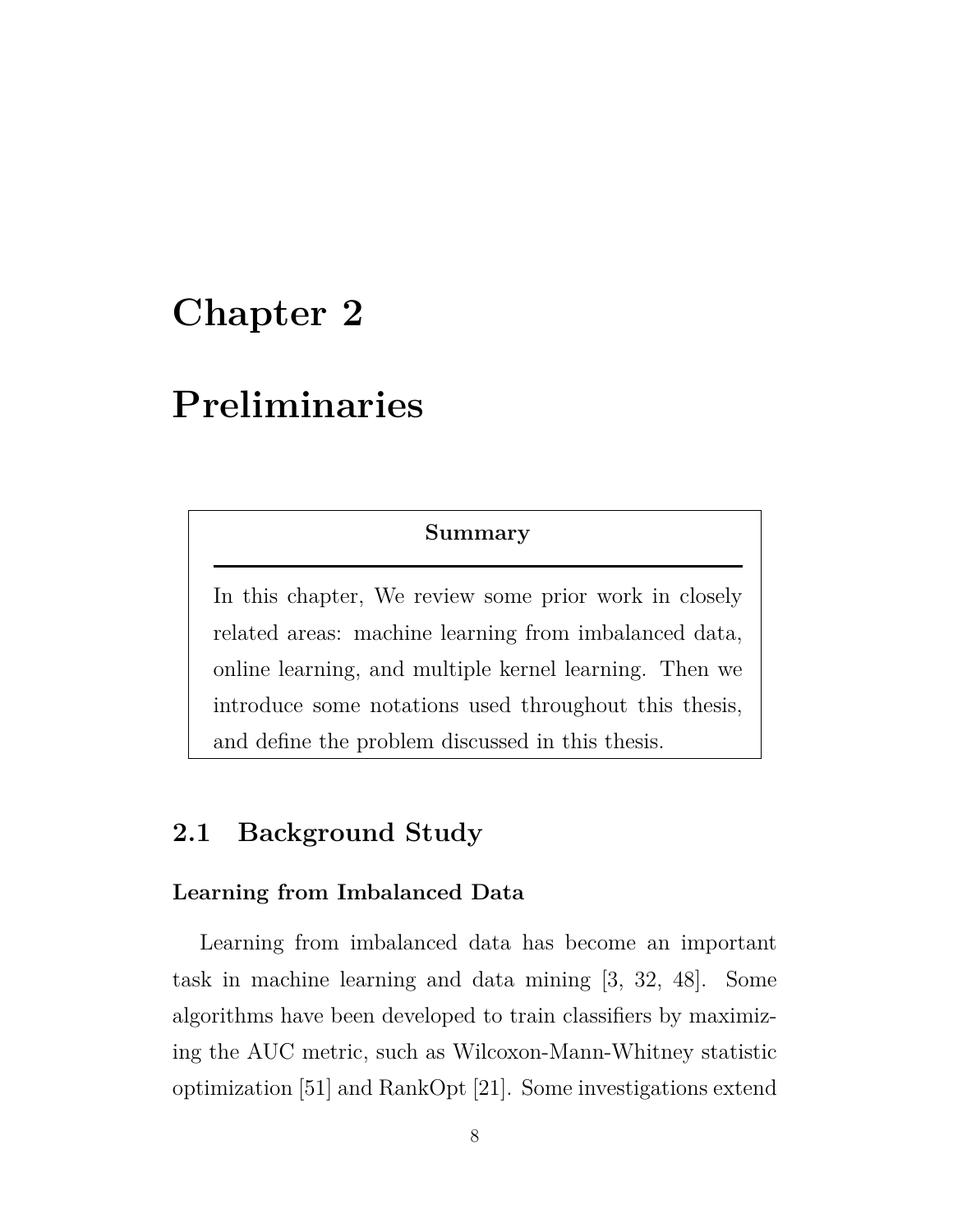SVM to optimize the AUC metric [2]. A general framework for optimizing multivariate nonlinear performance measures, such as AUC and F1, is proposed in [25]. Cost-sensitive multilayer Perceptron is also proposed to improve the discrimination ability of multilayer perceptron (MLP) [3]. One major weakness of these methods is that they train the model in batch-mode, which is inefficient when new training samples appear dynamically.

#### **Online Learning**

Online learning algorithms are significant as they can adaptively update the models based on new training samples. The oldest and most well-known online learning algorithm is the Perceptron [37]. Many variants have been proposed in the literature [5, 16]. Some are inspired by the maximum margin principle [8, 31, 59]. To learn from imbalanced data, algorithms for online AUC maximization are proposed in [11, 17, 60]. Several pieces of theoretical work are also published to derive generalization error bounds of online learning algorithms for pairwise loss functions [26, 47]. However, these algorithms only focus on linear classifiers, which are not sufficient to capture the heterogeneity and nonlinearity embedded in the data [55, 56]. In the literature, kernel-based online learning algorithms, such as online learning algorithms in a Reproducing Kernel Hilbert Space [10, 29, 35, 42], online Gaussian Process [9, 20, 28, 41], and kernelized recursive least-square algorithms [13, 45],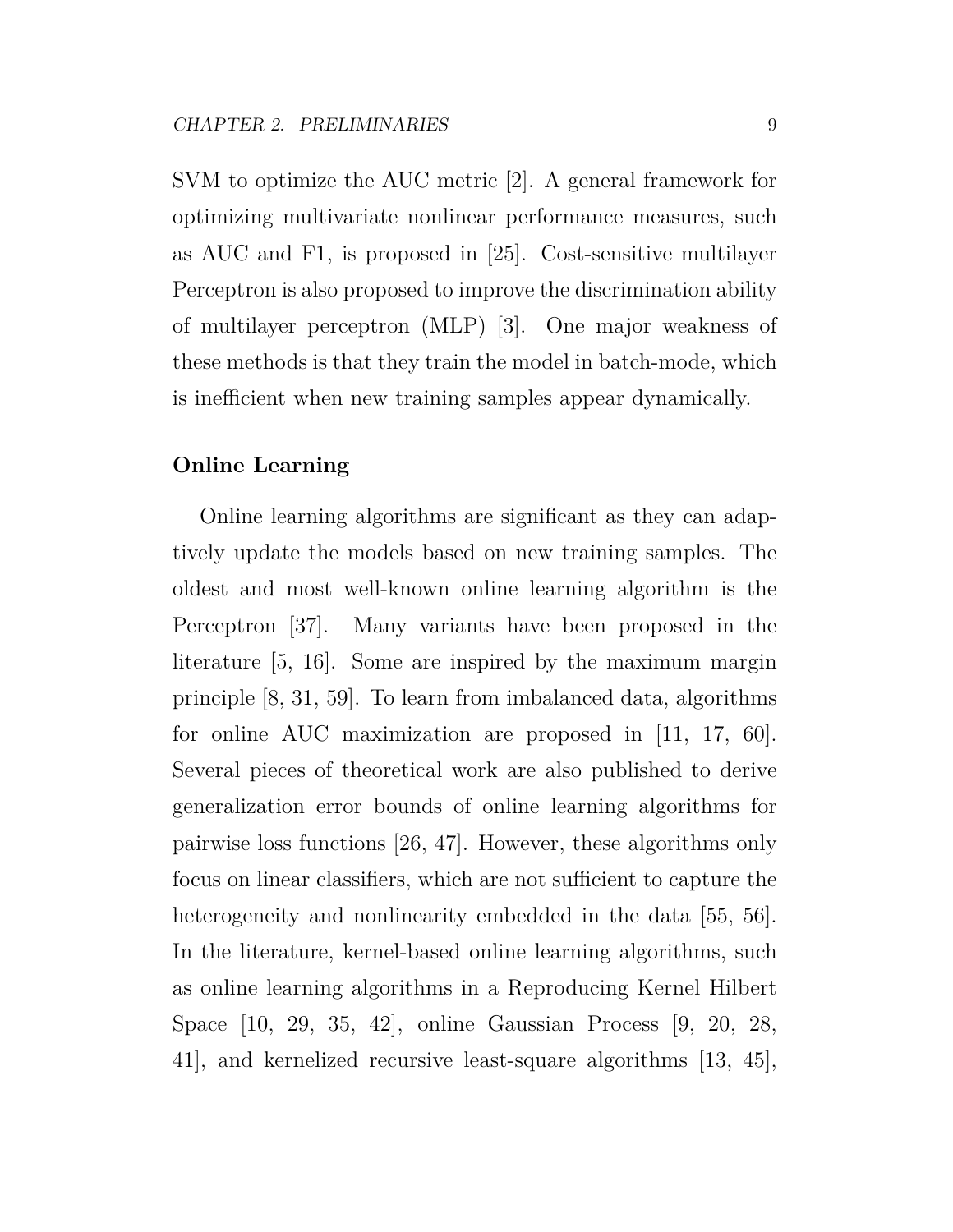have been proposed. However, a key challenging issue in online learning with kernels is that the computation complexity scales with the number of training samples. Hence, strategies such as Forgetron [10], Randomized Replacement [4], and projection scheme [9, 28, 35, 58] have been proposed. However, these strategies aim at directly maximizing the accuracy, and it is known that it is inappropriate to evaluate the model performance on imbalanced data by the accuracy. For example, randomly labeling all samples on a imbalanced dataset as negative results in a high accuracy but a high misclassication cost of positive samples.

#### **Multiple Kernel Learning**

The Multiple kernel Learning (MKL) framework is a wellknown and effective tool for kernel learning. It aims to seek the combination of multiple kernels by optimizing the performance of kernel based learning methods (e.g., Support Vector Machine) [36, 43]. Subsequently, MKL with different norm regularizers are proposed to attain good model performance [30, 50, 56]. Recently, online MKL (OMKL) is proposed to simultaneously learn multiple kernel classifiers and their linear combinations from a pool of predefined kernels in an online mode [22, 24]. Similar ideas are applied to solve the problems in image search and regression [39, 49]. However, the existing algorithms do not consider the task of imbalanced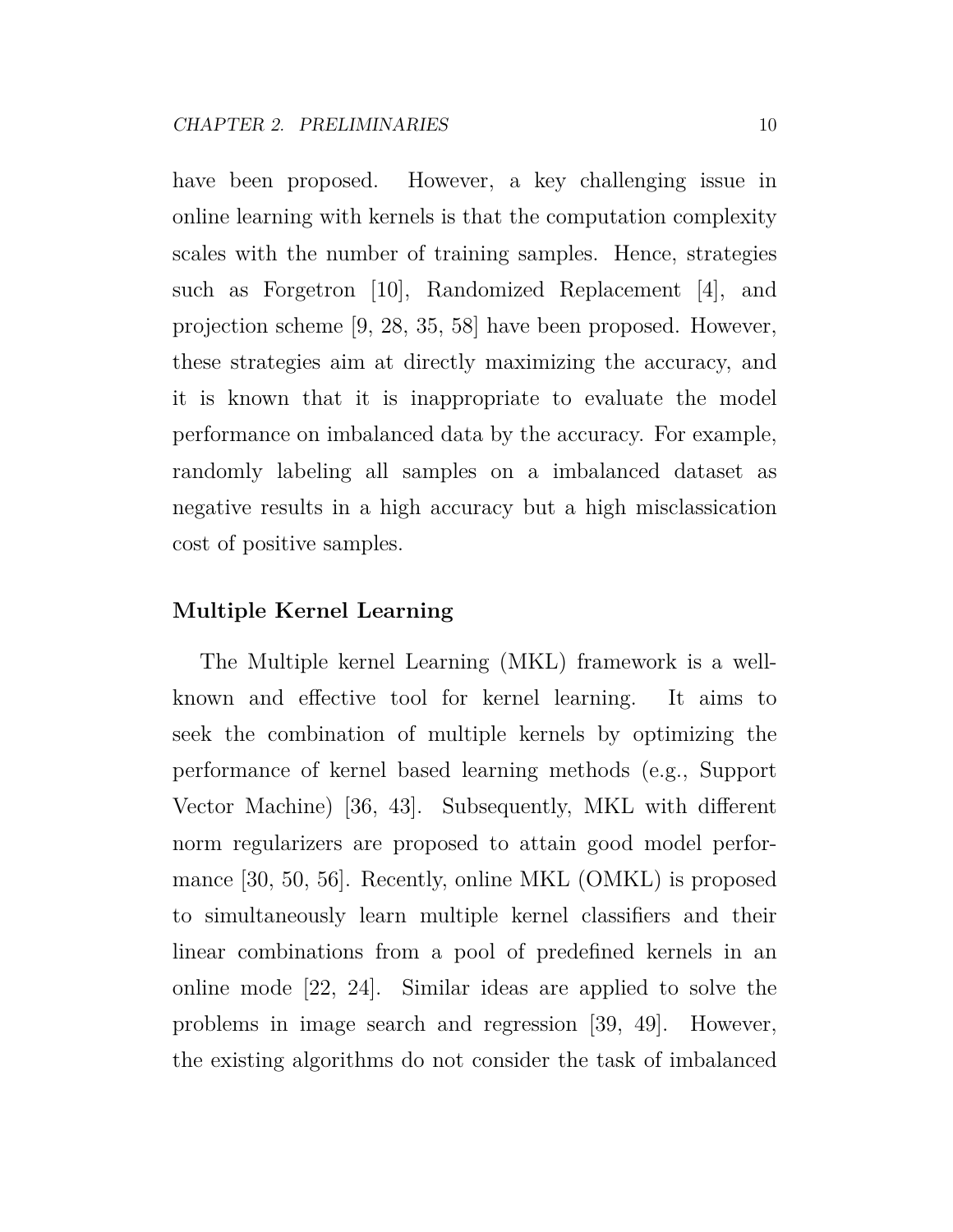learning.

In summary, the previously proposed algorithms cannot handle nonlinearity and heterogeneity in the imbalanced streaming data well. This motivates us to seek for a nonlinear classifier for imbalanced classification in online training mode.

### **2.2 Notations and Problem Definition**

We first introduce the notations that will be used throughout the thesis. Bold-faced small letters, e.g., **x**, denote vectors. Letters in calligraphic font, e.g.,  $\mathcal{X}$ , indicate sets. We use  $\mathbb{R}^d$ to denote the *d*-dimensional Euclidean space and *H* to denote a Hilbert space. The inner product of **x** and **y** on  $\mathcal{H}$  is denoted by  $\langle \mathbf{x}, \mathbf{y} \rangle_{\mathcal{H}}$ .

We focus on the imbalanced binary classification problem and aim to learn a nonlinear decision function  $f : \mathbb{R}^d \to \mathbb{R}$  from a sequence of feature-labeled pair instances  $\{z_t = (\mathbf{x}_t, y_t) \in \mathcal{Z}, t \in \mathcal{Z} \}$  $[T]$ <sup>}</sup>, where  $\mathcal{Z} = \mathcal{X} \times \mathcal{Y}$ ,  $\mathbf{x}_t \in \mathcal{X} \subseteq \mathbb{R}^d$ ,  $y_t \in \mathcal{Y} = \{-1, +1\}$ , and  $[T] = \{1, \ldots, T\}$ . Without loss of generality, we assume that the positive class is the minority class while the negative class is the majority class. We denote by  $N_{t,k}^{\tilde{y}}(z)$  the set of featurelabeled pair instances that are the *k*-nearest neighbors of **z** in either one of the positive or negative support vector buffer and have the label of  $\tilde{y}$  at the *t*-th trial. Here, the neighborhood is defined by the distance or the similarity between two instances, i.e., the smaller the distance between or the more similar the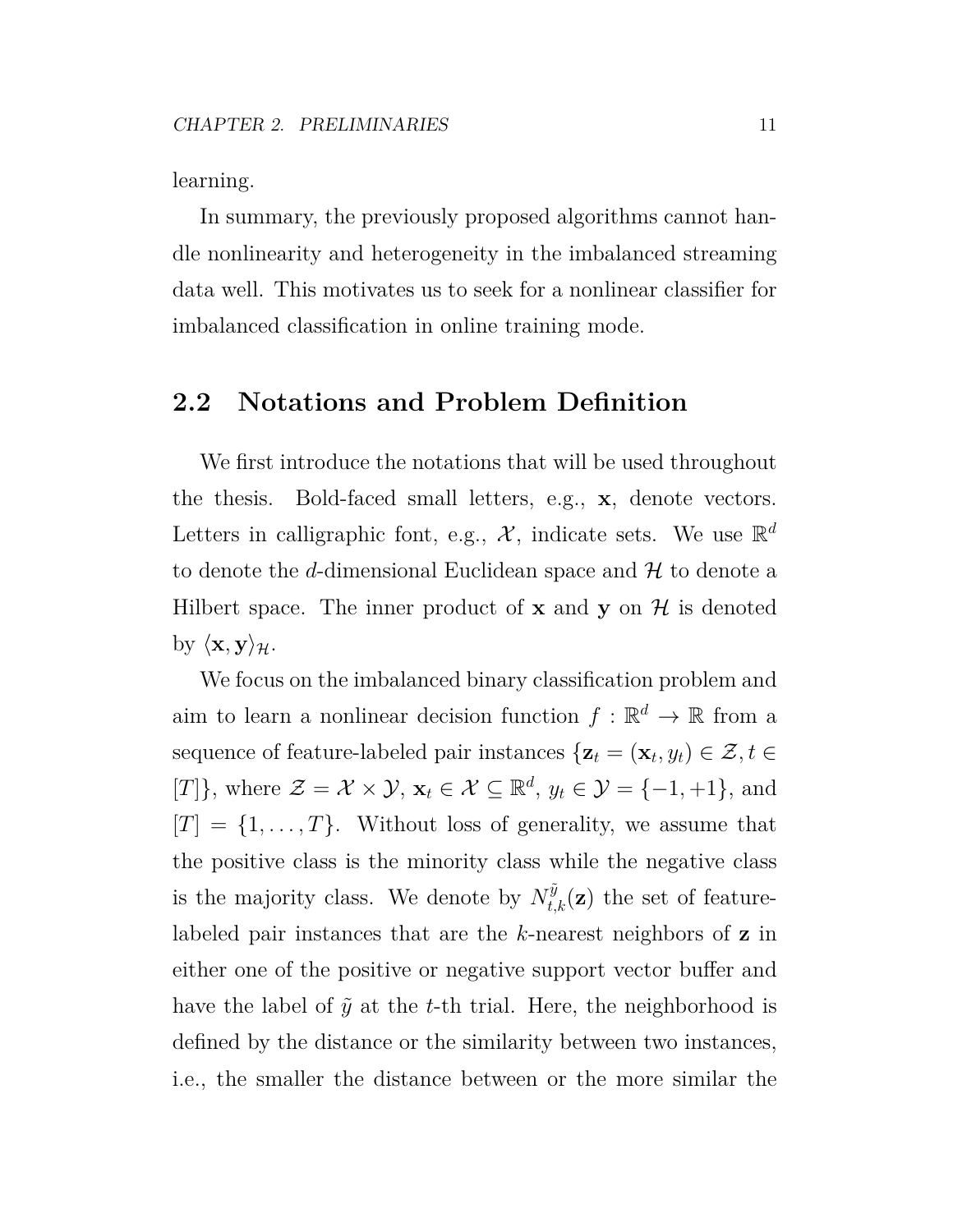instances, the closer the neighbors. Besides, we define the index sets  $I_t^+$  and  $I_t^ \bar{t}$  to record the indices of positive and negative support vectors at the *t*-th trial. Similarly, we define the index sets  $I^+$  and  $I^-$  to record the indices of positive and negative samples in the whole data stream. Moreover, for simplicity, we define two buffers  $\mathcal{K}_t^+$  and  $\mathcal{K}_t^ \bar{t}$  to store the learned information, weight and support vector, from the two classes at the *t*-th trial, respectively:

$$
\mathcal{K}_t^+ \cdot \mathcal{A} = \{ \alpha_{i,t}^+ \mid \alpha_{i,t}^+ \neq 0, i \in I_t^+ \}, \quad \mathcal{K}_t^+ \cdot \mathcal{B} = \{ \mathbf{z}_i \mid y_i = +1, i \in I_t^+ \},
$$
  

$$
\mathcal{K}_t^- \cdot \mathcal{A} = \{ \alpha_{i,t}^- \mid \alpha_{i,t}^- \neq 0, i \in I_t^- \}, \quad \mathcal{K}_t^- \cdot \mathcal{B} = \{ \mathbf{z}_i \mid y_i = -1, i \in I_t^- \}.
$$

Here,  $\alpha_{i,t}$  denotes the weight of the support vector that first occurred in the *i*-th trial and updated at the *t*-th trial. To the purpose of rebalancing the number of positive and negative support vectors, we fix the budgets (the buffer sizes) to be the same, i.e.,  $|I_t^+|$  $|I_t^+| = |I_t^-|$  $|t_t^-| = N$  for all *t*.

At the *t*-th trial, our proposed algorithm KOIL computes a decision function  $f_t$  of the form

$$
f_t(\mathbf{x}) = \sum_{i \in I_t^+} \alpha_{i,t}^+ k(\mathbf{x}_i, \mathbf{x}) + \sum_{j \in I_t^-} \alpha_{j,t}^- k(\mathbf{x}_j, \mathbf{x}), \qquad (2.1)
$$

where  $k : \mathcal{X} \times \mathcal{X} \rightarrow \mathbb{R}$  is a predefined kernel [29]. The corresponding weights and support vectors are stored in  $\mathcal{K}_t^+$  and *K −*  $\overline{t}$ , respectively.

The prediction of a new sample **x** can be made by  $sgn(f_t(\mathbf{x}))$ , where  $sgn()$  is a function that outputs the sign of a real number. More generally,  $f_t(\mathbf{x})$  is an element of a Reproducing Kernel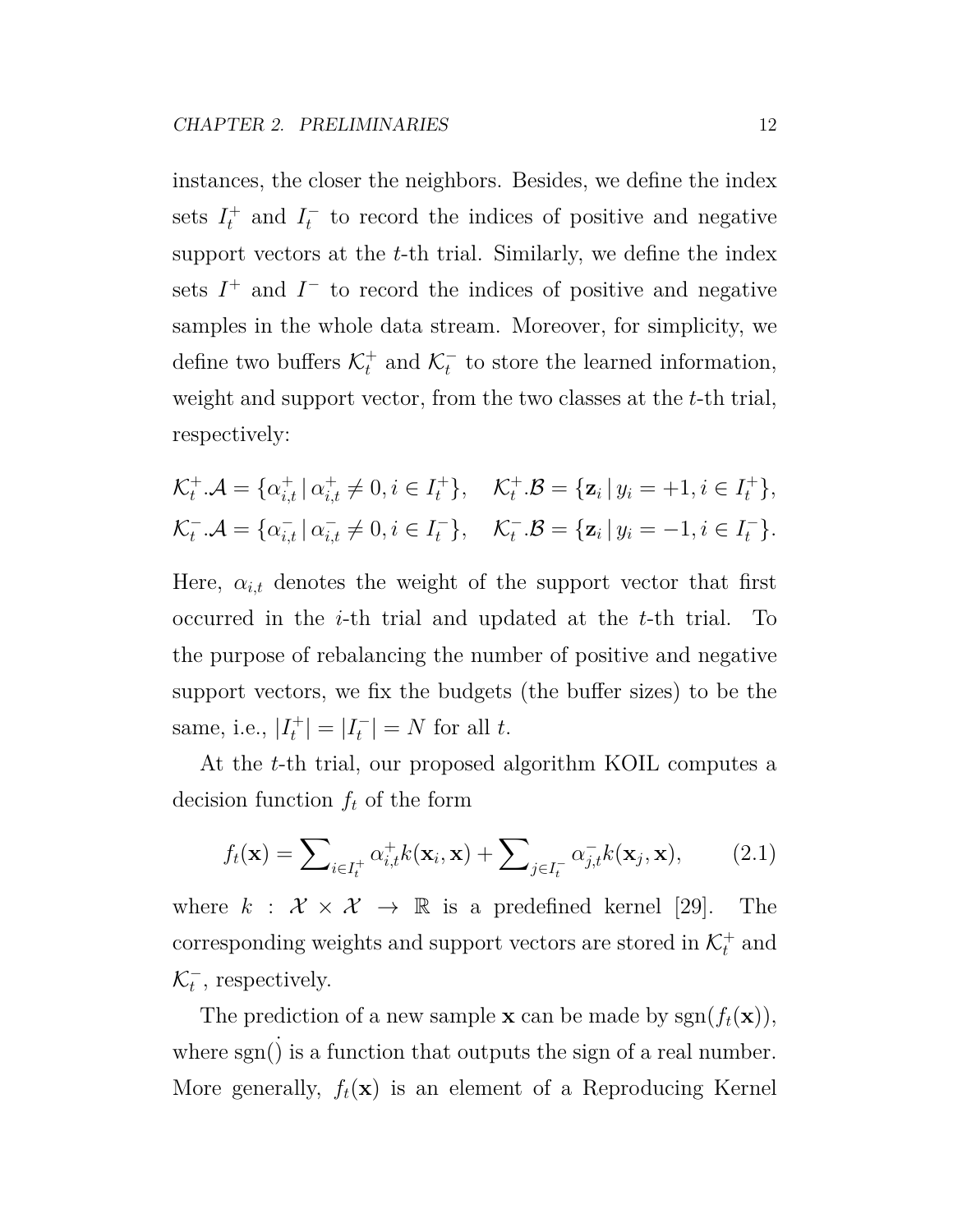Hilbert Space and can be expressed as  $f_t(\mathbf{x}) = \langle f_t(\cdot), k(\mathbf{x}, \cdot) \rangle_{\mathcal{H}}$ to capture the nonlinearity and heterogeneity of the data [40]. In the following, we will motivate and describe our strategy of updating *f<sup>t</sup>* .

*<sup>✷</sup>* **End of chapter.**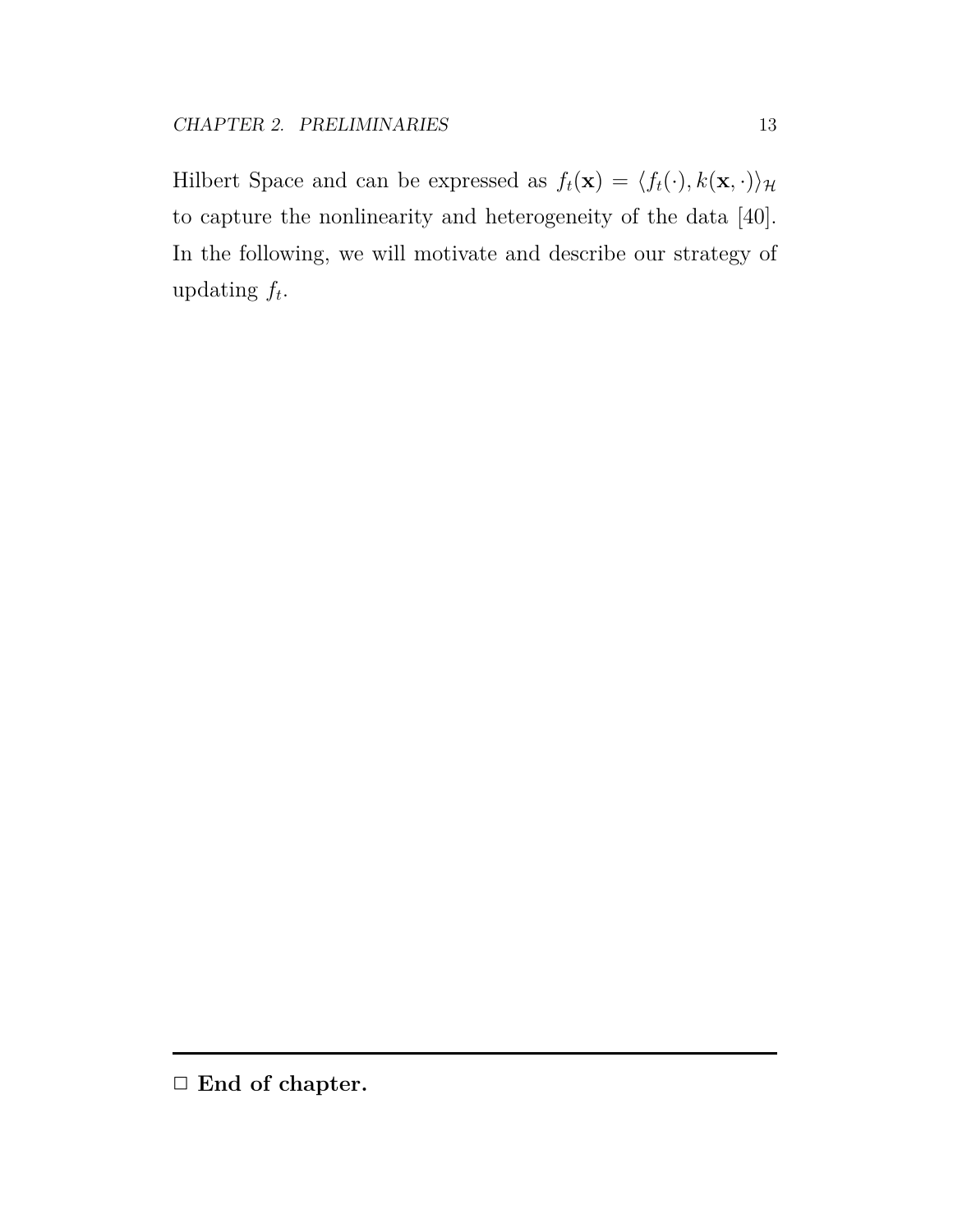## **Chapter 3**

## **KOIL with A Single Kernel**

#### **Summary**

In this chapter, we describe the detailed design of Kernelized Online Imbalanced Learning algorithm with fixed budgets which achieves AUC maximization.

### **3.1 Non-smooth Pairwise Hinge Loss**

Given the positive dataset  $\mathcal{D}^+ = {\mathbf{z}_i | y_i = +1, i \in I^+ }$  and the negative dataset  $\mathcal{D}^- = {\mathbf{z}_j | y_j = -1, j \in I^- }$ , the AUC metric for a kernel representation function *f* is calculated by

$$
AUC(f) = \frac{\sum_{i \in I^+} \sum_{j \in I^-} \mathbb{I}[f(\mathbf{x}_i) - f(\mathbf{x}_j) > 0]}{|I^+||I^-|} \qquad (3.1)
$$
\n
$$
= 1 - \frac{\sum_{i \in I^+} \sum_{j \in I^-} \mathbb{I}[f(\mathbf{x}_i) - f(\mathbf{x}_j) \le 0]}{|I^+||I^-|},
$$

where  $\mathbb{I}[\pi]$  is the indicator function that equals 1 when  $\pi$  is true and 0 otherwise. Hence, maximizing  $AUC(f)$  is equivalent to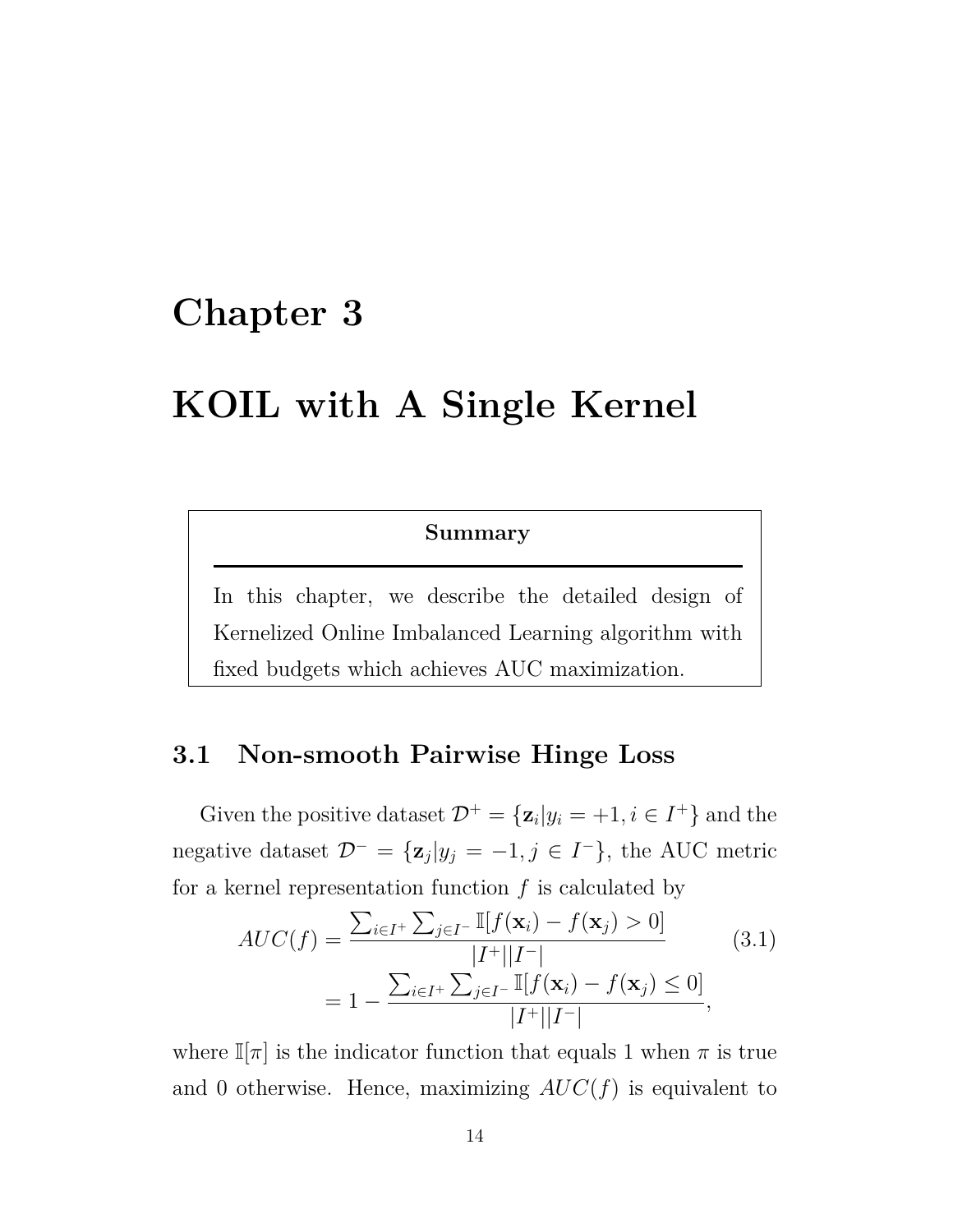minimizing  $\sum_{i \in I^+} \sum_{j \in I^-} \mathbb{I}[f(\mathbf{x}_i) - f(\mathbf{x}_j) \leq 0]$ . Since directly maximizing AUC score results in an NP-hard combinatorial optimization problem [7], the indicator function is usually replaced by a convex surrogate, such as the following pairwise hinge loss function [17, 60]:

$$
\ell_h(f, \mathbf{z}, \mathbf{z}') = \frac{|y - y'|}{2} \left[ 1 - \frac{1}{2} (y - y') (f(\mathbf{x}) - f(\mathbf{x}')) \right]_+, \quad (3.2)
$$

where  $[v]_+ = \max\{0, v\}.$ 

This suggests that we can find the decision function in Eq. (2.1) for AUC maximization by minimizing

$$
\mathcal{L}(f) = \frac{1}{2} ||f||_{\mathcal{H}}^2 + C \sum_{i \in I^+} \sum_{j \in I^-} \ell_h(f, \mathbf{z}_i, \mathbf{z}_j), \tag{3.3}
$$

where  $\frac{1}{2} ||f||^2_{\mathcal{H}}$  is the regularization term controlling the functional complexity and  $C > 0$  is a penalty parameter balancing the functional complexity and training errors.

### **3.2 Online AUC Maximization by KOIL**

Following the derivation in [23], we aim to update the kernel decision function based on the arrival of a new instance  $z_t$  by minimizing the following *localized instantaneous regularized risk of AUC* associated with  $z_t$ :

$$
\hat{\mathcal{L}}_t(f) := \hat{\mathcal{L}}(f, \mathbf{z}_t) = \frac{1}{2} ||f||_{\mathcal{H}}^2 + C \sum_{\mathbf{z}_i \in N_k^{-y_t}(\mathbf{z}_t)} \ell_h(f, \mathbf{z}_t, \mathbf{z}_i). \tag{3.4}
$$

where *k* is a predefined constant and is usually set to a small value, e.g., around  $10\%$  of the budget. The points  $z_i$  are stored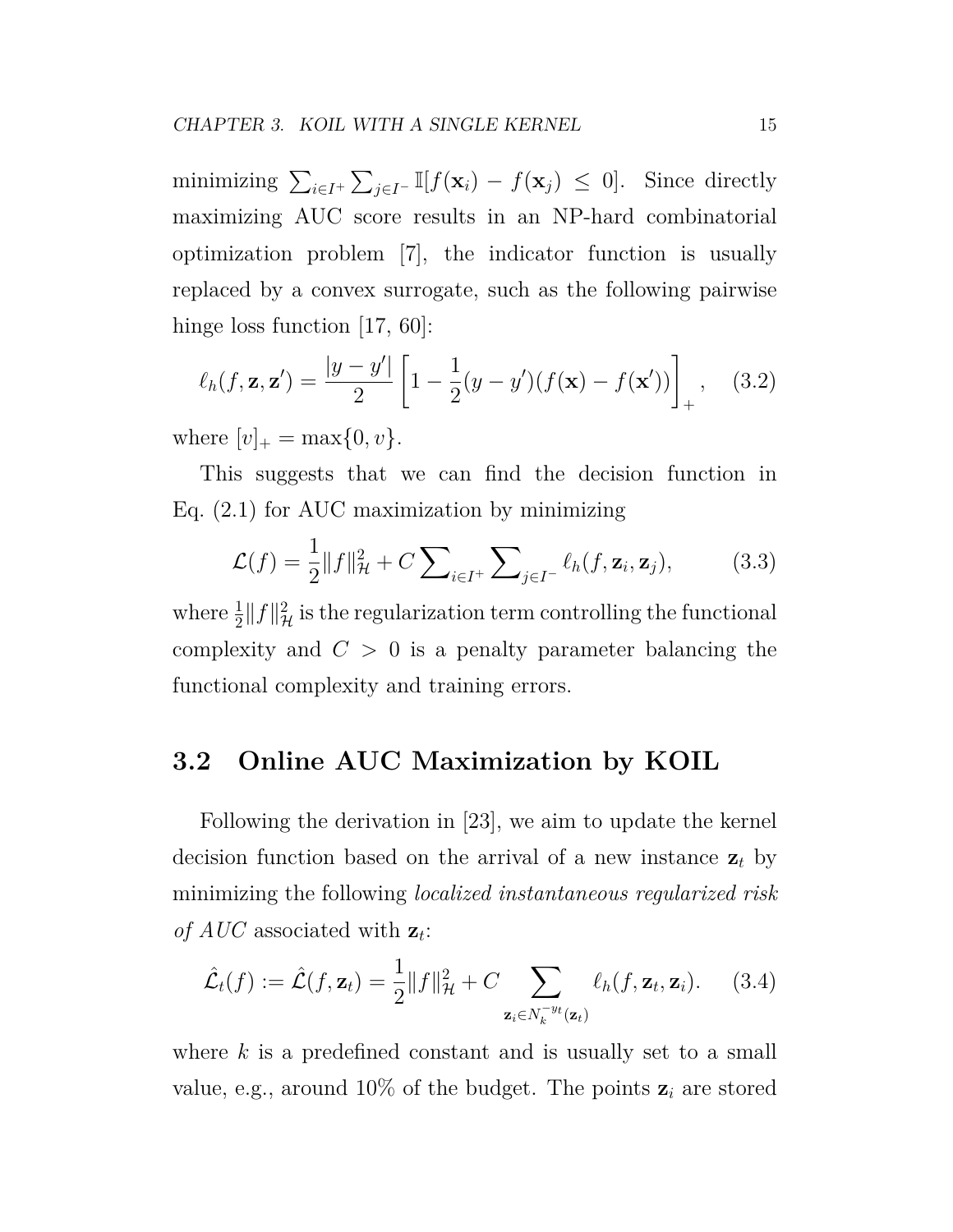in either buffer, i.e.,  $K^+$ *.B* or  $K^-$ *.B*. They are the *k*-nearest opposite support vectors in the buffer to the new instance  $z_t$ , i.e., the *k*-nearest support vectors with the opposite label of  $z_t$ .

There are some remarks about the above formulation:

- Different from NORMA [29], whose risk only measures the predictive error of the new instance, the risk defined in Eq.  $(3.4)$  involves pairwise losses between  $z_t$  and its *k*-nearest opposite support vectors in the buffer. This can resolve the scalability issue of online kernelized learning [53].
- This setting brings the following advantages: 1) maintaining two buffers with relatively large budgets can keep track of the global information of the decision boundary; 2) only considering the *k*-nearest opposite support vectors of the new instance allows us to utilize the local information around the new instance and avoid the fluctuation of the decision function.

We show the KOIL framework in Algorithm 1, which consists of two key components: UpdateKernel of Algorithm 2 and UpdateBuffer of Algorithm 3.

#### **Update Kernels**

We apply the stochastic gradient descent method to update the decision function at the *t*-th trial as follows:

$$
f_{t+1} := f_t - \eta \partial_f \hat{\mathcal{L}}_t(f)|_{f=f_t},\tag{3.5}
$$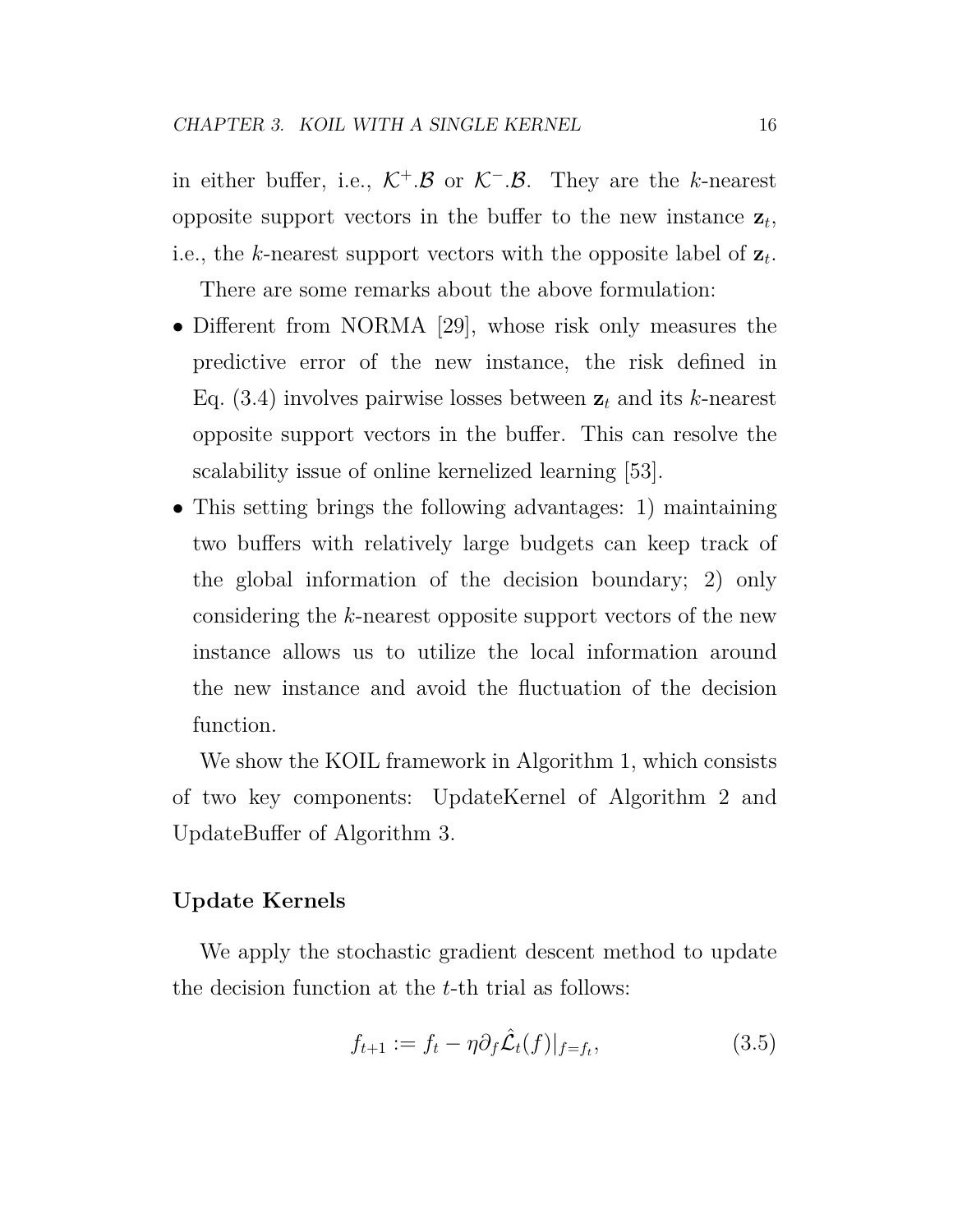#### **Algorithm 1** Kernelized Online Imbalanced Learning (KOIL) with Fixed Budgets

1: **Input:** *•* the penalty parameter *C* and the learning rate *η •* the maximum positive budget  $N^+$  and negative budget  $N^-$ *•* the number of nearest neighbors *k* 2: **Initialize**  $K^+$ .*A* =  $K^-$ .*A* =  $\emptyset$ ,  $K^+$ .*B* =  $K^-$ .*B* =  $\emptyset$ ,  $N_p = N_n = 0$ 3: for  $t = 1$  to  $T$  do 4: Receive a training sample  $\mathbf{z}_t = (\mathbf{x}_t, y_t)$ 5: **if**  $y_t = +1$  **then** 6:  $N_p = N_p + 1$ 7:  $[\mathcal{K}^-, \mathcal{K}^+, \alpha] = \text{UpdateKernel}(\mathbf{z}_t, \mathcal{K}^-, \mathcal{K}^+, C, \eta, k)$ 8:  $\mathcal{K}^+ = \text{UpdateBuffer}(\alpha, \mathbf{z}_t, \mathcal{K}^+, k, N^+, N_p)$ 9: **else** 10:  $N_n = N_n + 1$ 11:  $[\mathcal{K}^+, \mathcal{K}^-, \alpha] = \text{UpdateKernel}(\mathbf{z}_t, \mathcal{K}^+, \mathcal{K}^-, C, \eta, k)$ 12:  $\mathcal{K}^- = \text{UpdateBuffer}(\alpha, \mathbf{z}_t, \mathcal{K}^-, k, N^-, N_n)$ 13: **end if** 14: **end for**

where  $\partial_f$  is shorthand for  $\partial/\partial f$  (the gradient with respect to  $f$ ), and  $\eta > 0$  is the learning rate which can either be a constant or have a value that decreases with the number of trials.

To compute the gradient of  $\mathcal{L}_t(f)$  with respect to f, we first calculate the gradient of  $\ell_h$  with respect to  $f$ , i.e.,  $\partial_f \ell_h(f, \mathbf{z}_t, \mathbf{z}_i)$ , by

$$
\partial_f \ell_h(\cdot) = \begin{cases} 0, & \ell_h(f, \mathbf{z}_t, \mathbf{z}_i) \le 0, \\ -\varphi(\mathbf{z}_t, \mathbf{z}_i), & \ell_h(f, \mathbf{z}_t, \mathbf{z}_i) > 0, \end{cases} \tag{3.6}
$$

where  $\varphi(\mathbf{z}_t, \mathbf{z}_i) = y_t(k(\mathbf{x}_t, \cdot) - k(\mathbf{x}_i, \cdot)).$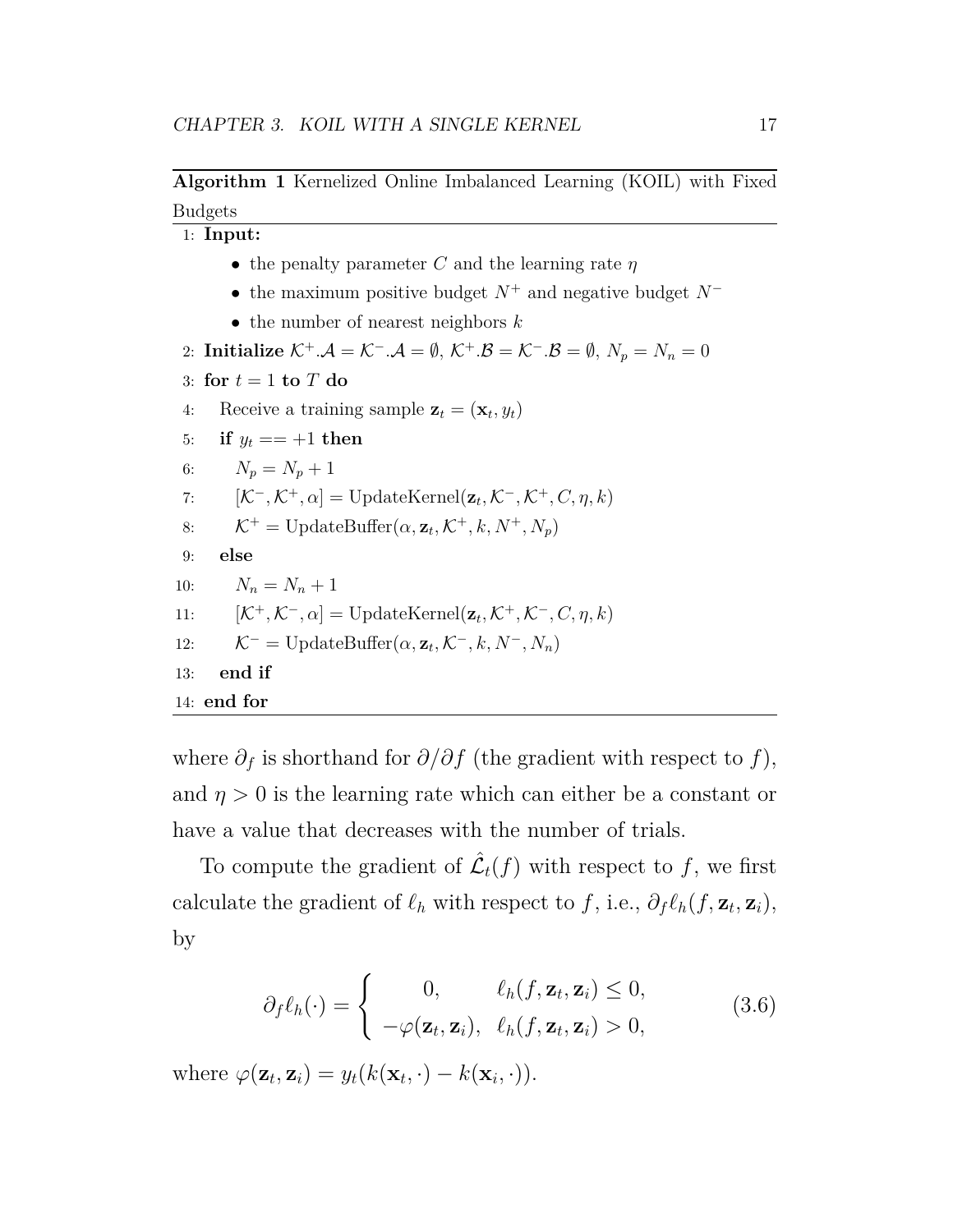#### **Algorithm 2** UpdateKernel

#### 1: **Input:**

- the newly received sample with label  $z_t$ ,
- $K$  and  $K'$  for support vectors with the opposite and the same label to  $z_t$  respectively,
- *•* the penalty parameter *C*, the learning rate *η*, and the number of the nearest neighbors *k*.
- 2: **Output:** the updated  $K$ ,  $K'$  and the weight  $\alpha_t$  for  $\mathbf{z}_t$
- 3: **Initialize:**  $V_t = \emptyset$ , compute  $f_t$  by Eq. (2.1)
- 4: for  $i \in I_t^{-y_t}$  do
- 5: **if**  $1 > y_t(f_t(\mathbf{x}_t) f_t(\mathbf{x}_i))$  then
- 6:  $V_t = V_t \cup \{i\}$
- 7: **end if**

8: **end for**

- $9: \text{ if } |V_t| > k \text{ then}$
- 10:  $Sim(i) = k(\mathbf{x}_t, \mathbf{x}_i), \forall i \in V_t$
- 11:  $[Sim', idx] = Sort(Sim, 'descend')$
- 12:  $idx_k = idx(1:k)$
- 13:  $V_t = V_t(idx_k)$
- 14: **end if**
- 15: Update  $\alpha_{i,t}$  by Eq. (3.10)
- 16: **return**  $K, K', \alpha_{t,t}$

Using Eq.  $(3.4)$  and Eq.  $(3.6)$ , we obtain

$$
\partial_f \hat{\mathcal{L}}_t(f_t) = f_t - C \sum_{\mathbf{z}_i \in N_k^{-y_t}(\mathbf{z}_t)} \mathbb{I}[\ell_h(f, \mathbf{z}_t, \mathbf{z}_i) > 0] \varphi(\mathbf{z}_t, \mathbf{z}_i). \quad (3.7)
$$

Practically, we initialize the first decision function to zero, i.e.,  $f_1 = 0$ , and express the decision function at the *t*-th trial as a kernel expansion defined in Eq.(2.1). We then update the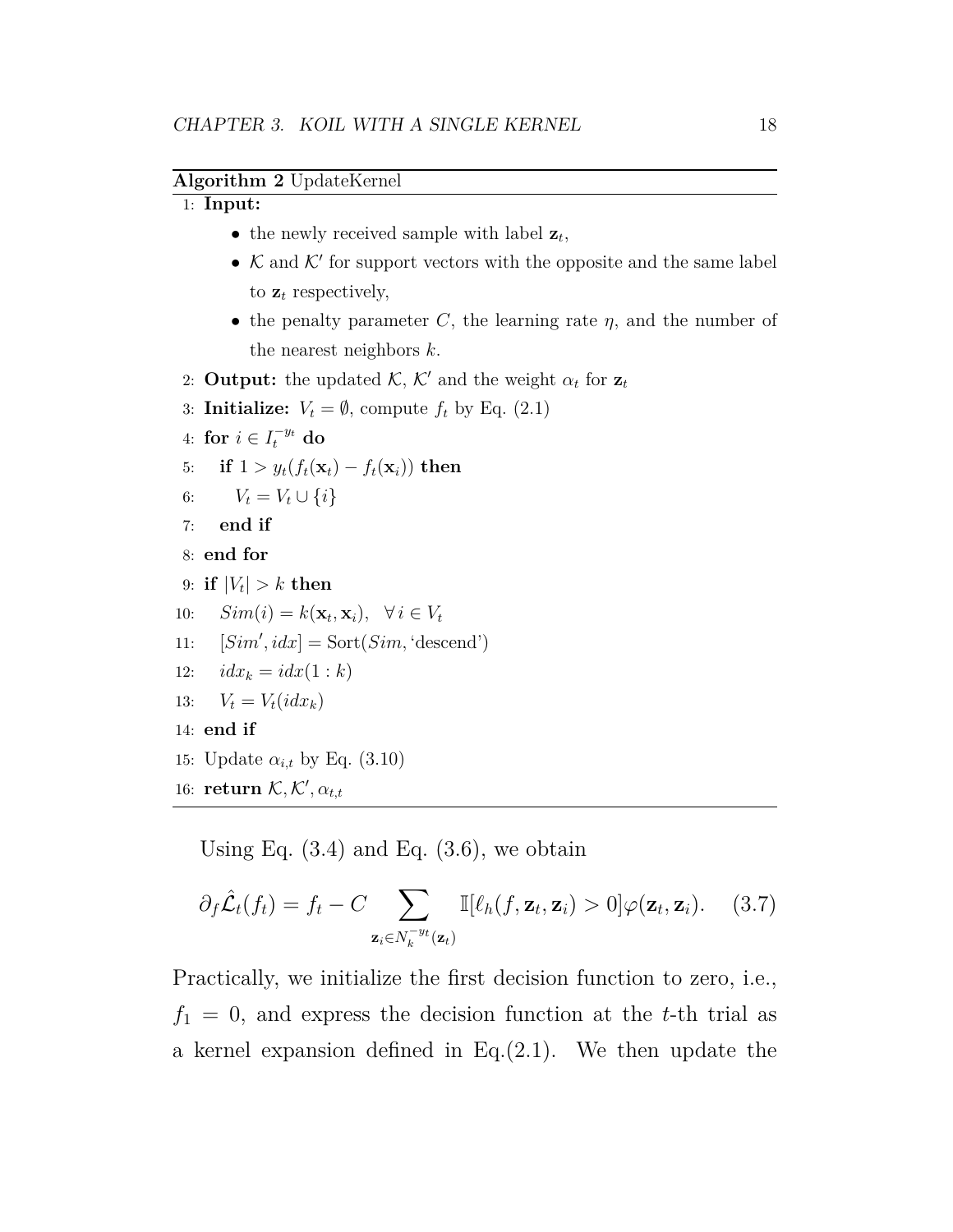$(t+1)$ -th trial in incremental mode:

$$
f_{t+1}(\mathbf{x}) = f_t(\mathbf{x}) + \alpha_{t,t} k(\mathbf{x}_t, \mathbf{x}). \tag{3.8}
$$

For simplicity, we define  $V_t$  to be the set of indices satisfying the indicator function in Eq.  $(3.7)$  (the valid set) and  $\bar{V}_t$  to be its complementary set, i.e.

$$
V_t := \{ i \in I_t^{-y_t} \mid \mathbf{z}_i \in N_k^{-y_t}(\mathbf{z}_t) \land \ell_h(f, \mathbf{z}_t, \mathbf{z}_i) > 0 \},
$$
  

$$
\overline{V_t} := I_t^{-y_t} \setminus V_t.
$$
 (3.9)

Then, the corresponding updating rule for the kernel weights at the *t*-th trial is given by

$$
\alpha_{i,t} = \begin{cases}\n\eta C y_t |V_t|, & i = t, \\
(1 - \eta) \alpha_{i,t-1} - \eta C y_t, & \forall i \in V_t, \\
(1 - \eta) \alpha_{i,t-1}, & \forall i \in I_t^{y_t} \cup \overline{V_t}.\n\end{cases}
$$
\n(3.10)

The updating rule in Eq. (3.10) divides the data into three cases and several remarks are in order.

- *•* For a new instance, we only count at most *k* of its opposite pairwise losses. This is key to preventing the fluctuation of the decision function.
- *•* For the *k*-nearest opposite support vectors to the new  $\sum_{k=1}^{\infty}$  *i*  $\sum_{k=1}^{\infty}$  *i*  $\sum_{k=1}^{\infty}$  *i*  $\sum_{k=1}^{\infty}$  *i*  $\sum_{k=1}^{\infty}$  *i*  $\sum_{k=1}^{\infty}$  *i i i i j i i i i i j i i i i j i i i i j i i i i j i i*  $\bar{k}_k^{-y_t}(\mathbf{z}_t)$ , the absolute values of the weights are added by  $|\eta Cy_t|$ ; see the second case in Eq. (3.10). This will keep a balanced updating, which is in favor of imbalanced data.
- *•* When the new instance does not incur errors or the labels of previously learned support vectors are the same as that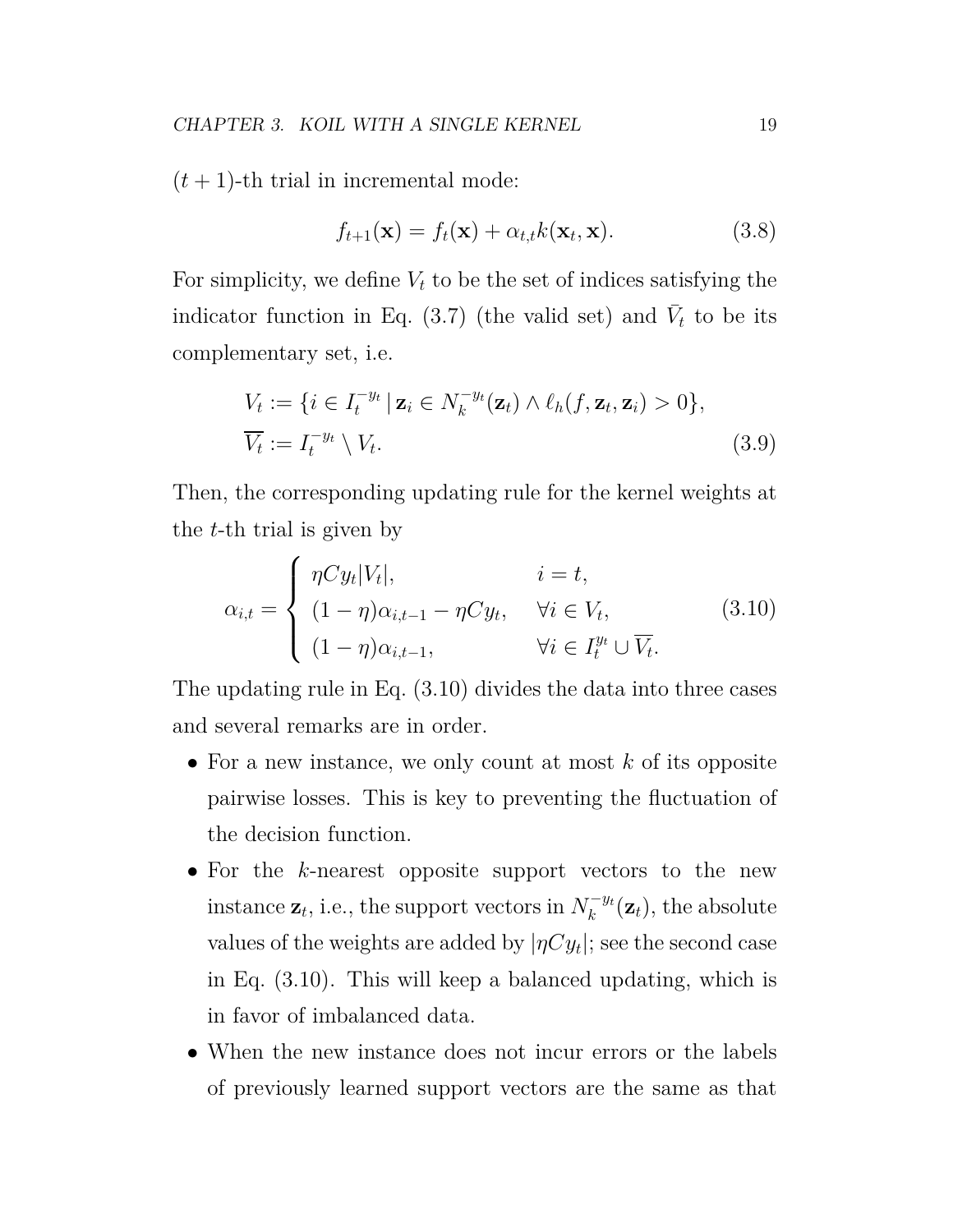**Algorithm 3** UpdateBuffer–RS++

1: **Input:**

of the new instance, the updating rule is the same as NORMA [29], i.e., just decaying the weight by a constant factor,  $1 - \eta$ .

|     | • the received sample $z_t$ and its weight $\alpha_t$                                                                                          |
|-----|------------------------------------------------------------------------------------------------------------------------------------------------|
|     | • the buffer $K$ to be updated                                                                                                                 |
|     | • the buffer size $N$                                                                                                                          |
|     | • the number of instances received until trial $t, N_t$                                                                                        |
|     | 2: <b>Output:</b> the updated buffer $\mathcal{K}$                                                                                             |
|     | 3: if $ \mathcal{K}.\mathcal{B}  < N$ then                                                                                                     |
| 4:  | $\mathcal{K}.\mathcal{A} = \mathcal{K}.\mathcal{A} \cup \{\alpha_t\}, \mathcal{K}.\mathcal{B} = \mathcal{K}.\mathcal{B} \cup \{\mathbf{z}_t\}$ |
|     | 5: else                                                                                                                                        |
| 6:  | Sample Z from a Bernoulli distribution with $Pr(Z = 1) = N/N_t$                                                                                |
| 7:  | if $Z = 1$ then                                                                                                                                |
| 8:  | Uniformly select an instance $z_r$                                                                                                             |
| 9:  | Update K.A: $K.A = K.A \setminus {\alpha_{r,t}} \cup {\alpha_{t,t}}$                                                                           |
| 10: | Update K.B: $K.B = K.B \setminus \{z_r\} \cup z_t$                                                                                             |
| 11: | else                                                                                                                                           |
| 12: | $\mathbf{z}_r = \mathbf{z}_t, \, \alpha_{r,t} = \alpha_{t,t}$                                                                                  |
| 13: | end if                                                                                                                                         |
| 14: | Find $\mathbf{z}_c = \arg \max_{\mathbf{z}_i \in \mathcal{K} \cup \mathcal{B}} \{k(\mathbf{x}_r, \mathbf{x}_i)\}\$                             |
| 15: | Set $\alpha_{c,t} = \alpha_{c,t} + \alpha_{r,t}$ and update $\alpha_{c,t}$ in K.A                                                              |
|     | $16:$ end if                                                                                                                                   |
|     | 17: return $K$                                                                                                                                 |

## **Update Buffers**

The setting of fixed budgets raises the problem of updating the buffer when it is full. A key challenge is to maintain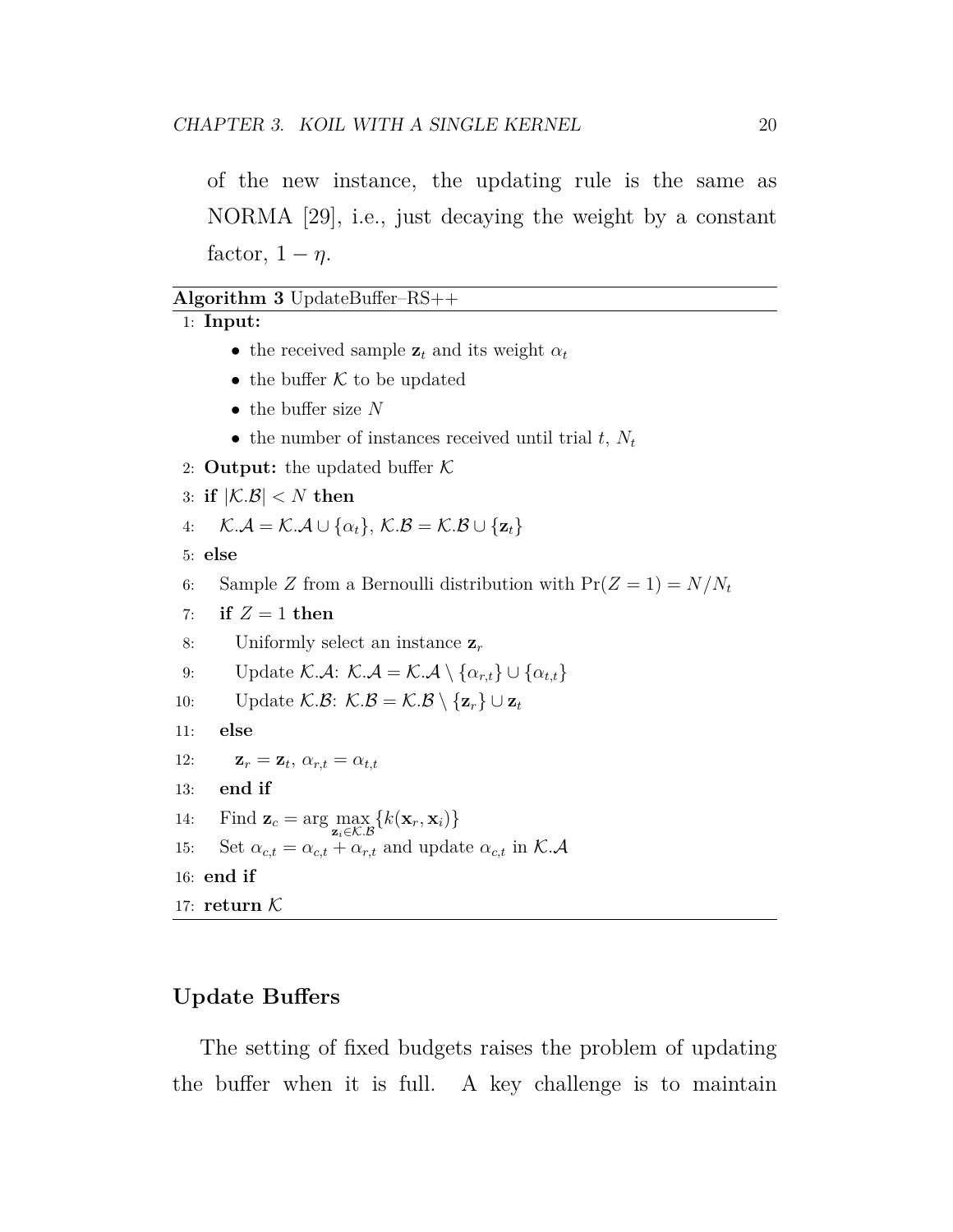the buffers with the most informative support vectors so as to achieve stability of the model performance during the training. Traditionally, First-In-First-Out (FIFO) and Reservoir Sampling (RS) are two typical stream oblivious policies [46] to update the buffers and have demonstrated their effectiveness in online linear AUC maximization [60]. However, they will degrade the performance of the kernel-based online learning algorithms as they will discard support vectors [52].

To alleviate information loss, we design a sophisticated compensation scheme. Let the removed support vector be  $z_r =$  $(\mathbf{x}_r, y_r)$ . We find the most similar support vector  $\mathbf{z}_c = (\mathbf{x}_c, y_c)$ with  $y_c = y_r$  in  $\mathcal{K}_t^{y_r}$  and update its corresponding weight. By considering the updating rule in Eq. (3.8), we obtain the new decision function as follows:

$$
\hat{f}_{t+1}(\mathbf{x}) = f_{t+1}(\mathbf{x}) - \alpha_{r,t} k(\mathbf{x}_r, \mathbf{x}).
$$

We determine the updated weight  $\Delta \alpha_{c,t}$  of the compensated support vector **z***<sup>c</sup>* by keeping track of all information with a change in the value of the decision function. That is,

$$
f_{t+1}(\mathbf{x}) = \hat{f}_{t+1}(\mathbf{x}) + \Delta \alpha_{c,t} \cdot k(\mathbf{x}_c, \mathbf{x})
$$
  
=  $f_{t+1}(\mathbf{x}) - \alpha_{r,t} k(\mathbf{x}_r, \mathbf{x}) + \Delta \alpha_{c,t} \cdot k(\mathbf{x}_c, \mathbf{x}).$  (3.11)

Hence, we set  $\Delta \alpha_{c,t} = \alpha_{r,t} \frac{k(\mathbf{x}_r, \mathbf{x})}{k(\mathbf{x}_c, \mathbf{x})} \approx \alpha_{r,t}$  due to the similarity of the removed support vector **x***<sup>r</sup>* and the compensated support vector  $\mathbf{x}_c$ . We then obtain the updating rule for  $f_{t+1}$  with its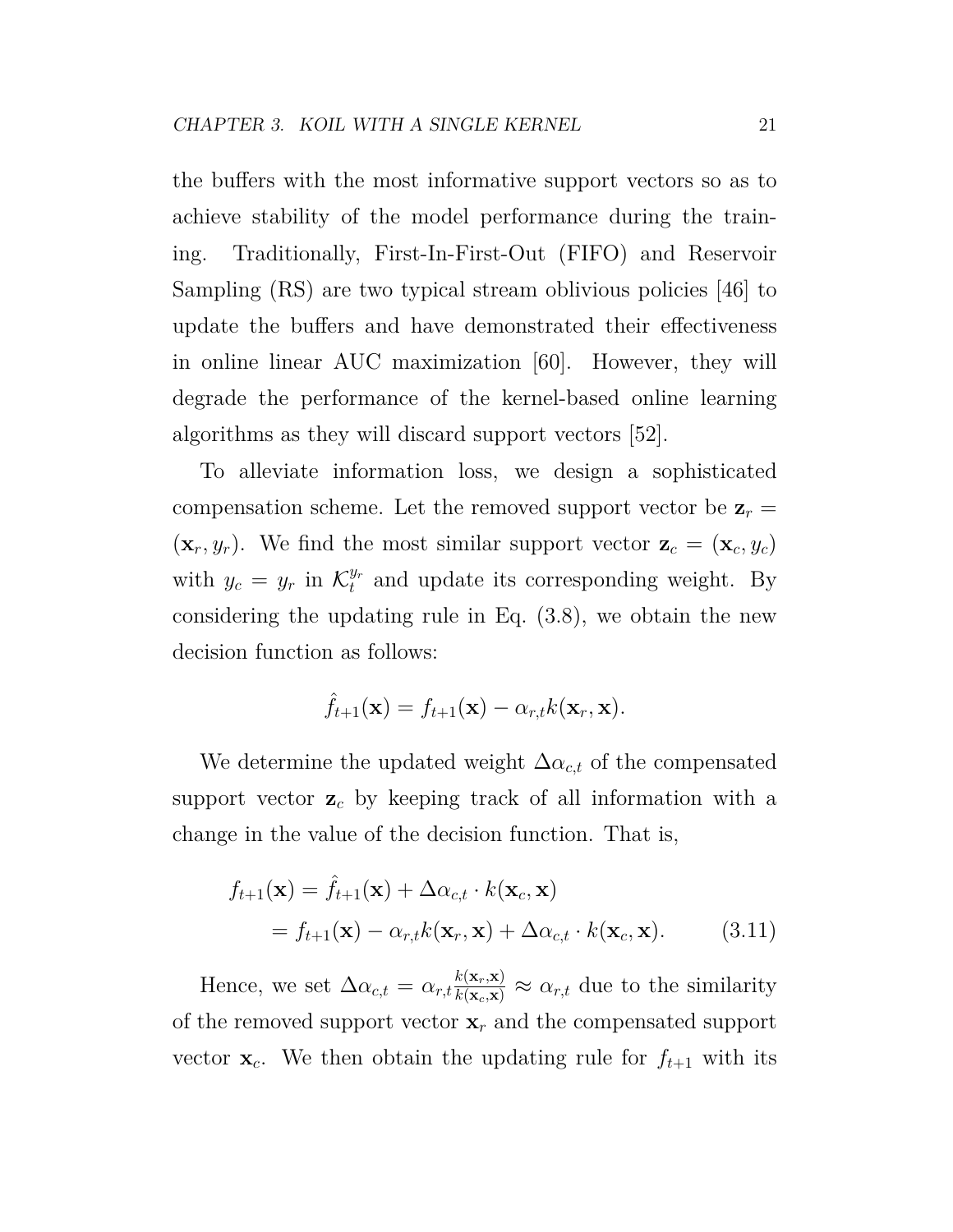compensation,  $f_{t+1}^{++}$ :

$$
f_{t+1}^{++} = (1 - \eta)f_t^{++} + \eta \partial_f \hat{\mathcal{L}}_t(f)|_{f = f_t^{++}} + \alpha_{r,t} (k(\mathbf{x}_c, \cdot) - k(\mathbf{x}_r, \cdot)),
$$
(3.12)

where  $f_t^{++}$  $t^{++}$  is the previously compensated decision function. When either buffer is not full,  $f_t^{++} = f_t$  and the update is done by Eq. (3.5). Ideally, if  $k(\mathbf{x}_c, \mathbf{x})$  equals  $k(\mathbf{x}_r, \mathbf{x})$ ,  $f_t^{++}$ *t* incorporates all the support vectors and corresponds to the one learned with infinite budgets.

Algorithm 3 shows the procedure of the extended Reservoir Sampling (RS++) when the compensation scheme is incorporated.

- In line 3 to line 4, if the buffer is not full, i.e.,  $|K.B|$  < N, the new instance becomes a support vector and is directly added into the buffer *K*.
- In line 6 to line 10, if the buffer is full, reservoir sampling is performed. That is, with probability  $\frac{N}{N_t}$ , we update the buffer by randomly replacing one support vector  $z_r$  in  $K.B$ with **z***<sup>t</sup>* .
- In line 12, if replacement is not conducted, the removed support vector  $z_r$  is set to the new instance  $z_t$ .
- In line 14 to line 15, this is the extension of RS. We find the most similar support vector  $\mathbf{z}_c$  to the removed support vector **z***r*, update its weight and put its weight back to the buffer  $K.A$ .

Similarly, we can define the extended FIFO strategy, namely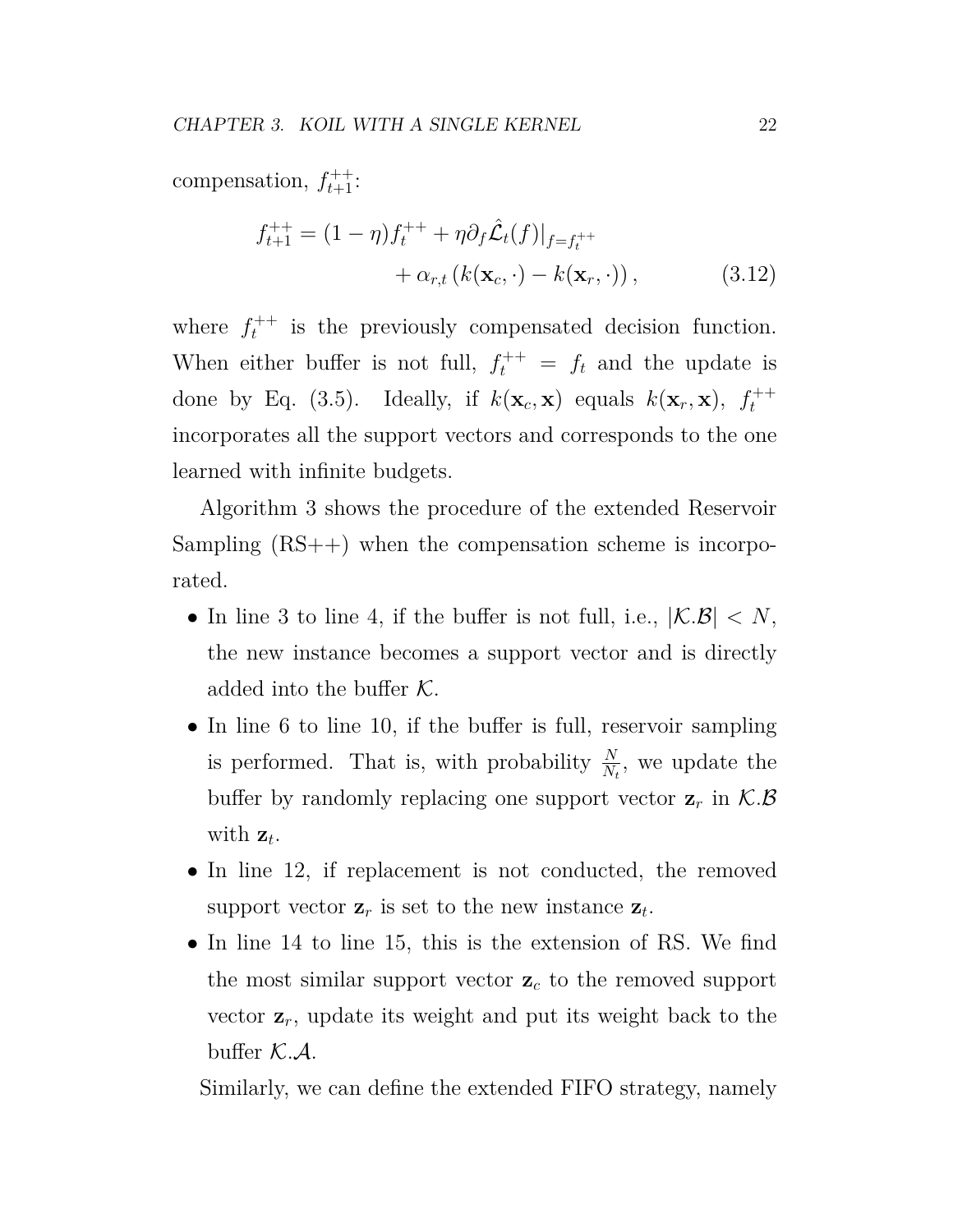**FIFO++**. For FIFO++, lines 6 to 13 in Algorithm 3 are replaced by removing the first support vector in the buffer and adding the new instance as a new support vector to the end of the buffer.

### **3.3 Smooth Pairwise Hinge Loss**

In [17], the proposed algorithm which uses a smooth pairwise loss function has been proved to achieve a faster convergence rate  $O(1/T)$ . Hence, to exploit the smoothness of the loss function, we consider the square of the pairwise hinge loss function, which is given by

$$
\ell_{sh}(f, \mathbf{z}, \mathbf{z}') = \left(\frac{|y - y'|}{2}\left[1 - \frac{1}{2}(y - y')(f(\mathbf{x}) - f(\mathbf{x}'))\right]_{+}\right)^2.
$$
\n(3.13)

We substitute Eq. (3.13) into Eq. (3.4) and compute the decision function by minimizing the following *smooth localized instantaneous regularized risk of AUC* associated with **z***<sup>t</sup>* :

$$
\tilde{\mathcal{L}}_t(f) := \tilde{\mathcal{L}}_t(f) = \frac{1}{2} ||f||_{\mathcal{H}}^2 + C \sum_{\mathbf{z}_i} \ell_{sh}(f, \mathbf{z}_t, \mathbf{z}_i).
$$
 (3.14)

Using the standard stochastic gradient descent method to update the decision function, we have  $\tilde{f}_1 = 0$  and the updating rule is given by

$$
\tilde{f}_{t+1} := \tilde{f}_t - \eta \partial_f \tilde{\mathcal{L}}_t(f)|_{f = \tilde{f}_t},\tag{3.15}
$$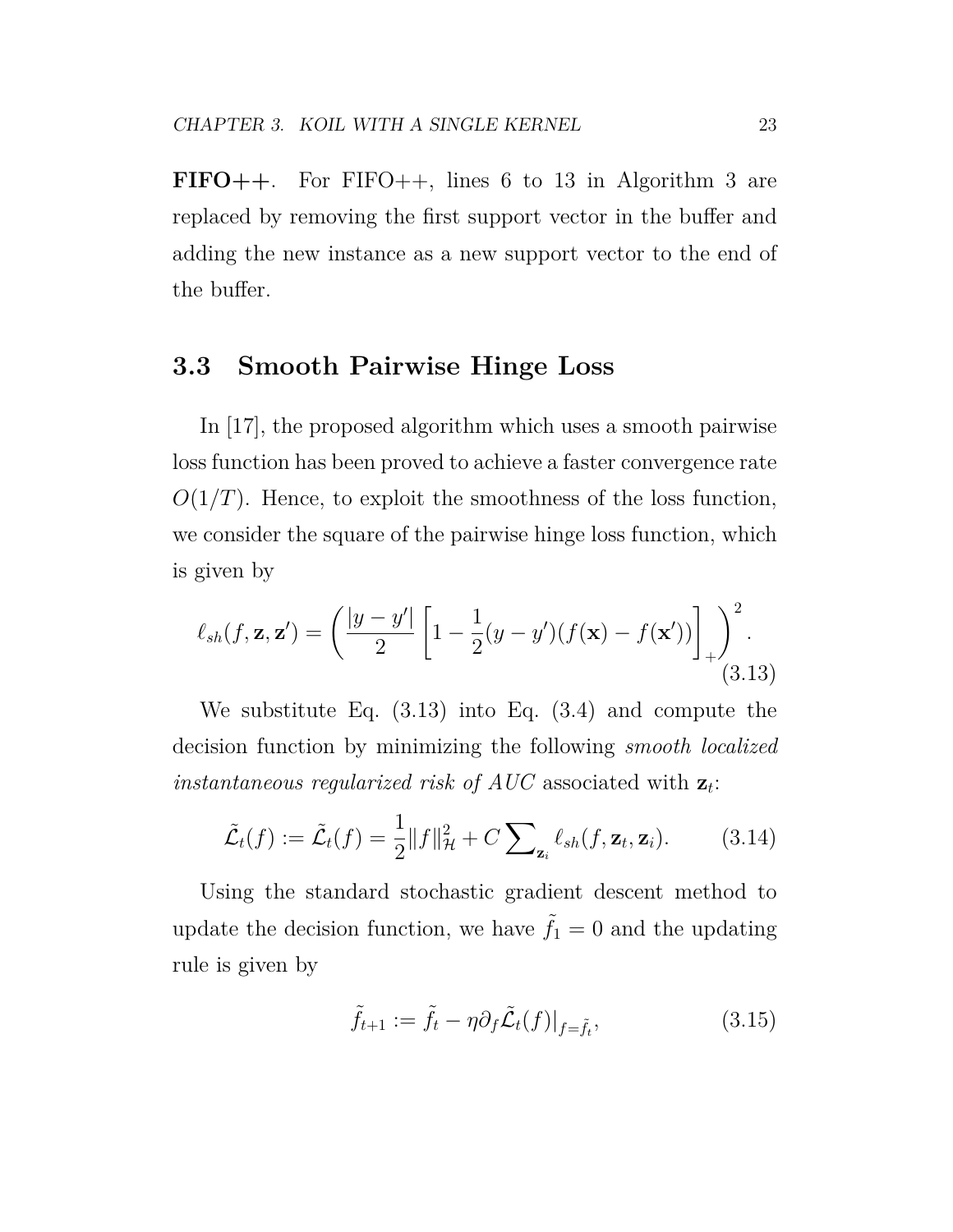where  $\eta > 0$  is the learning rate and the partial derivative is

$$
\partial \tilde{\mathcal{L}}_t(\tilde{f}_t) = \tilde{f}_t - 2C \sum_{\mathbf{z}_i} \mathbb{I}[\ell_h(\cdot) > 0] \cdot \ell_h(\cdot) \cdot \varphi(\mathbf{z}_t, \mathbf{z}_i). \tag{3.16}
$$

Here,  $\ell_h(\cdot)$  means  $\ell_h(\tilde{f}, \mathbf{z}_t, \mathbf{z}_i)$ , which is defined by Eq. (3.2).

Similarly, we define the valid set  $V_t$  and its complementary set  $\overline{V_t}$  at the *t*-th trial as follows:

$$
V_t := \{ i \in I_t^{-y_t} | \mathbf{z}_i \in N_{t,k}^{-y_t}(\mathbf{z}_t) \wedge \ell_h(\tilde{f}, \mathbf{z}_t, \mathbf{z}_i) > 0 \}, \qquad (3.17)
$$
  

$$
\overline{V_t} := I_t^{-y_t} \setminus V_t.
$$

Then, the corresponding updating rule for the kernel weights at the *t*-th trial is derived as follows:

$$
\alpha_{i,t} = \begin{cases}\n2\eta C y_t \sum_{i \in V_t} \ell_h(\tilde{f}_t, \mathbf{z}_t, \mathbf{z}_i), & i = t, \\
(1 - \eta)\alpha_{i,t-1} - 2\eta C y_t \ell_h(\tilde{f}_t, \mathbf{z}_t, \mathbf{z}_i), & \forall i \in V_t, \\
(1 - \eta)\alpha_{i,t-1}, & \forall i \in I_t^{y_t} \cup \overline{V}_t.\n\end{cases}
$$
\n(3.18)

Similarly, we express the updating rule for  $\tilde{f}_{t+1}$  with compensation, i.e.,  $\tilde{f}_{t+1}^{++}$ , as

$$
\tilde{f}_{t+1}^{++} = (1 - \eta)\tilde{f}_t^{++} + \eta \partial_f \tilde{\mathcal{L}}_t(f)|_{f = \tilde{f}_t^{++}}
$$
\n
$$
+ \alpha_{r,t} (k(\mathbf{x}_c, \cdot) - k(\mathbf{x}_r, \cdot)),
$$
\n(3.19)

where  $\tilde{f}_t^{++}$  $t^{++}$  is the previous decision function. When either buffer is not full,  $\tilde{f}_t^{++}$ *t* corresponds to the original decision function without compensation, i.e.,  $\tilde{f}_t$  updated by Eq. (3.15).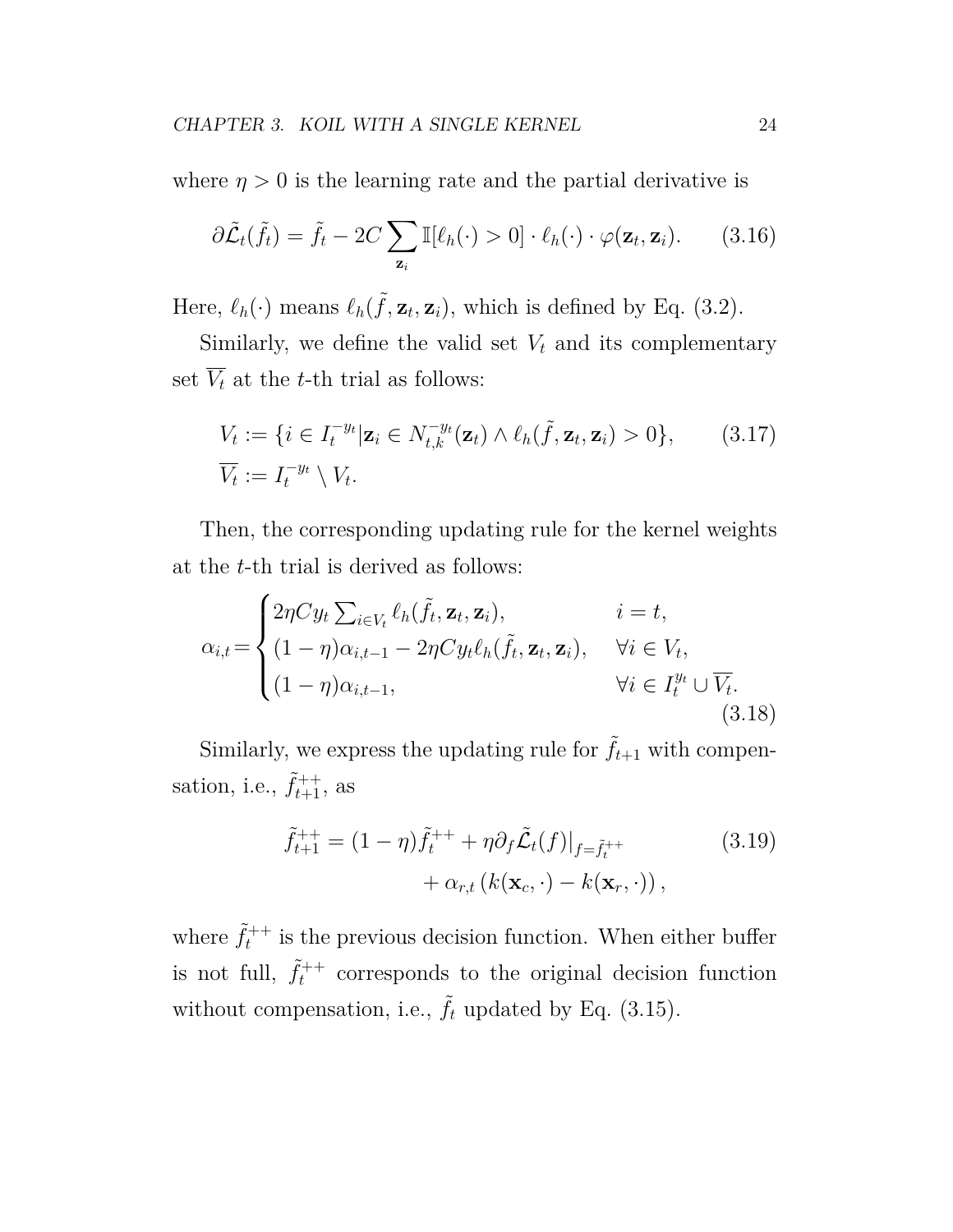#### **3.4 Regret Analysis**

Regret analysis [33] is widely used in analyzing learning performance of online learning algorithms. In this section, we derive regret bounds for the non-smooth pairwise hinge loss and the smooth pairwise hinge loss.

#### **Regret for the Non-smooth Pairwise Hinge Loss**

Recall that the regret at time *T* is defined as the difference between the objective value up to the *T*-th trial and the smallest objective value from hindsight, i.e.,

$$
R_T = \sum_{t=1}^T \hat{\mathcal{L}}_t(f_t) - \hat{\mathcal{L}}_t(f^*),
$$
\n(3.20)

where  $f^*$  is the optimal decision function solved by Eq.  $(3.3)$ with the pairwise hinge loss function defined by Eq.  $(3.2)$  from hindsight, and  $f_t$  corresponds to the updating in Eq. (3.5).

In the following, unless otherwise specified,  $z_i$  means  $z_i \in$  $N_{t,k}^{-y_t}(\mathbf{z}_t)$ . That is,  $\mathbf{z}_i$  is one of the *k*-nearest opposite support vectors to  $\mathbf{z}_t$ . Let  $0 < \xi_1 \leq X$  be such that  $k(\mathbf{x}_t, \mathbf{x}_i) \geq \xi_1^2$  $\frac{2}{1}$  $\forall$  **z**<sub>*i*</sub> =  $(\mathbf{x}_i, y_i) \in N_t^{-y_i}$  $\tau_t^{-y_t}(\mathbf{z}_t)$ . To simplify the notation, we define the following constant as the bound on the distance between the points in the neighbor set:

$$
\|\varphi(\mathbf{z}_t, \mathbf{z}_i)\|_{\mathcal{H}} \le c_p := \sqrt{2X^2 - 2\xi_1^2}.
$$
 (3.21)

We first present the bound on the norm of the decision function and the bound of the pairwise hinge loss function.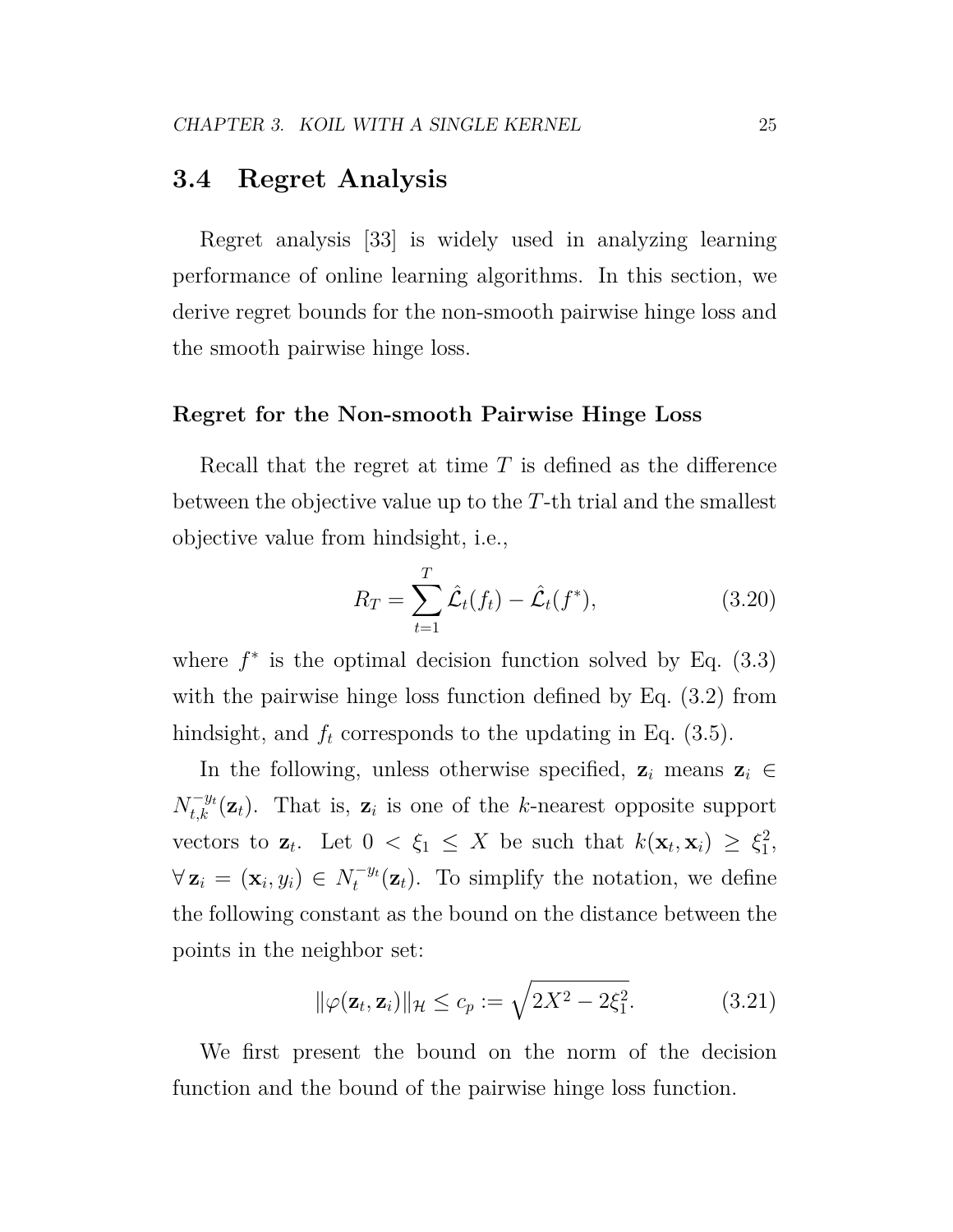**Lemma 1** *Suppose that for all*  $\mathbf{x} \in \mathbb{R}^d$ ,  $k(\mathbf{x}, \mathbf{x}) \leq X^2$ , where  $X > 0$ *. Let*  $0 < \xi_1 \leq X$  *be such that*  $k(\mathbf{x}_t, \mathbf{x}_i) \geq \xi_1^2$  $\frac{2}{1}$ ,  $\forall$  **z**<sub>*i*</sub> =  $(\mathbf{x}_i, y_i) \in N_t^{-y_i}$  $t_t^{-y_t}(\mathbf{z}_t)$ . With  $f_1 = 0$  and the updating rule in *Eq. (3.5), we have*

$$
||f_{t+1}||_{\mathcal{H}} \leq Ck c_p. \tag{3.22}
$$

**Lemma 2** *With the same assumption as Lemma 1 and the pairwise hinge loss function*  $\ell_h : \mathcal{H} \times \mathcal{Z} \times \mathcal{Z} \rightarrow [0, U]$  *defined in Eq. (3.2), we have*

$$
U = 1 + Ckc_p^2.
$$
\n
$$
(3.23)
$$

The proofs of the above two Lemmas are provided in Appendix A.

Now we derive the regret bound of the decision function updated by Eq.  $(3.5)$ :

**Theorem 1** *Suppose that for all*  $\mathbf{x} \in \mathbb{R}^d$ ,  $k(\mathbf{x}, \mathbf{x}) \leq X^2$ , where  $X > 0$ *. Let*  $0 < \xi_1 \leq X$  *be such that*  $k(\mathbf{x}_t, \mathbf{x}_i) \geq \xi_1^2$  $\frac{2}{1}$ , ∀**z**<sub>*i*</sub> =  $(\mathbf{x}_i, y_i) \in N_t^{-y_i}$  $\int_t^{-y_t} (\mathbf{z}_t)$ *.* Given  $k > 0, C > 0, \eta > 0$ *, and a bounded pairwise hinge loss function*  $\ell_h : \mathcal{H} \times \mathcal{Z} \times \mathcal{Z} \rightarrow [0, U]$ *, with*  $f_1 = 0$ *and f<sup>t</sup> updated by Eq. (3.5), we have*

$$
R_T \le \frac{\|f^*\|_{\mathcal{H}}^2}{2\eta} + \eta C k \sum_{t=1}^T \left( (U - 1) + \frac{1}{2}(k+1)C c_p^2 \right). \tag{3.24}
$$

*Moreover, suppose that*  $\forall i \in I_t^+ \cup I_t^ \begin{array}{ll} \n\tau, & \left| \alpha_{i,t} \right| & \in [0, \gamma \eta], \quad and \n\end{array}$  $k(\mathbf{x}_r, \mathbf{x}_c) \geq \xi_2^2$  *with*  $0 < \xi_2 \leq X$  *for any replaced support vector*  $\mathbf{x}_r$  and compensated support vector  $\mathbf{x}_c$  *in any trial.* With  $f_1^{++} = 0$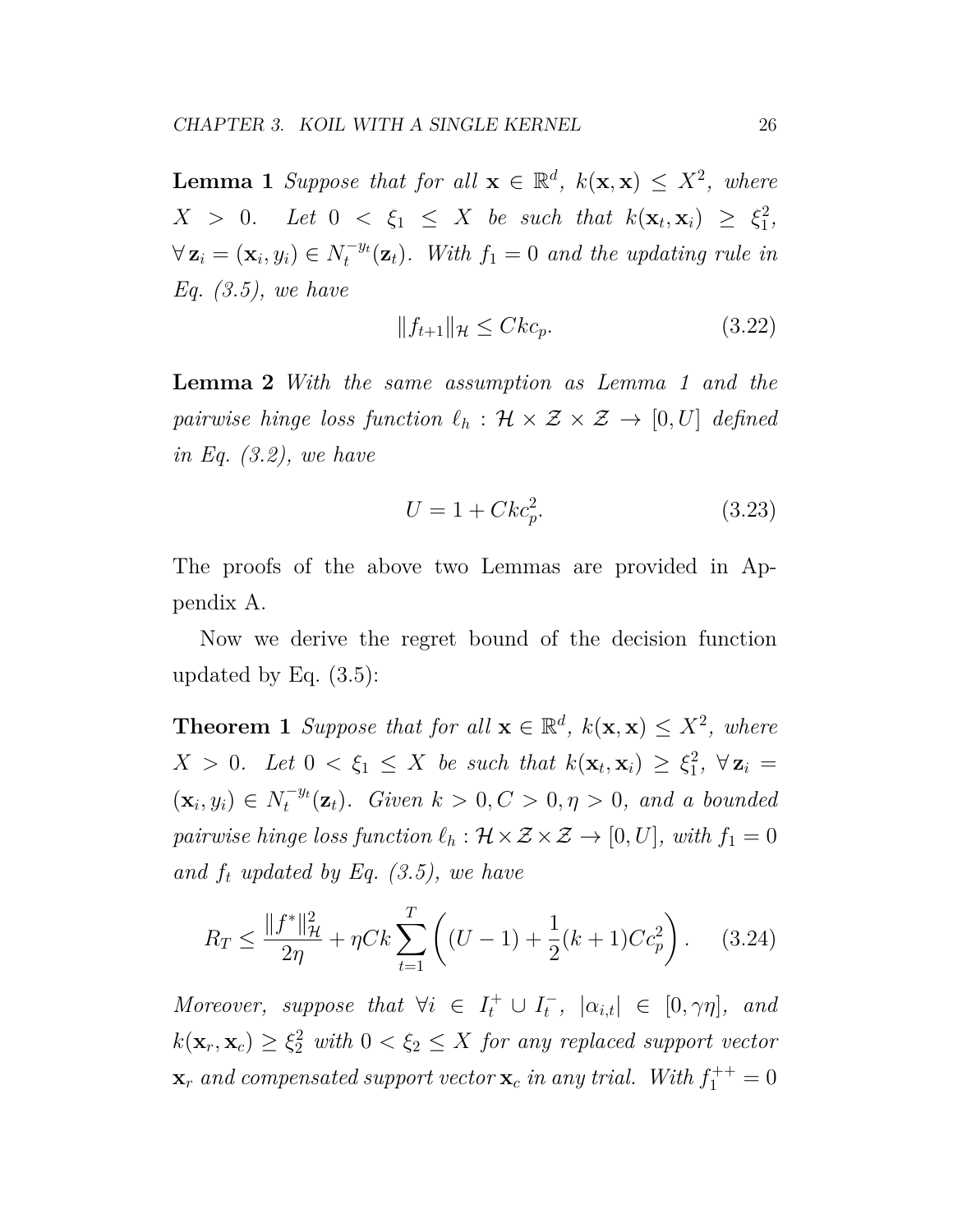and  $f_t^{++}$  *updated by Eq. (3.12), we have* 

$$
R_T^{++} \le R_T + T \left( 2\gamma C k c_p c_d + \gamma^2 c_d^2 \right). \tag{3.25}
$$

Details of the proof are given in Appendix A. Several remarks include:

- By setting *η* to  $O(1/\sqrt{T})$ , we can see that  $R_T \sim O($ *√ T*), which is equivalent to the  $O(1/\sqrt{T})$  average regret for KOIL. The bounds we derived are the same as standard online learning algorithms. It should be noted that our derived regret bounds are also different from the mistake bounds derived in [4, 10, 35], which aim at maximizing classification accuracy.
- The regret bound  $R_T^+$  $T^+$  is larger than  $R_T$  with an undesired term related to *T*. However, we argue that it is meaningful as *γ* can be restricted to be proportional to  $O(1/\sqrt{T})$ , which yields a regret bound of *O*( *√ T*). It would be interesting to see if a better bound is possible, and we leave this as a future work. Moreover, when  $\xi_2^2 = X^2$ , i.e., the compensated support vector is the same as the replaced support vector, we can obtain  $R_T^{++} = R_T$ . This result implies that the decision function learned by the replacement with compensation updating strategy can approach the decision function learned with infinite budgets. The experimental results also verify this observation.
- *•* The derived regret bounds are proportional to *k*, not *N* (the budget), which also implies that  $k = 1$  will yield the smallest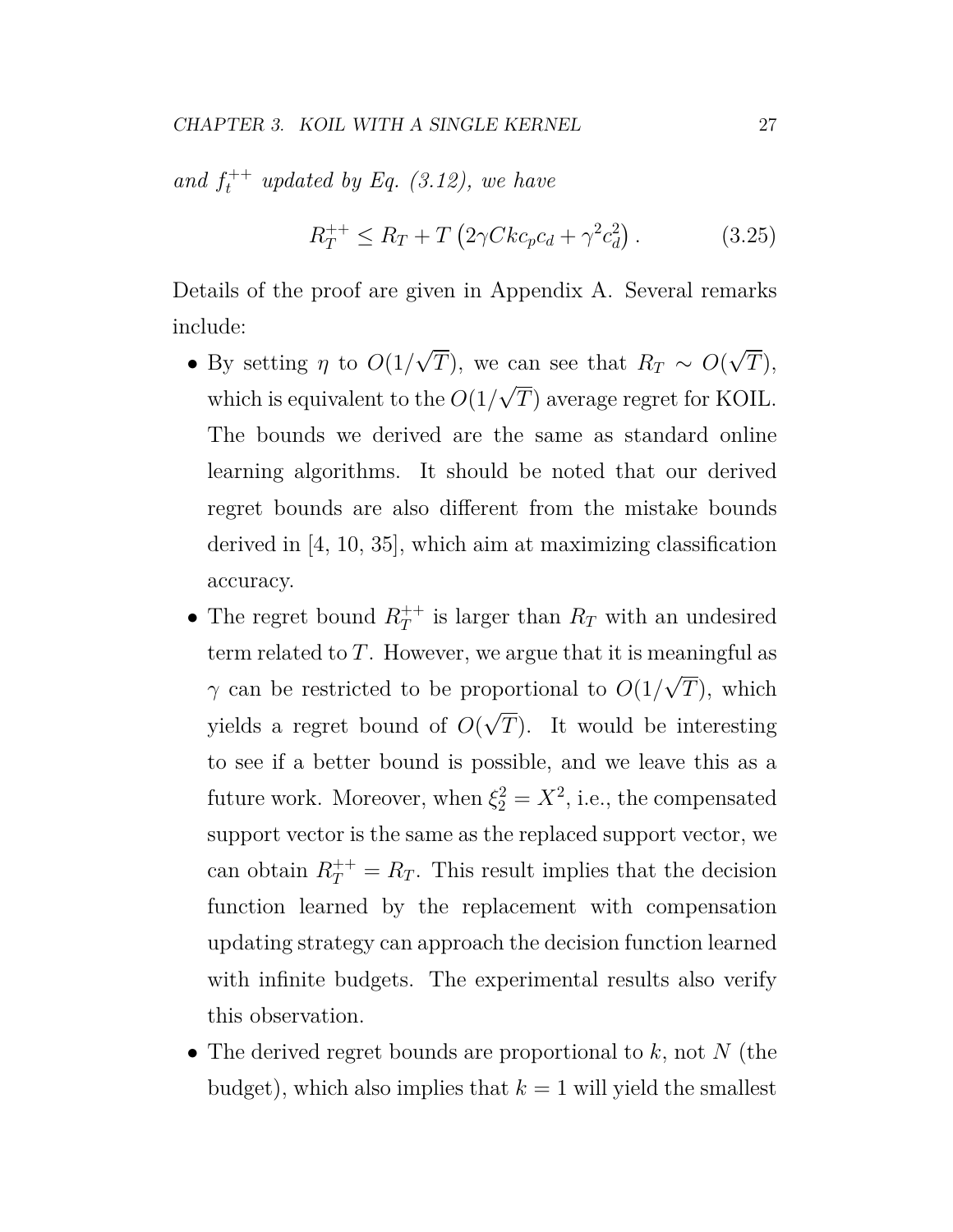theoretical regret bound. The result is different from the regret bound derived in online AUC maximization [60]. After tracing the model, we know it is because we explore a localized AUC metric defined in Eq. (3.4). Our empirical evaluation shows that the actual best *k* is not 1, but set around 10% of the budget; see detailed results in the experimental section. We conjecture a more accurate surrogate of the AUC metric can overcome this issue and leave this as a future work.

• By exploiting the convexity of the localized instantaneous regularized risk of AUC defined in Eq. (3.4) and confining the range of  $|\alpha_t|$  from 0 to  $\gamma\eta$ , we can derive the corresponding regret bound for the decision updated by Eq. (3.12) as in [23]. However, the derived regret bound is proportional to *T*, which is a little loss. We leave the work of exploring more advanced techniques to derive a tighter bound in the future.

#### **Regret for the Smooth Pairwise Hinge Loss**

As before, we define the regret for the smooth pairwise hinge loss by

$$
\tilde{R}_T = \sum_{t=1}^T \tilde{\mathcal{L}}_t(\tilde{f}_t) - \tilde{\mathcal{L}}_t(\tilde{f}^*), \tilde{R}_T^{++} = \sum_{t=1}^T \tilde{\mathcal{L}}_t(\tilde{f}_t^{++}) - \tilde{\mathcal{L}}_t(\tilde{f}^*), \tag{3.26}
$$

where  $\tilde{f}^*$  is the optimal decision function solved by Eq. (3.3) with the smooth pairwise hinge loss function defined by Eq. (3.13) from hindsight, and  $\tilde{f}_t$  corresponds to the updating rule in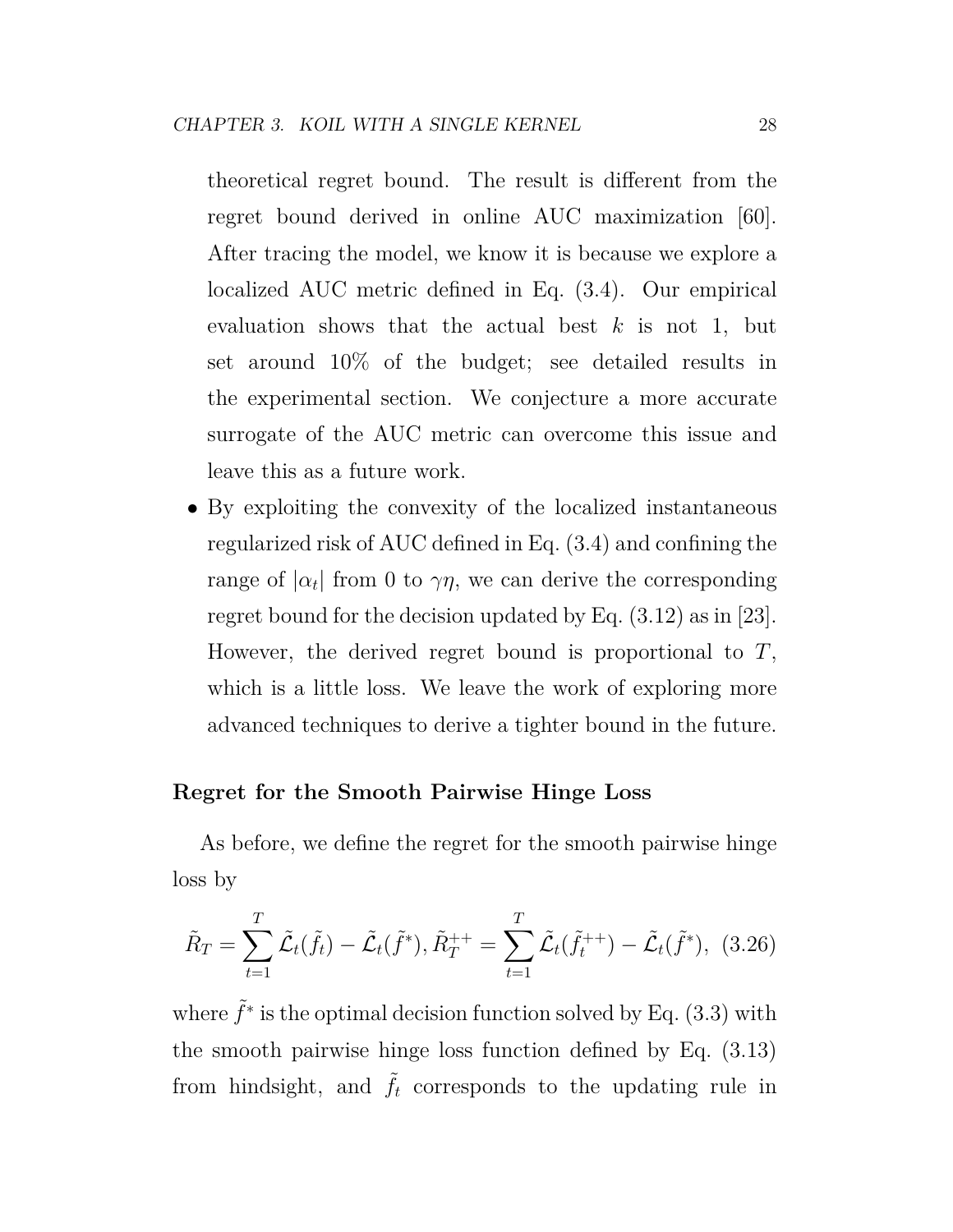Eq. (3.15).

**Theorem 2** *Suppose that for all*  $\mathbf{x} \in \mathbb{R}^d$ ,  $k(\mathbf{x}, \mathbf{x}) \leq X^2$ , where  $X > 0$ *. Let*  $0 < \xi_1 \leq X$  *be such that*  $k(\mathbf{x}_t, \mathbf{x}_i) \geq \xi_1^2$  $\frac{2}{1}$ *,* ∀**z**<sub>*i*</sub> =  $(\mathbf{x}_i, y_i) \in N_t^{-y_i}$  $\int_{t}^{-y_{t}} (\mathbf{z}_{t})$ *. Given*  $k > 0, C > 0$ *, and*  $\sum_{t=1}^{T} \tilde{\mathcal{L}}_{t}(\tilde{f}^{*}) \leq$  $TL^*$ , with  $\tilde{f}_1 = 0$  and  $\tilde{f}_t$  *updated by Eq. (3.15)*, we have

$$
\tilde{R}_T \le 2\tau \|\tilde{f}^*\|_{\mathcal{H}}^2 + \|\tilde{f}^*_\mathcal{H}\|\sqrt{2\tau T L^*},\tag{3.27}
$$

 $where \tau = (1+\zeta), \zeta = 2Ck^2c_p^2$  $_{p}^{2},\ and\ \eta\ is\ set\ to\ 1/(\tau +$ *√ τ* <sup>2</sup>+*τT L∗*/*∥* ˜*f∥<sup>H</sup>* ) *. Moreover, suppose that*  $\forall i \in I_t^+ \cup I_t^ \sigma_t^-, \alpha_{i,t} \in [0, \gamma \eta], \text{ and}$  $k(\mathbf{x}_r, \mathbf{x}_c) \geq \xi_2^2$  *with*  $0 < \xi_2 \leq 0$  *for any removed support vector*  $\mathbf{x}_r$ and compensated support vector  $\mathbf{x}_c$  in any trial. With  $\tilde{f}_1^{++} = 0$ and  $\tilde{f}_t^{++}$  *updated by Eq. (3.19), we have* 

$$
\tilde{R}_T^{++} \le \tilde{R}_T + T\left(\gamma Ck\left(\frac{\eta}{\nu} + 2\tilde{U}\right)c_p c_d + \frac{\gamma^2 \eta}{\nu} c_d^2\right),\tag{3.28}
$$

*where*  $\nu := \eta - 2kC\eta c_p^2$ .

The proof of Theorem 2 is provided in Appendix A. The result shows that if the data is separable, i.e.,  $L^* = 0$ , KOIL with the smooth pairwise loss function can attain  $O(1/T)$  average regret bound. For general case, the bound is  $O(1/\sqrt{T})$ . We also leave the regret bound of the decision function updated by Eq. (3.15) as future work.

#### **3.5 Experiment**

In this section, we conduct extensive experiments on both synthetic and benchmark datasets to evaluate the performance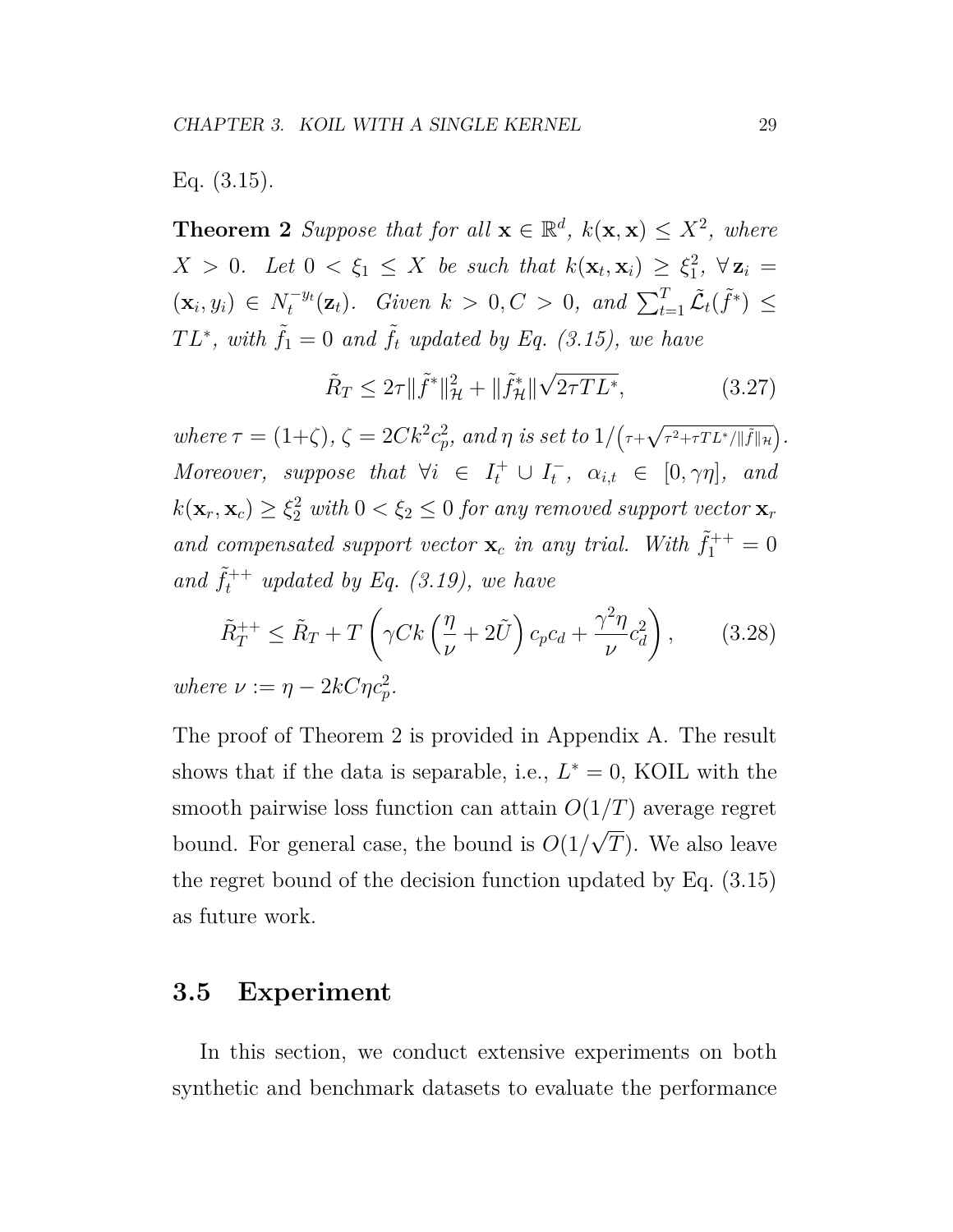of our proposed  $KOIL<sup>1</sup>$  algorithm with fixed budgets.

#### **Compared Algorithms**

We compare our proposed KOIL with the state-of-the-art online learning algorithms. Since we only focus on online imbalanced learning, for fair comparison, we do not compare with existing batch-trained imbalanced learning algorithms. Specifically, we compare online linear algorithms and kernelbased online learning algorithms with a finite or infinite buffer size.

- "Perceptron": the classical perceptron algorithm [37];
- "OAM<sub>seq</sub>": an online linear AUC maximization algorithm [60];
- "OPAUC": One-pass AUC maximization [17];
- "NORMA": online learning with kernels [29];
- "RBP": Randomized budget perceptron [4];
- "Forgetron": a kernel-based perceptron on a fixed budget  $[10]$ ;
- *•* "Projectron/**Projectron**++": a bounded kernel-based perceptron [35];
- "KOIL<sub>RS++</sub>/KOIL<sub>FIFO++</sub>: our proposed kernelized online imbalanced learning algorithm with the pairwise hinge loss function and fixed budgets updated by  $RS++$  and  $FIFO++,$ respectively.
- " $KOIL_{RS++}^2/KOIL_{FIFO++}^2$ ": our proposed kernelized online

<sup>&</sup>lt;sup>1</sup>Demo codes in both C++ and Matlab can be downloaded at  $https://www.dropbox.$ com/sh/nuepinmqzepx54r/AAAKuL4NSZe0IRpGuNIsuxQxa?dl=0.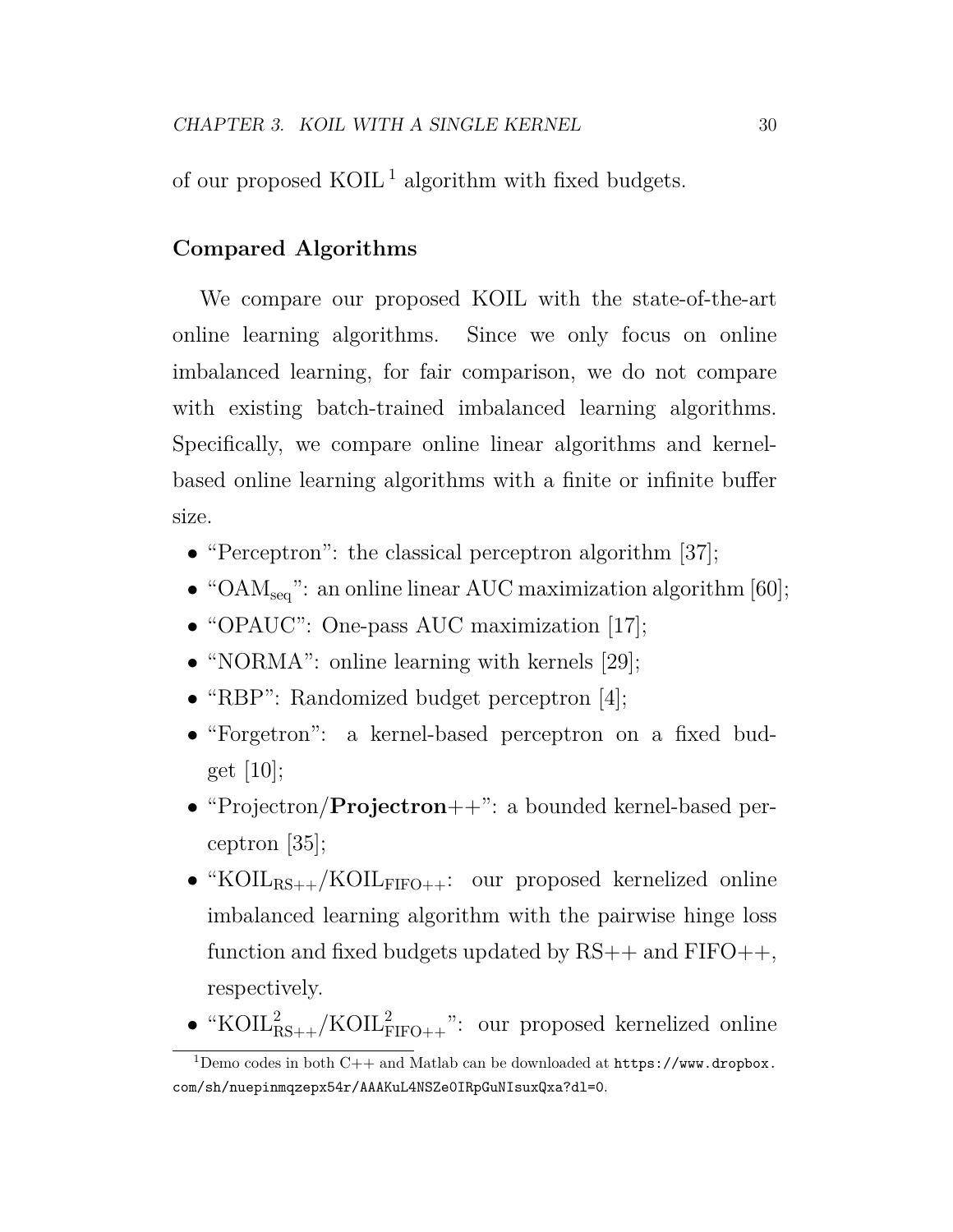imbalanced learning algorithm with the smooth pairwise hinge loss function and fixed budgets updated by RS++ and FIFO++, respectively.

#### **Experimental Setup**

To make fair comparisons, all algorithms adopt the same setup. We set the learning rate to a small constant  $\eta = 0.01$ and apply a 5-fold cross validation to find the penalty cost  $C \in 2^{[-10:10]}$  in the validation set. For kernel-based methods, we use the Gaussian kernel and tune its parameter  $\sigma \in 2^{[-10:10]}$  by a 5-fold cross validation in the validation set. For NORMA, we apply a 5-fold cross validation to select  $\lambda$  and  $\nu \in 2^{[-10:10]}$ . For Projectron, we apply a similar 5-fold cross validation to select the parameter of projection difference  $\eta \in 2^{[-10:10]}$ .

#### **Experiments on Synthetic Datasets**

To illustrate KOIL and show the power of the kernel method, we generate a synthetic dataset in 2D space; see an example in Fig 1.1(a). The positive samples are generated from the Gaussian distribution with the mean at  $(\frac{1}{2})$  $\frac{1}{2}, \frac{1}{2}$  $\frac{1}{2}$ ) and the standard deviation being 0.1 in two dimensions. The negative samples are generated from a mixture of four Gaussian with the same standard deviation as the positive samples and means at  $(\frac{1}{6})$  $\frac{1}{6}, \frac{1}{2}$  $(\frac{1}{2}),$  $\left(\frac{1}{2}\right)$  $\frac{1}{2}, \frac{1}{6}$  $(\frac{1}{6}), (\frac{1}{2})$  $\frac{1}{2}$ ,  $\frac{5}{6}$  $(\frac{5}{6}), (\frac{5}{6})$  $\frac{5}{6}, \frac{1}{2}$  $\frac{1}{2}$ , respectively. The Bayes error of this dataset is about 4.5%.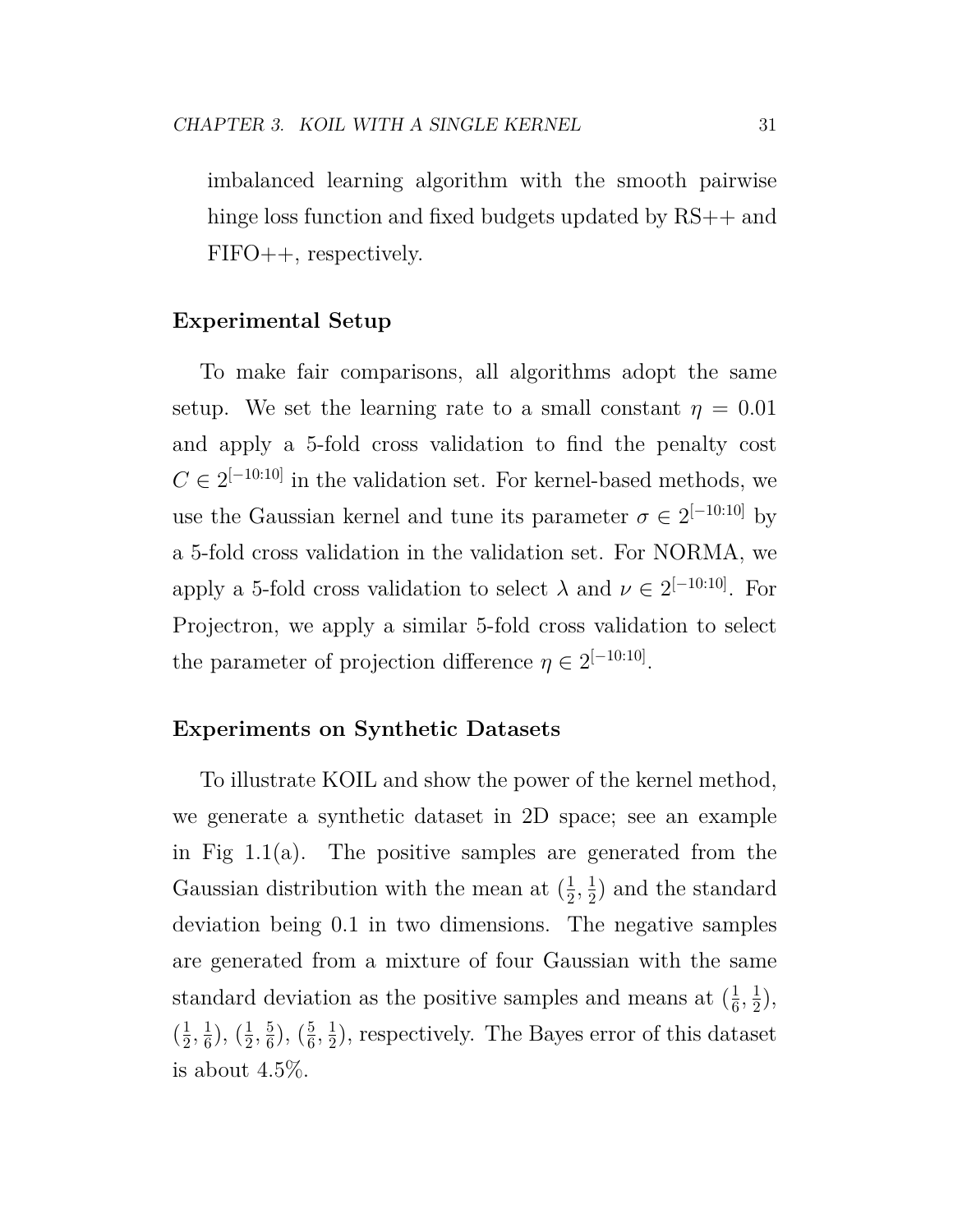| Dataset    | Samples | Dimensions     | $T^-/T^+$      |
|------------|---------|----------------|----------------|
| Syn1       | 1,000   | $\overline{2}$ | $\overline{4}$ |
| Syn2       | 1,100   | $\overline{2}$ | 10             |
| Syn3       | 5,100   | $\overline{2}$ | 50             |
| Syn4       | 10,100  | $\overline{2}$ | 100            |
| sonar      | 208     | 60             | 1.144          |
| australian | 690     | 14             | 1.248          |
| heart      | 270     | 13             | 1.250          |
| ionosphere | 351     | 34             | 1.786          |
| diabetes   | 768     | 8              | 1.866          |
| glass      | 214     | 9              | 2.057          |
| german     | 1,000   | 24             | 2.333          |
| svmguide2  | 391     | 20             | 2.342          |
| segment    | 2,310   | 19             | 6.000          |
| satimage   | 4,435   | 36             | 9.687          |
| vowel      | 528     | 10             | 10.000         |
| letter     | 15,000  | 16             | 26.881         |
| poker      | 25,010  | 10             | 47.752         |
| shuttle    | 43,500  | 9              | 328.546        |

Table 3.1: Summary of all datasets.

Following the above setup, we generate different synthetic datasets with different imbalanced ratios to explore the performance of KOIL in different scenarios. The datasets consist of

- *•* Syn1: a set of data with imbalanced ratio 1:4 consisting of 200 positive samples and 800 negative samples;
- *•* Syn2: a set of data with imbalanced ratio 1:10 consisting of 100 positive samples and 1,000 negative samples;
- *•* Syn3: a set of data with imbalanced ratio 1:50 consisting of 100 positive samples and 5,000 negative samples;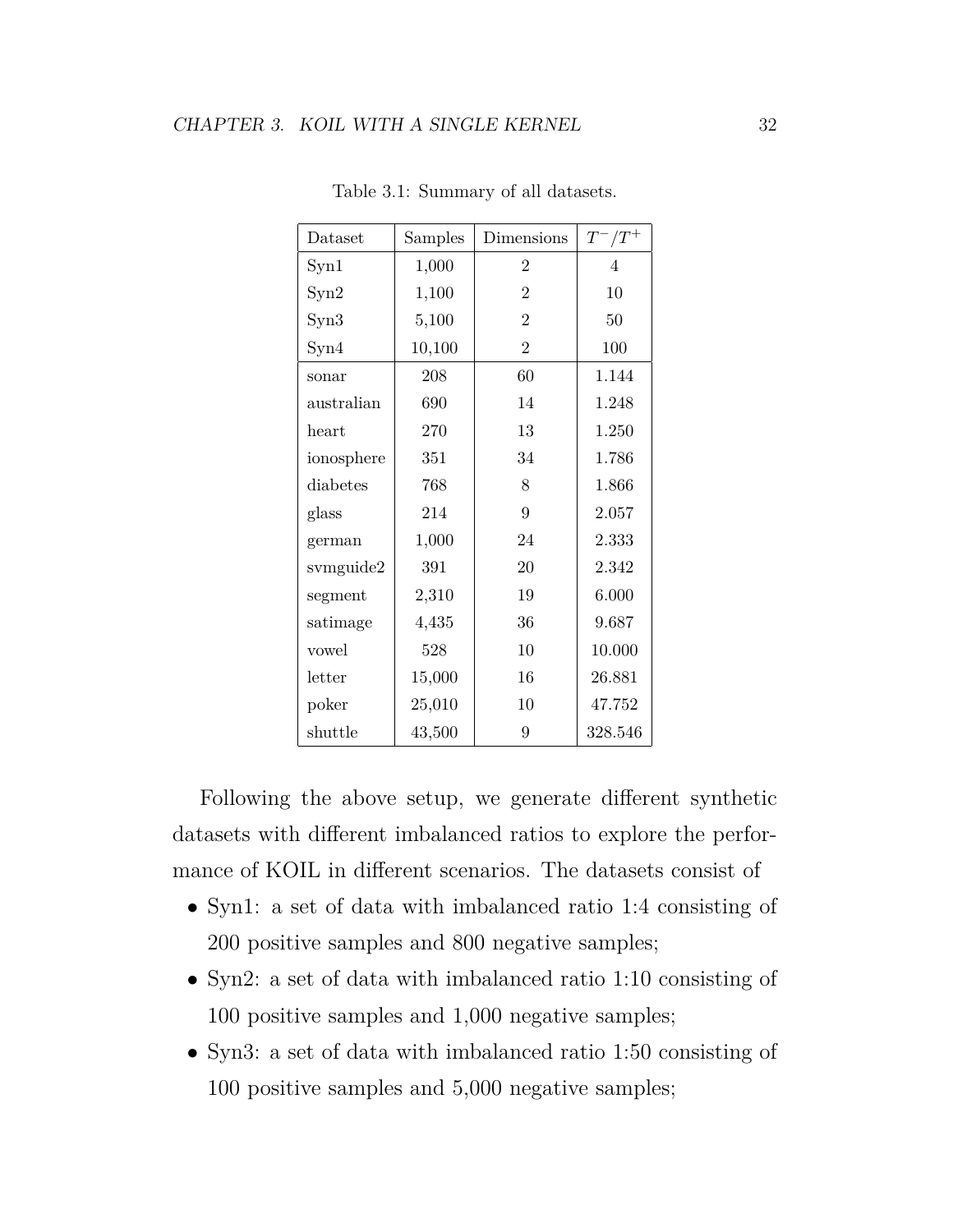*•* Syn4: a set of data with imbalanced ratio 1:100 consisting of 100 positive samples and 10,000 negative samples.

The detailed statistics of the synthetic datasets can be found in Table 3.1. Experimental results on all the synthetic datasets are reported in Table 3.2. Obviously, these four datasets are linearly non-separable in the original space. Kernel-based online learning algorithms significantly outperform the online linear algorithms. For example, in the Syn1 dataset, Perceptron and the OAMseq with buffer size being 100 for each class only attain AUC scores of  $0.495 \pm 0.031$  and  $0.467 \pm 0.027$ , respectively. These are even poorer than random guesses. For NORMA with an infinite buffer size, it achieves an AUC score of 0*.*940*±*0*.*013. Our proposed KOIL<sub>RS++</sub> and KOIL<sub>FIFO++</sub> with a buffer size of only 50 for each class and  $k = 5$  can improve the AUC scores to  $0.961 \pm 0.016$  and  $0.960 \pm 0.014$ , respectively. Our KOIL with the smooth pairwise loss function can attain comparable or even better performance than that with the non-smooth loss function.

#### **Experiments on Benchmark Real-world Datasets**

We conduct experiments on 14 benchmark datasets obtained from the UCI and LIBSVM websites. These benchmark datasets exhibit different degrees of class skew, where the imbalanced ratio ranges from 1.144 to 328.546. To evaluate the effectiveness of nonlinear classification models, we select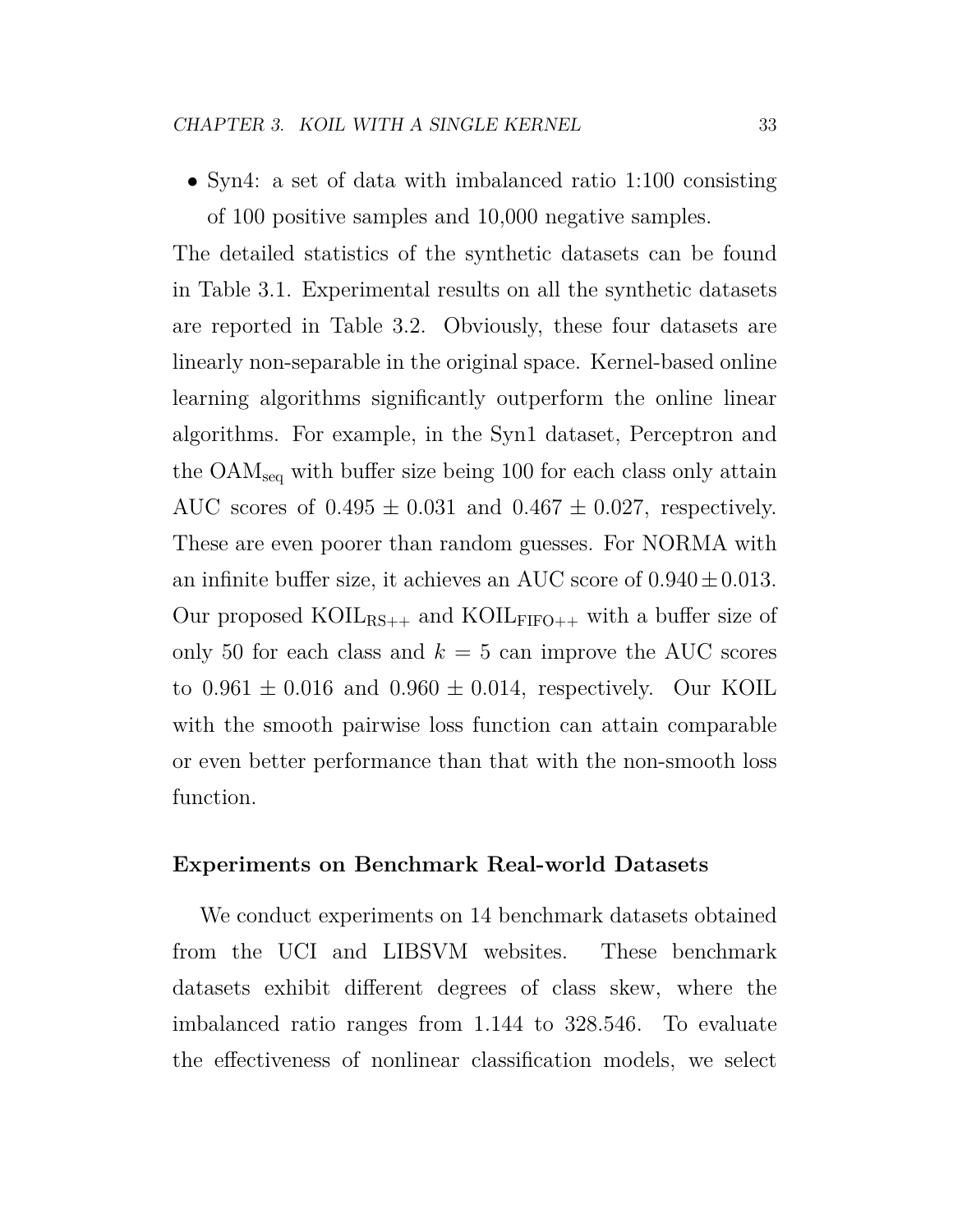Table 3.2: Average AUC performance (mean*±*std) on the synthetics datasets,  $\bullet$ / $\circ$  (-) indicates that both/one of KOIL<sub>RS++</sub> and KOIL<sub>FIFO++</sub> are/is significantly better (worse) than the corresponding method (pairwise *t*-tests at 95% significance level).

|                                       | $\text{Data} \times \text{OIL}_{\text{RS}++} \times \text{OIL}_{\text{FIFO}++} \times \text{OIL}_{\text{RS}++}^2 \times \text{OIL}_{\text{FIFO}++}^2$ |                   |                   |
|---------------------------------------|-------------------------------------------------------------------------------------------------------------------------------------------------------|-------------------|-------------------|
| $\vert Syn1 \vert .961 \pm .016$      | $.960 \pm .014$                                                                                                                                       | $.967 \pm .011$   | $.968 {\pm} .011$ |
| $\text{Syn2}$ .959±.022               | $.958 {\pm} .018$                                                                                                                                     | $.961 {\pm} .017$ | $.962 \pm .018$   |
| $\text{Syn3}$ .939±.029               | $.941 \pm .025$                                                                                                                                       | $.943 \pm .022$   | $.942 \pm .023$   |
| $Syn4.965 \pm .014$                   | $.966 \pm .013$                                                                                                                                       | $.968 \pm .013$   | $.966 \pm .015$   |
| $\frac{\text{win}}{\text{tie}}$ /loss |                                                                                                                                                       | 0/4/0             | 0/4/0             |

| Data                                                                | $Perceptron$ OAM <sub>seq</sub> |       | OPAUC | NORMA | <b>RBP</b>                                                                                                                                                                       |       |       | $\text{Forgetron}$ Projectron Projectron + + |
|---------------------------------------------------------------------|---------------------------------|-------|-------|-------|----------------------------------------------------------------------------------------------------------------------------------------------------------------------------------|-------|-------|----------------------------------------------|
| Syn1                                                                |                                 |       |       |       | $1.495 \pm .031$ of $501 \pm .021$ of $503 \pm .032$ of $940 \pm .013$ of $948 \pm .021$ of $878 \pm .147$ of $954 \pm .019$                                                     |       |       | $.953 {\pm} .017$                            |
| Syn2                                                                |                                 |       |       |       | .484 $\pm$ .037 $\bullet$ .502 $\pm$ .032 $\bullet$ .508 $\pm$ .032 $\bullet$ .937 $\pm$ .041 $\bullet$ .887 $\pm$ .062 $\bullet$ .954 $\pm$ .023 $\,$ .941 $\pm$ .032 $\bullet$ |       |       | $.944 \pm .023 \bullet$                      |
| Syn3                                                                |                                 |       |       |       | $1.495 \pm .025$ o $1.499 \pm .022$ o $1.492 \pm .020$ or $769 \pm .087$ or $872 \pm .081$ or $807 \pm .130$ or $901 \pm .064$ or                                                |       |       | $.922 + .039 \bullet$                        |
| Syn4                                                                |                                 |       |       |       | .510±.023 $\bullet$ .495±.026 $\bullet$ .499±.022 $\bullet$ .834±.205 $\bullet$ .892±.069 $\bullet$ .844±.097 $\bullet$ .962±.015                                                |       |       | $.948 + .024 \bullet$                        |
| $\frac{\text{win}}{\text{tie}}$ / $\frac{\text{loss}}{\text{loss}}$ | 4/0/0                           | 4/0/0 | 4/0/0 | 4/0/0 | 4/0/0                                                                                                                                                                            | 3/1/0 | 2/2/0 | 3/1/0                                        |

data with comparatively low dimensionalities with respect to the number of data. Data on these benchmark datasets are collected from a wide range of application domains, and some datasets, e.g.,shuttle, poker and letter, have sufficiently large volumes of data to evaluate the scalability of online learning algorithms. The detailed statistics of the datasets is summarized in Table 3.1.

For each dataset, we conduct 5-fold cross validation on all the algorithms, where four folds of the data are used for training while the rest for testing. The 5-fold cross validation is independently repeated four times. We set the buffer size to 100 for each class for all related algorithms, including  $\text{OAM}_{\text{seq}}$ , RBP, and Forgetron. We then average the AUC performance of 20 runs and report the results in Table 3.3.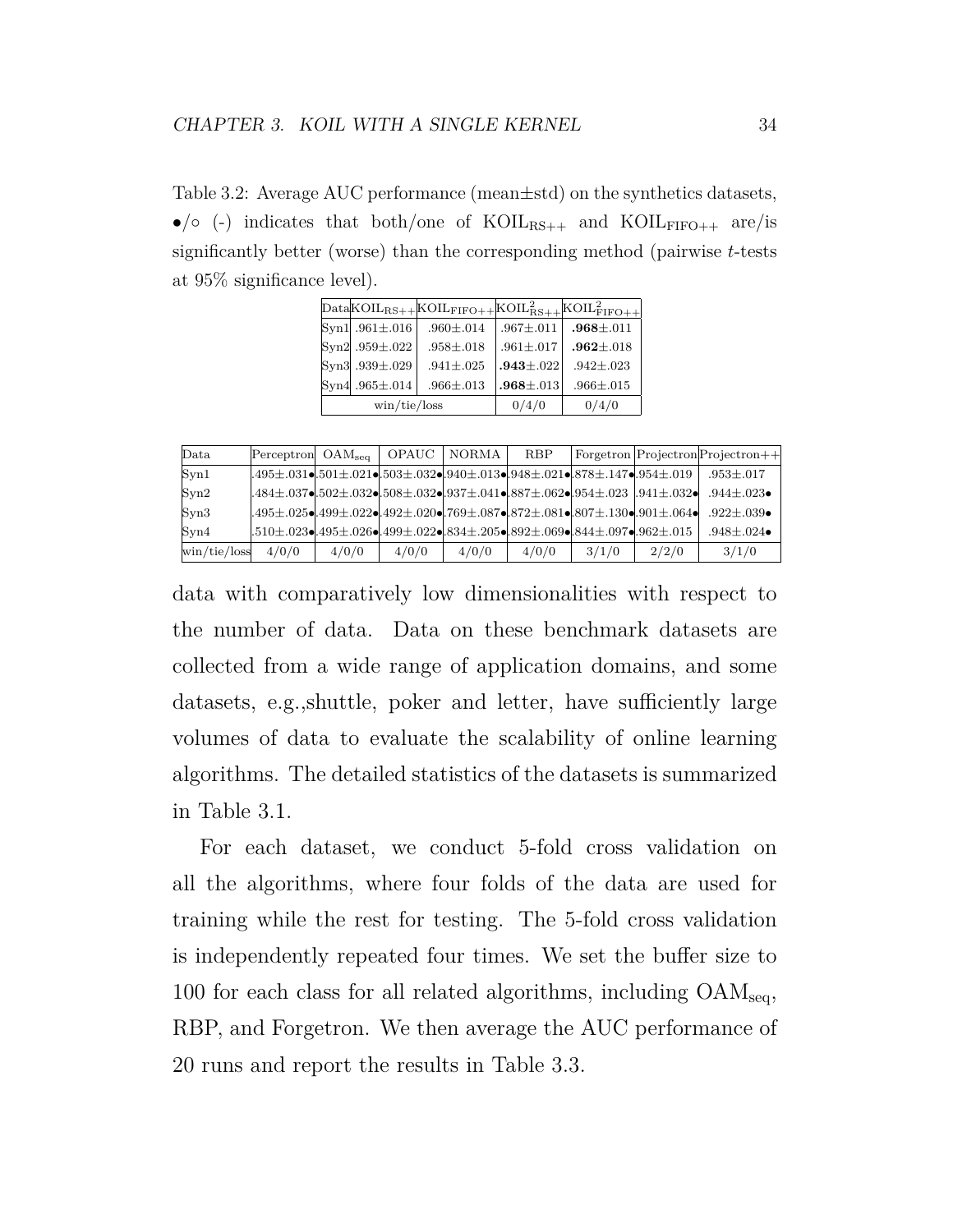Table 3.3: Average AUC performance (mean*±*std) on the benchmark datasets,  $\bullet$ / $\circ$  (-) indicates that both/one of KOIL<sub>RS++</sub> and KOIL<sub>FIFO++</sub> are/is significantly better (worse) than the corresponding method (pairwise *t*-tests at 95% significance level).

| Data                  |                                       | $K OIL_{RS++}$ $K OIL_{FIFO++}$ | $K OIL_{RS++}^2$          | $_{\rm KOIL_{\rm FIFO++}^{2}}$ |
|-----------------------|---------------------------------------|---------------------------------|---------------------------|--------------------------------|
| sonar                 | $.955 \pm .028$                       | $.955 \pm .028$                 | $.957 \pm .031$           | $.957 \pm .031$                |
| australian            | $.923 \pm .023$                       | $.922 \pm .026$                 | $.919 \pm .024$           | $.920 \pm .026$                |
| lheart                | $.908 \pm .040$                       | $.910 \pm .040$                 | $.911 \pm .038$           | $.908 \pm .037$                |
| ionosphere            | $.985 {\pm} .015$                     | $.985 \pm .015$                 | $.959 \pm .026 \bullet$   | $.952 \pm .031 \bullet$        |
| diabetes              | $.826 {\pm} .036$                     | $.830 \pm .030$                 | $.817 {\pm} .037$ o       | $.825 \pm .028$                |
| glass                 | $.887 {\pm} .053$                     | $.884 {\pm} .054$               | $.885 \pm .048$           | $.885 \pm .048$                |
| german                | $.769 {\pm} .032$                     | $.778 \pm .031$                 | $.774 {\pm} .030$         | $.769 {\pm} .037$ o            |
| svmguide2             | $.897 \pm .040$                       | $.885 \pm .043$                 | $.891 {\pm} .042$         | $.882 + .0400$                 |
| segment               | $.983 \pm .008$                       | $.985 \pm .012$                 | .970 $\pm$ .012 $\bullet$ | $.959 \pm .015 \bullet$        |
| satimage              | $.924 + .012$                         | $.923 + .015$                   | $.922 \pm .012$           | $.922 \pm .013$                |
| vowel                 | $1.000 {\pm} .000$                    | $1.000 \pm .001$                | .998±.007•                | $.993 + .014 \bullet$          |
| $_{\rm letter}$       | $.933 {\pm} .021$                     | $.942 + .017$                   | .926 $\pm$ .022 $\bullet$ | .932 $\pm$ .017 $\circ$        |
| $\mathop{\rm{poker}}$ | $.681 {\pm} .031$                     | $.693 \pm .032$                 | $.654 \pm .023 \bullet$   | $.676 \pm .031 \bullet$        |
| $\rm shuttle$         | $.950 \pm .040$                       | $.956 \pm .021$                 | $.946 \pm .039$           | $.953 \pm .020$                |
|                       | $\frac{\text{win}}{\text{tie}}$ /loss | 6/8/0                           | 7/7/0                     |                                |

| Data                                                                | Perceptron                | OAM <sub>sea</sub>                        | <b>OPAUC</b>                   | <b>NORMA</b>                                                                                            | RBP                                                                                         | Forgetron                                         |                       | Projectron Projectron++   |
|---------------------------------------------------------------------|---------------------------|-------------------------------------------|--------------------------------|---------------------------------------------------------------------------------------------------------|---------------------------------------------------------------------------------------------|---------------------------------------------------|-----------------------|---------------------------|
| sonar                                                               | $.803 \pm .083 \bullet$   | $.843\pm.056\bullet$                      | $.844{\pm}.077\bullet$         |                                                                                                         | .925±.044● .913±.032● .896±.054● .896±.049●                                                 |                                                   |                       | $.896 \pm .049 \bullet$   |
| australian                                                          |                           | .869 $\pm$ .035• .925 $\pm$ .024          | $.923 {\pm} .025$              | $.919 {\pm} .023$                                                                                       |                                                                                             | .911±.017 $\bullet$ .912±.026 $\bullet$ .923±.024 |                       | $.923 {\pm} .024$         |
| heart                                                               |                           | .876±.066⊷ .912±.040                      | $.901 {\pm} .043$ o            |                                                                                                         | .890 $\pm$ .051 $\bullet$ .865 $\pm$ .043 $\bullet$ .900 $\pm$ .053 $\circ$ .902 $\pm$ .038 |                                                   |                       | $.905 {\pm} .042$         |
| ionosphere                                                          | $.851 {\pm} .056$ el      | $.905 \pm .041 \bullet$                   | $.888 {\pm} .046 \bullet$ l    |                                                                                                         | .961±.016 $\bullet$ .960±.030 $\bullet$ .945±.031 $\bullet$ .964±.025 $\bullet$             |                                                   |                       | $.963 \pm .027 \bullet$   |
| diabetes                                                            | .726 $\pm$ .059 $\bullet$ | $.827 {\pm} .033$                         | $.805 {\pm} .035 \bullet$      |                                                                                                         | .792±.032● .828±.034                                                                        | $.820 {\pm} .027$ ol                              | $.832 {\pm} .033$     | $.833 {\pm} .033$         |
| glass                                                               | $.810{\pm}.065\bullet$    | $.827 \pm .064 \bullet$                   | $.800 {\pm} .074 \bullet$      |                                                                                                         | .811±.077• .811±.071• .813±.075• .811±.070•                                                 |                                                   |                       | $.781 {\pm} .076 \bullet$ |
| german                                                              | $.748 {\pm} .033$ el      | $.777 {\pm} .027$                         | $.787 {\pm} .026$ -            |                                                                                                         | اہ1280.±699. ا∎053.4. 12±054. اق139.±699. اہ263.                                            |                                                   |                       | $.770 {\pm} .024$         |
| svmguide2                                                           | $.860 \pm .037 \bullet$   | .886±.045∘                                | $.859 \pm .050 \bullet$        |                                                                                                         | .865 $\pm$ .046 $\bullet$ .890 $\pm$ .038                                                   |                                                   | .864±.045● .886±.044∘ | $.886 {\pm} .045$ o       |
| segment                                                             | $.875 \pm .020 \bullet$   | $.919 \pm .020 \bullet$                   | $.882 + .019 \bullet$          |                                                                                                         | .910±.042● .969±.017● .943±.038● .979±.013●                                                 |                                                   |                       | $.978 {\pm} .016 \bullet$ |
| satimage                                                            | $.700 \pm .015$ ol        | $.755 {\pm} .018 \bullet$                 |                                | .724±.016• B99±.018• B99±.025• B99±.032• B10±.016• F724±.016                                            |                                                                                             |                                                   |                       | .904±.011•                |
| vowel                                                               | $.848 {\pm} .070 \bullet$ | $.905 \pm .024 \bullet$                   | $.885 {\pm} .034 \bullet$ ${}$ |                                                                                                         | .982±.013• .987±.027• .987±.027• .982±.013•                                                 |                                                   |                       | $.994 \pm .019 \bullet$   |
| letter                                                              | .767 $\pm$ .029 $\bullet$ | $.827 \pm .021 \bullet$                   |                                | .823±.018• B23±.012+ B23±.0110.315±.102• B23±.018• B23±.018•                                            |                                                                                             |                                                   |                       | $.926 \pm .015 \bullet$   |
| poker                                                               | $.514\pm.030\bullet$      | $.503 \pm .024 \bullet$                   |                                | .509±.027 $\bullet$ , 675±.027 $\bullet$ , 572±.031 $\bullet$ , 572±.029 $\bullet$ , 675±.027 $\bullet$ |                                                                                             |                                                   |                       | $.675 \pm .027 \bullet$   |
| shuttle                                                             |                           | $.520{\pm}.134\bullet$ .999 ${\pm}.000$ - | $.754 {\pm} .043 \bullet$      |                                                                                                         | 0630.±873.  0600.±839.  061.±844.  053.  053.  053.  053.                                   |                                                   |                       | $.795 {\pm} .063 \bullet$ |
| $\frac{\text{win}}{\text{tie}}$ / $\frac{\text{loss}}{\text{loss}}$ | 14/0/0                    | 9/4/1                                     | 12/1/1                         | 13/1/0                                                                                                  | 12/2/0                                                                                      | 14/0/0                                            | 11/3/0                | 10/4/0                    |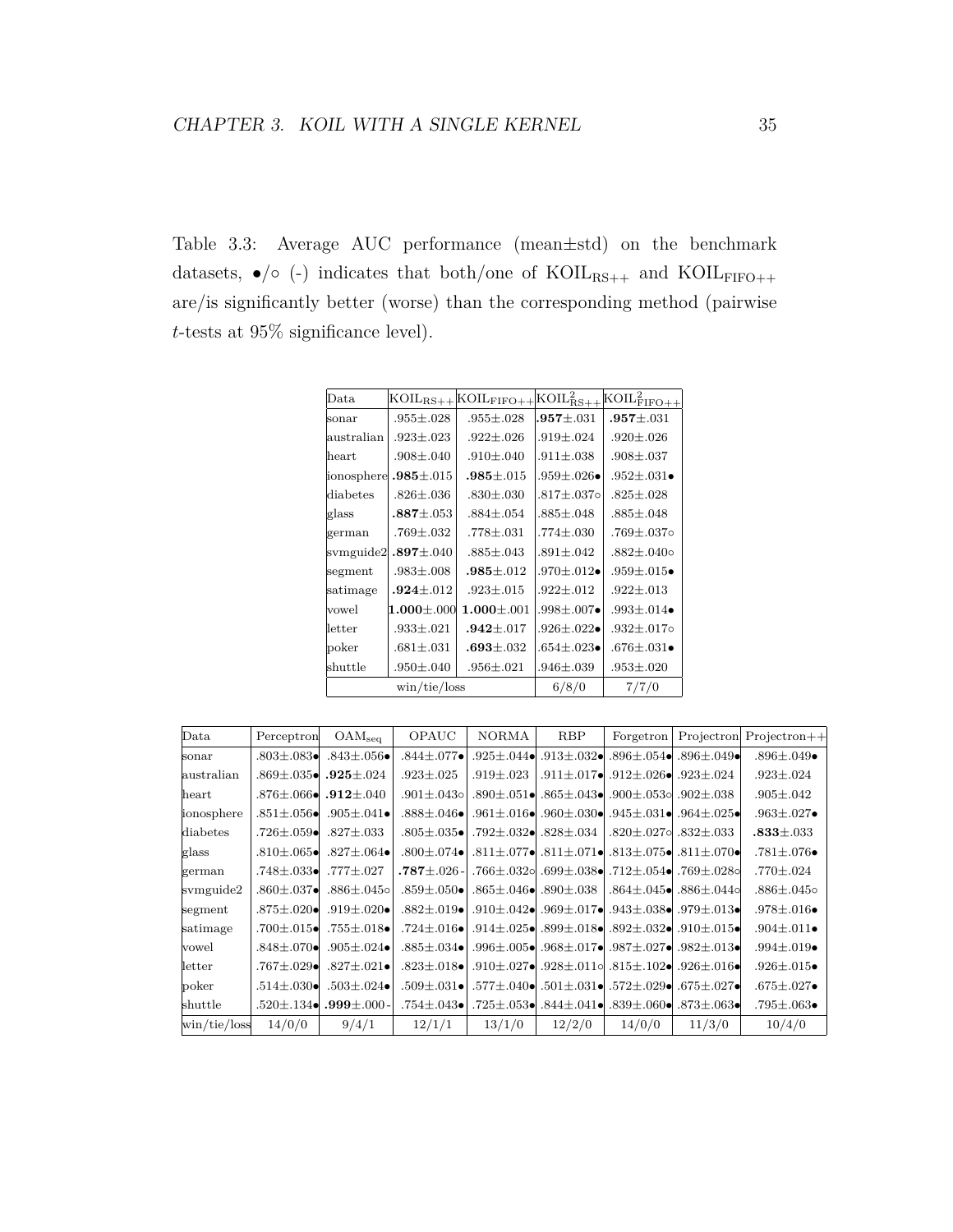Several observations of the results in Table 3.3 can be drawn as described in the followings:

- Our KOIL with RS++ and FIFO++ updating policies perform better than online linear AUC maximization algorithms in most datasets. By examining the results of OAMseq on the datasets of australian, heart, diabetes, german, and shuttle and those of OPAUC on australian and german, we speculate that for these datasets, a linear classifier is enough to achieve good performance, while a nonlinear classifier can be affected by outliers.
- Our proposed KOIL with the pairwise hinge loss function significantly outperforms all competing kernel-based algorithms in nearly all datasets. The results demonstrate the effectiveness of KOIL in imbalanced learning.
- *•* Comparing the non-smooth KOIL with its smooth version, we observe that KOIL with the non-smooth loss function beats its smooth version in five datasets while being comparable in the rest nine datasets.
- In most datasets, kernel-based algorithms show better AUC performance than the linear algorithms in most of datasets. This again demonstrates the power of kernel methods in classifying real-world datasets.
- We observe that the performance of  $\text{OAM}_{\text{seq}}$  on satimage dataset is not as good as that in [60] and [52]. We check that this is mainly due to the different partition of the training and test data.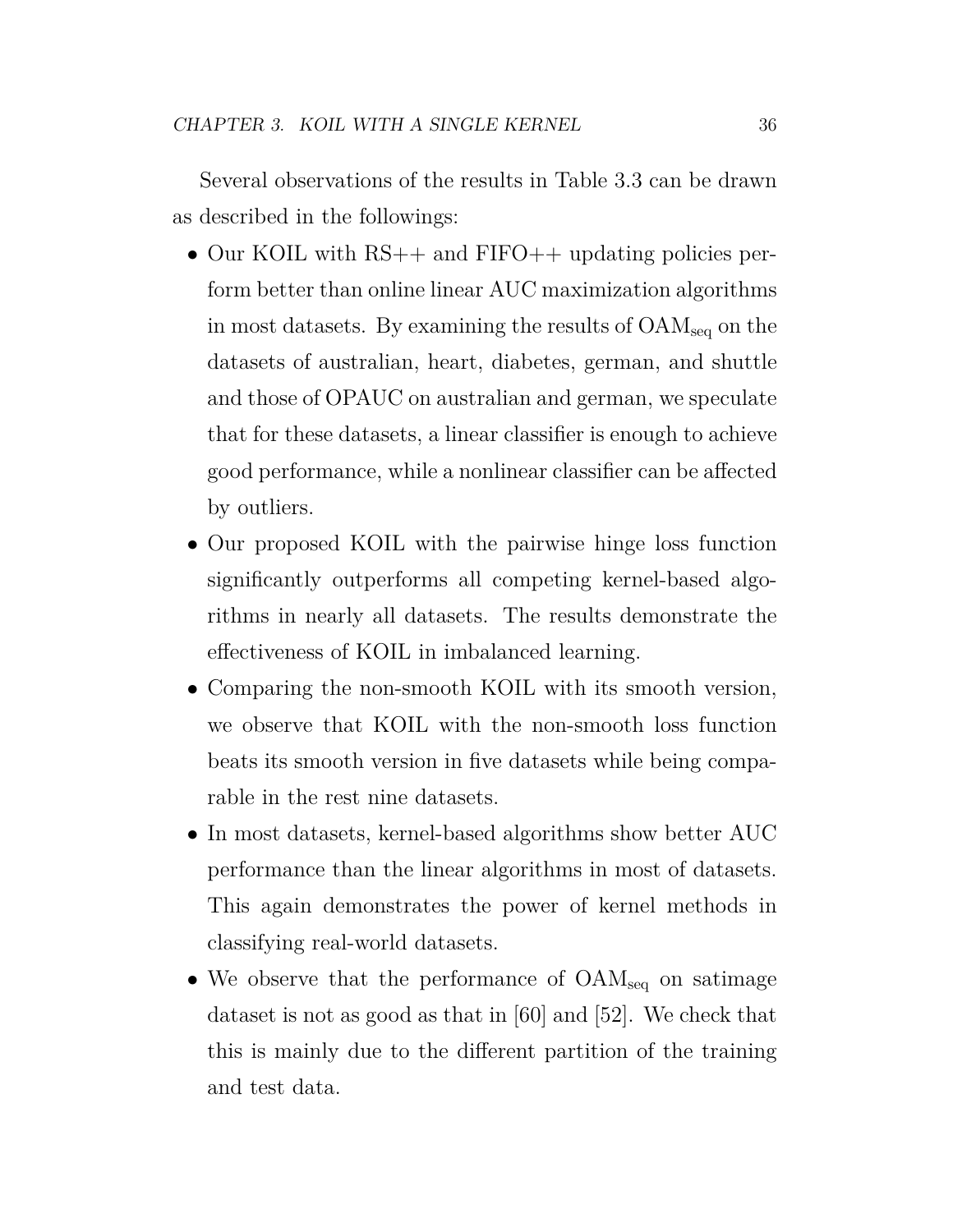

Figure 3.1: Average AUC performance of four datasets obtained by different updating policies of KOIL.

#### **Evaluation on Updating Policies**

We test the improvement of our updating policies,  $RS++$  and FIFO++, with the original updating policies, RS and FIFO. We show in Figure 3.1 the average AUC performance of 20 runs on four typical datasets. The results of KOILinf, i.e., learning with infinite budgets, are provided for reference. We have the following observations:

• KOIL<sub>RS++</sub> and KOIL<sub>FIFO++</sub> attain nearly the same perfor-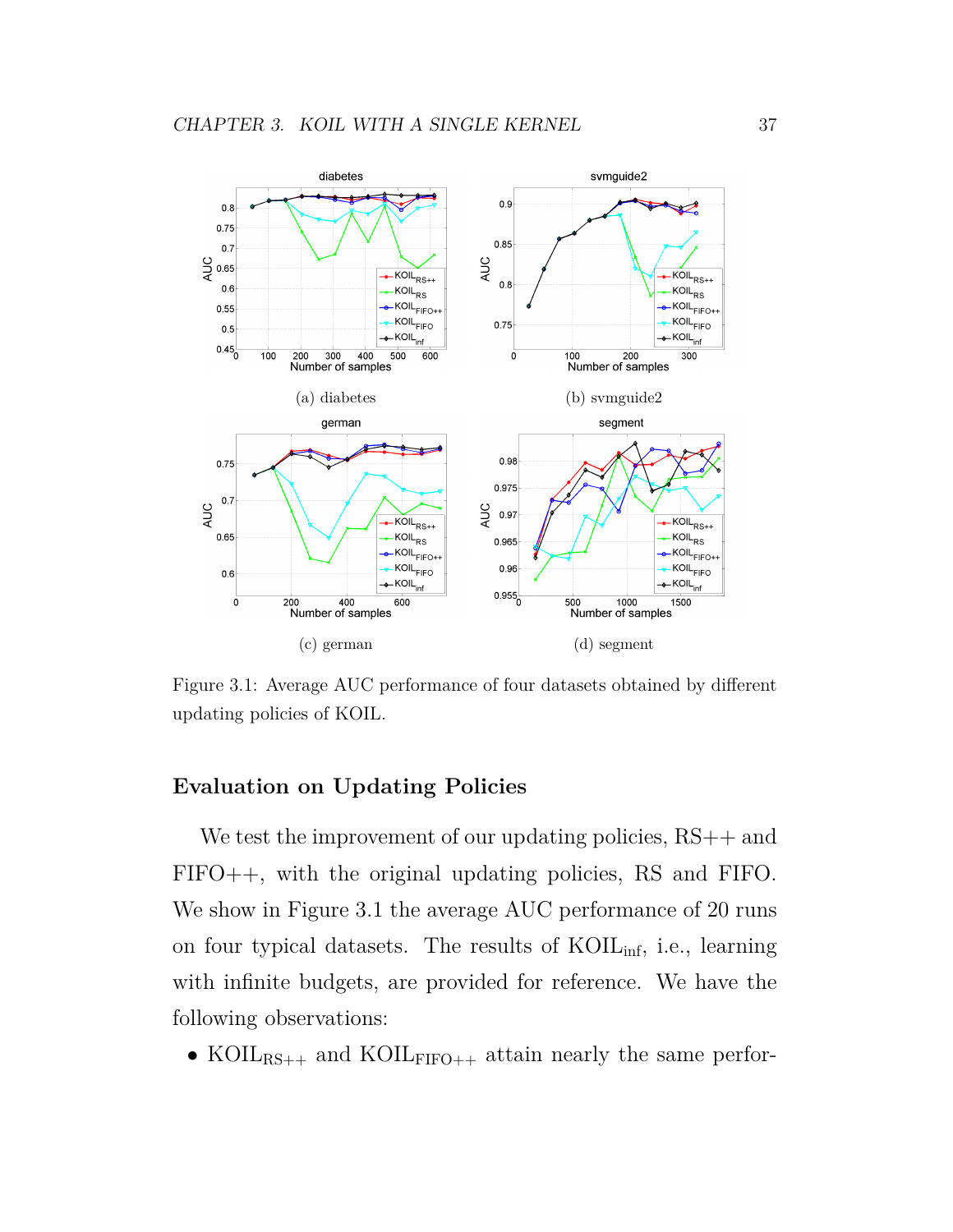mance as KOIL<sub>inf</sub>. The results confirm that the extended policies indeed compensate for the information that is lost when a support vector is replaced.

• Our KOIL with extended updating policies significant outperforms our KOIL with corresponding original stream oblivious policy when either buffer is full. Without compensation, the performance fluctuates and is easily affected by noisy samples. With compensation, KOIL can maintain the performance smoothly.

#### **Sensitivity Evaluation of KOIL**

We first test the performance of KOIL with different buffer sizes. From Figure 3.2, we observe that the performance increases gradually with the increase in the buffer size and it is saturated when the size is relatively large. This is similar to the observations in [52, 60].

Next, we test the performance of KOIL with different *k*, which determines the number of localized support vectors. From Figure 3.3, we have the following observations:

• When  $k$  is extremely small, say  $k = 1$ , KOIL only considers the pairwise loss incurred by the nearest opposite support vector of the new instance and cannot fully utilize the localized information. The updating weight is similar to NORMA, which adds a constant weight,  $|\eta Cy_t|$ , to the misclassified new instance.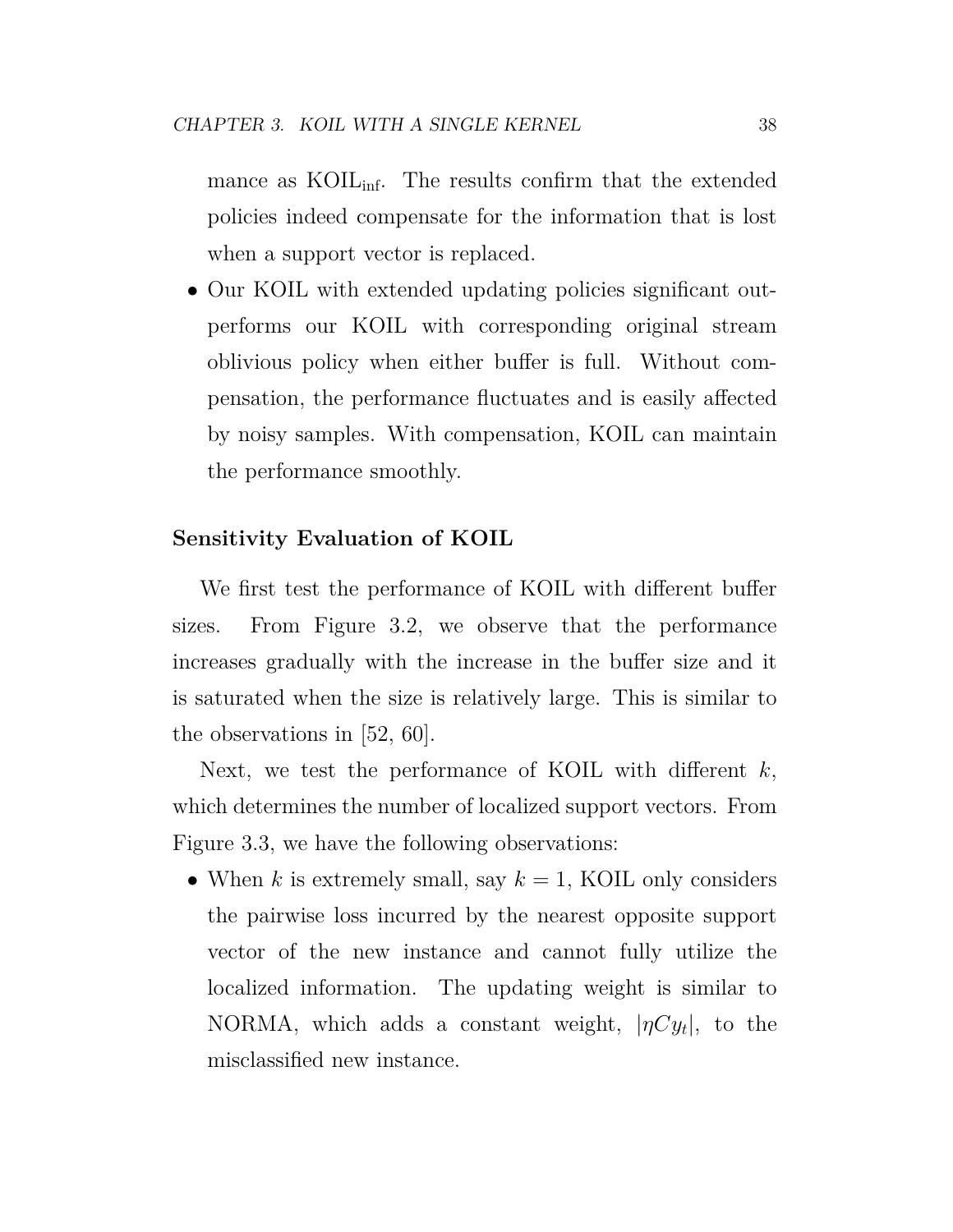- *•* KOIL usually attains the best performance when *k* equals 10% of the buffer size. The performance decreases when *k* increases. The results consistently show that by only utilizing the local information of the new instance, one can indeed prevent the effect of outliers.
- For some datasets, such as symguide2 and german, the performance is not so sensitive to *k*. The reason may be that the learned support vectors in these datasets are wellseparated when the buffers are full. Hence, new instances have little influence on the computation of the decision function.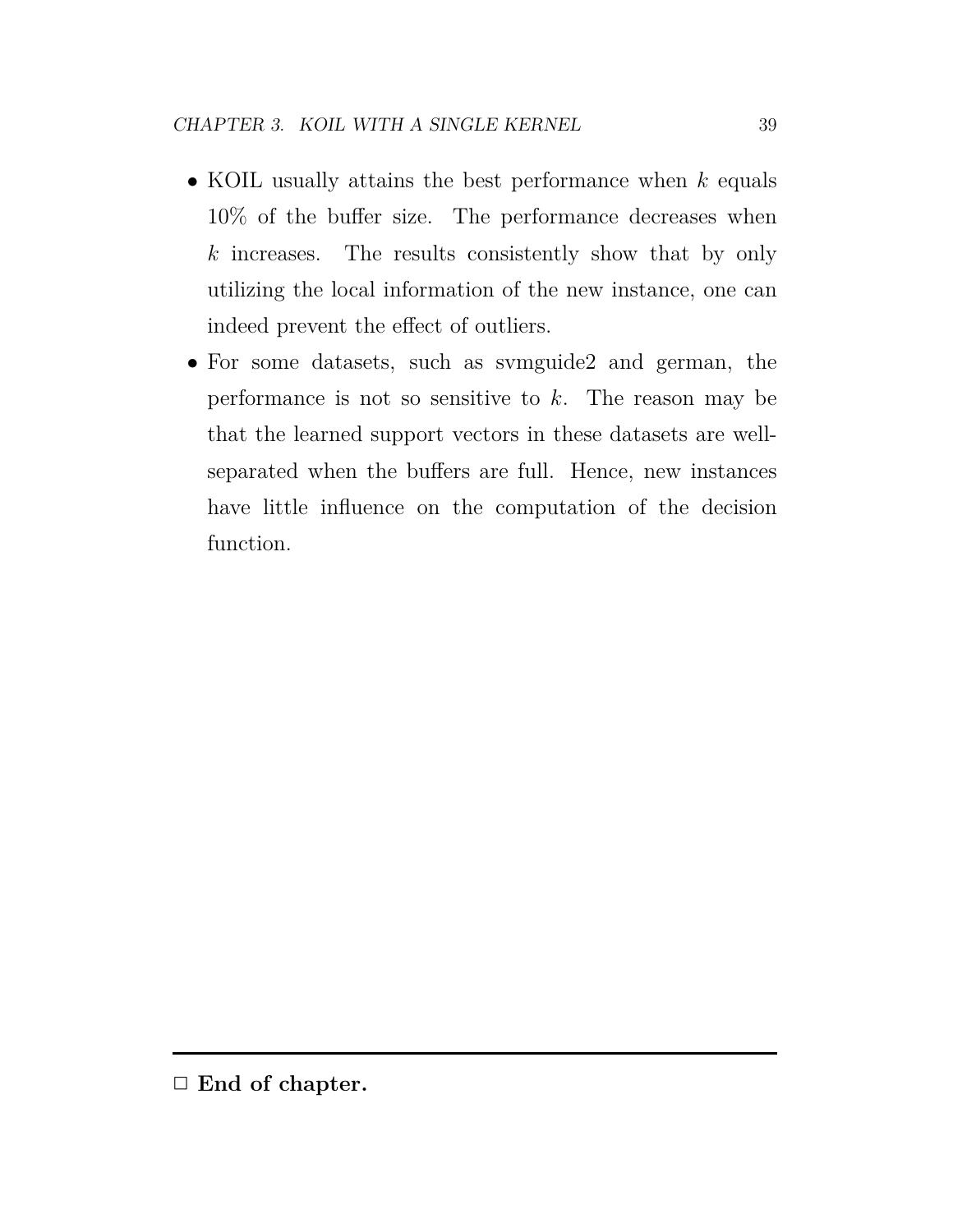

Figure 3.2: Average AUC of KOIL with different buffer sizes.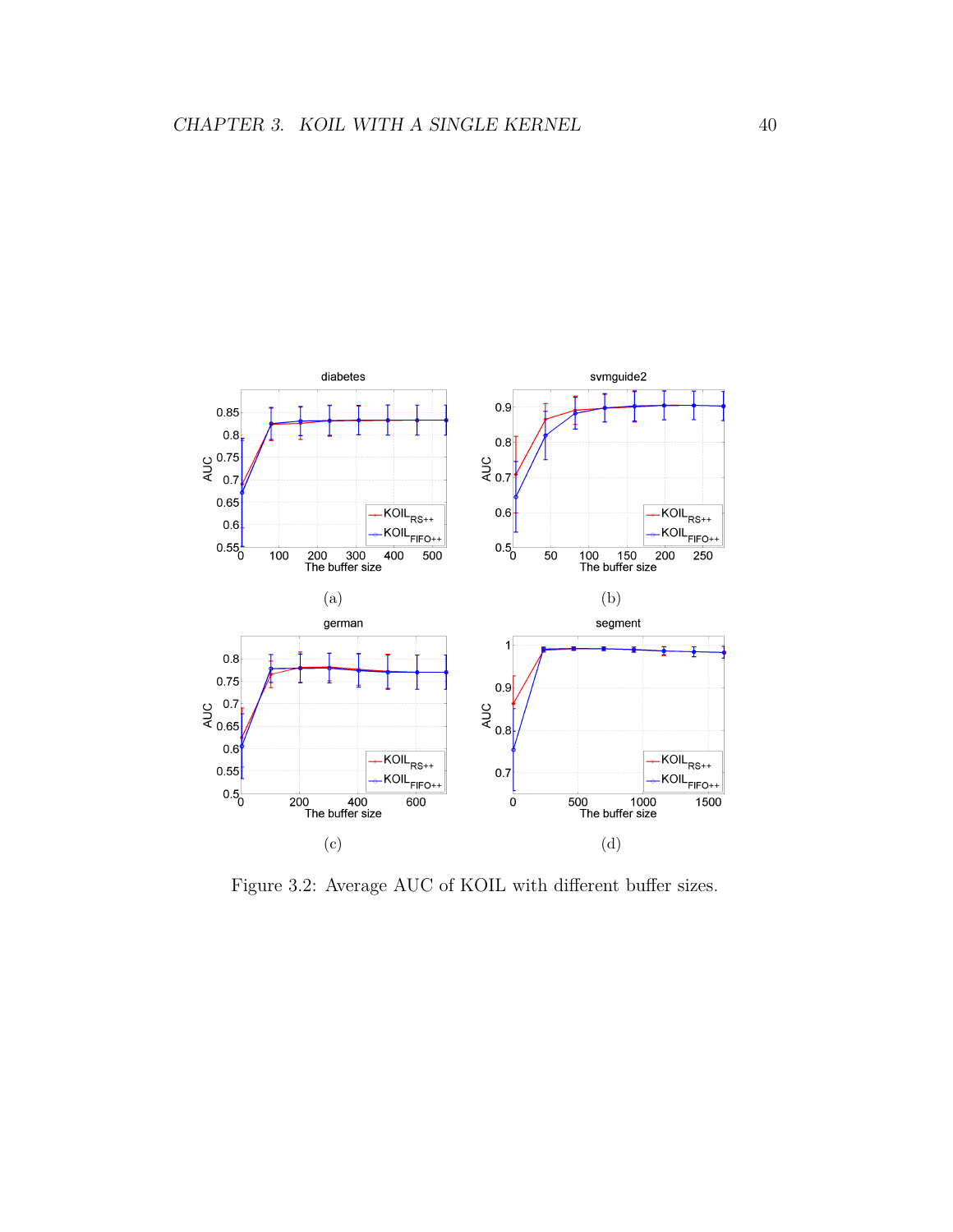

Figure 3.3: Average AUC of KOIL with different *k*. Here *k* = [1, 10, 20, 30, 40, 50, 60, 70, 80, 90, 100] and the budget is 100 for each buffer.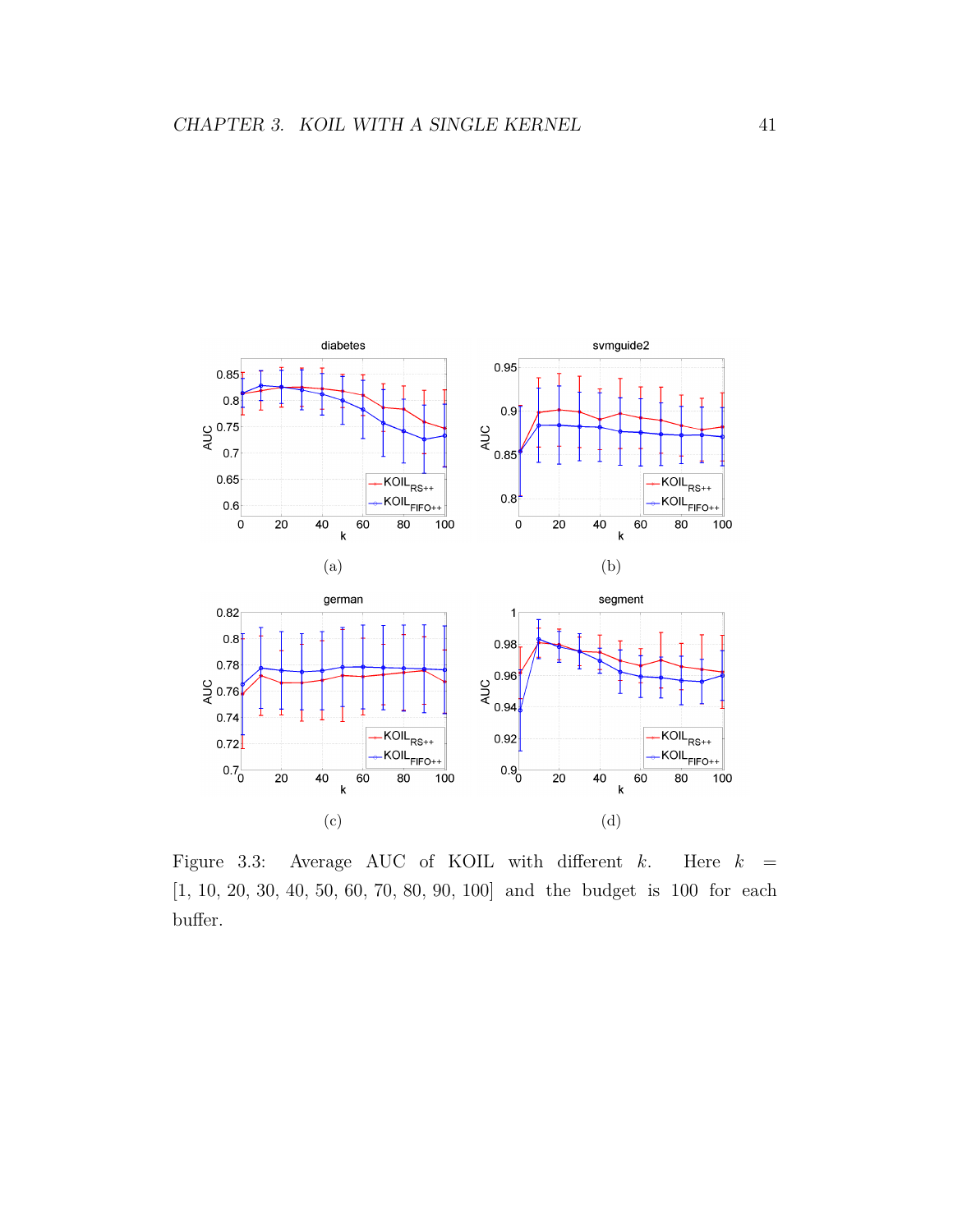## **Chapter 4**

# **KOIL with Multiple Kernel Learning**

#### **Summary**

In this chapter, we exploit the multiple kernel learning framework to attain an accurate data representation for good performance.

### **4.1 Notations**

Given a set of kernel functions  $K = \{k_l : \mathcal{X} \times \mathcal{X} \to$  $\mathbb{R}, l = 1, \ldots, m$ , we aim to learn a linear combination of these kernel functions for the decision function. First, we denote  $\mathbf{w}^t = [w_1^t]$  $\{t_1, \ldots, t_m\}$  as the unnormalized weight for *m* kernel classifiers and  $\mathbf{q}^t = [q_1^t]$  $[q_1^t, \ldots, q_m^t]$  as the normalized weight for *m* kernel classifiers learned up to the *t*-th trial, i.e.,  $\mathbf{q}^t = \mathbf{w}^t / W^t$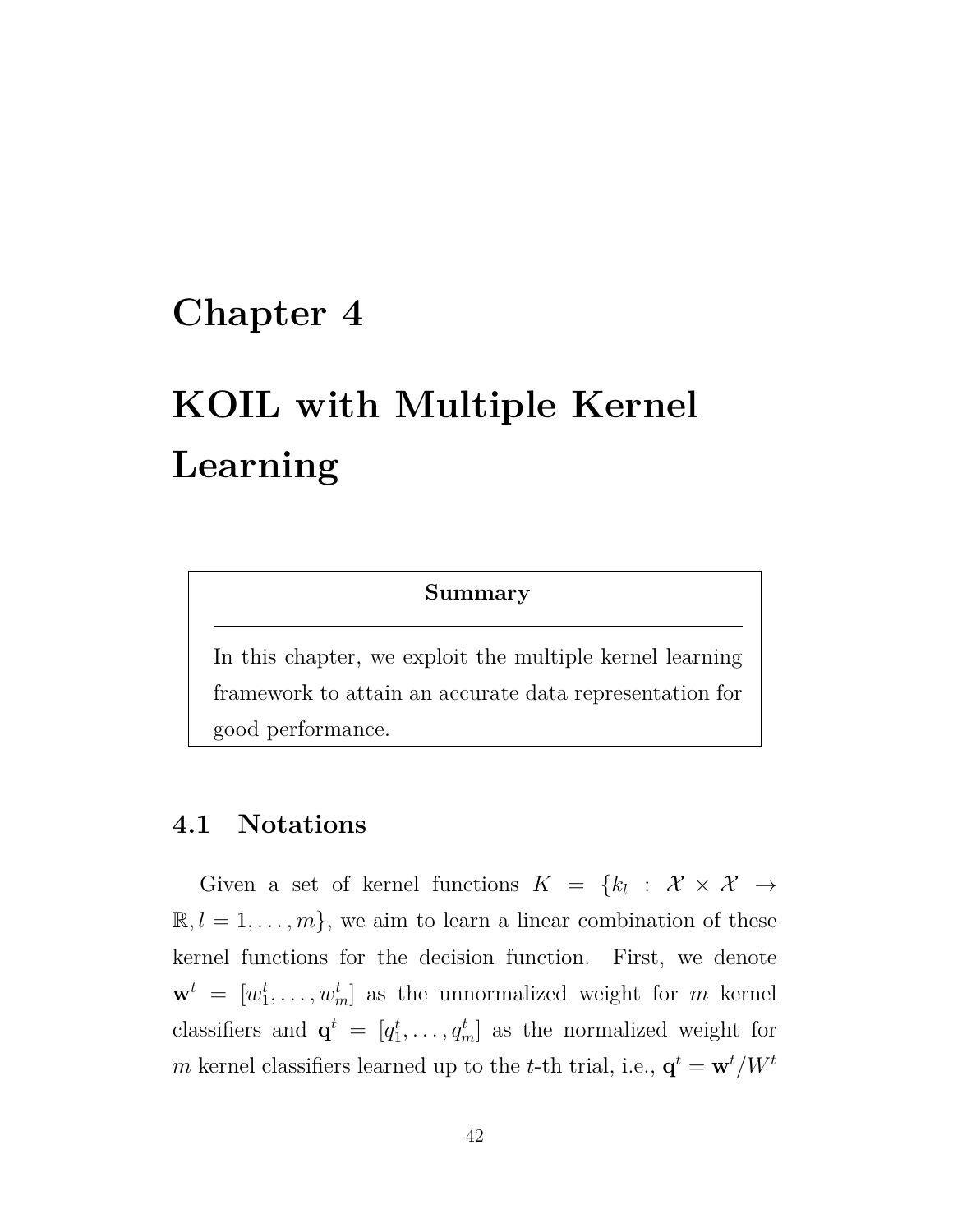where  $W^t = |\mathbf{w}^t|$ , and  $\sum_{l=1}^m q_l^t = 1$ . Hence, the decision function can be defined as

$$
F_t(\mathbf{x}) = \sum_{l=1}^{m} q_l^t \cdot \text{sign}(f_{l,t}(\mathbf{x})), \qquad (4.1)
$$

where  $f_{l,t}(\mathbf{x})$  is an element of the Reproducing Kernel Hilbert Space  $\mathcal{H}_{k_l}$  endowed with the inner product  $k_l$ . The *l*-th kernel classifier at the *t*-th trial is defined to have the same form as in Eq. (2.1):

$$
f_{l,t}(\mathbf{x}) = \sum\nolimits_{i \in I_t^+} \alpha_{l,i,t}^+ k_l(\mathbf{x}_i, \mathbf{x}) + \sum\nolimits_{j \in I_t^-} \alpha_{l,j,t}^- k_l(\mathbf{x}_j, \mathbf{x}).
$$

Similarly, we define two buffers  $\mathcal{K}^+_{l,t}$  and  $\mathcal{K}^-_{l,t}$  to store the corresponding information (i.e., weights and support vectors) for the *l*-th kernel classifier at the *t*-th trial.

### **4.2 Online Multiple Kernel Selection**

We adopt the similar workflow of online multiple kernel learning in [24] to automatically select good kernels. However, different from [24], our KOIL with Multiple Kernel Learning (MKL) focuses more on the pairwise loss function and selects good kernels from the predifined kernels with higher probability in the next trial of the online process. More specifically, we  $\alpha$  associate each kernel function  $k_l$  with a corresponding value  $w_l^t$  $_l^t$  in the weight vector  $\mathbf{w}^t$  at the *t*-th trial. The probability that the *l*th kernel function  $k_l$  is selected in the next trial is propotional to  $w_l^t$ *l* . Besides, a poor kernel yielding a large value of the pairwise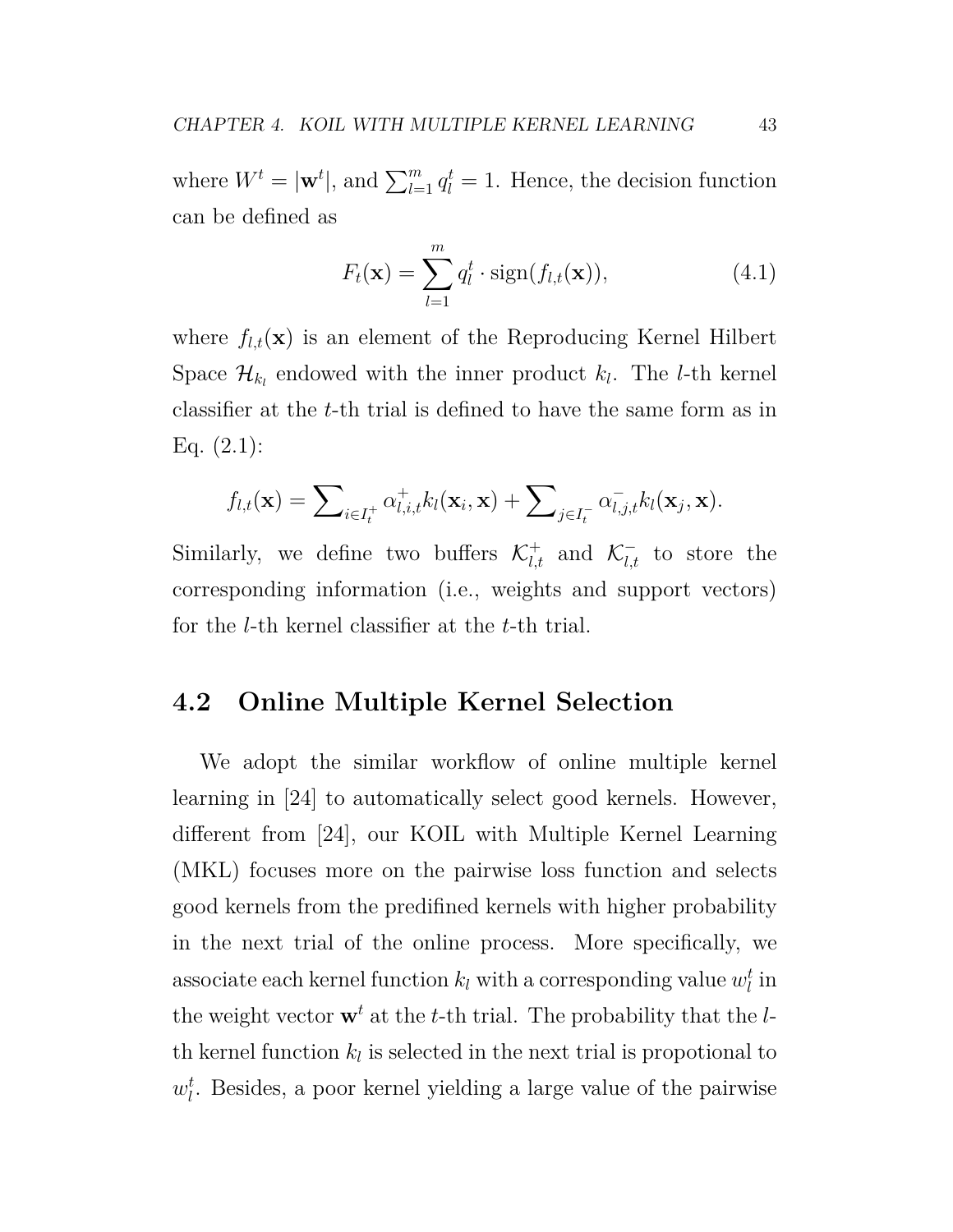loss at *t*-th trial will obtain a deduction on its corresponding value in  $\mathbf{w}^t$ . Hence, after iteratively learning from streaming data in an online mode,  $\mathbf{w}^t$  will eventually converge. That is, our KOIL with MKL can eventually select good kernels from the predefined kernels by using the weighted sum of multiple kernel decision functions in Eq. (4.1).

Algorithm 4 shows the procedure of KOIL with multiple kernels.

- In line 6, we select the classifier based on the Bernoulli distribution which is proportional to the weight of the classifier. Since it is divided by the maximum weight of all classifiers, at least one classifier will be selected at each trial.
- In line 7 to line 15, it updates the predictor of the sampled classifier. It is noted that in order to avoid excessive update fluctuation, we define the loss function  $\check{\mathcal{L}}_t$  as in Eq.  $(3.4)$  and Eq.  $(3.14)$ , but without the regularization term. This necessitates a change in the update of  $\alpha$  in the function UpdateKernel. Specifically, in UpdateKernel2, for the pairwise hinge loss function,  $\alpha$  is updated by

$$
\alpha_{i,t} = \begin{cases}\n\eta C y_t |V_t|, & i = t, \\
\alpha_{i,t-1} - \eta C y_t, & \forall i \in V_t, \\
\alpha_{i,t-1}, & \forall i \in I_t^{y_t} \cup \overline{V_t}.\n\end{cases}
$$
\n(4.2)

For the smooth pairwise hinge loss function,  $\alpha$  is updated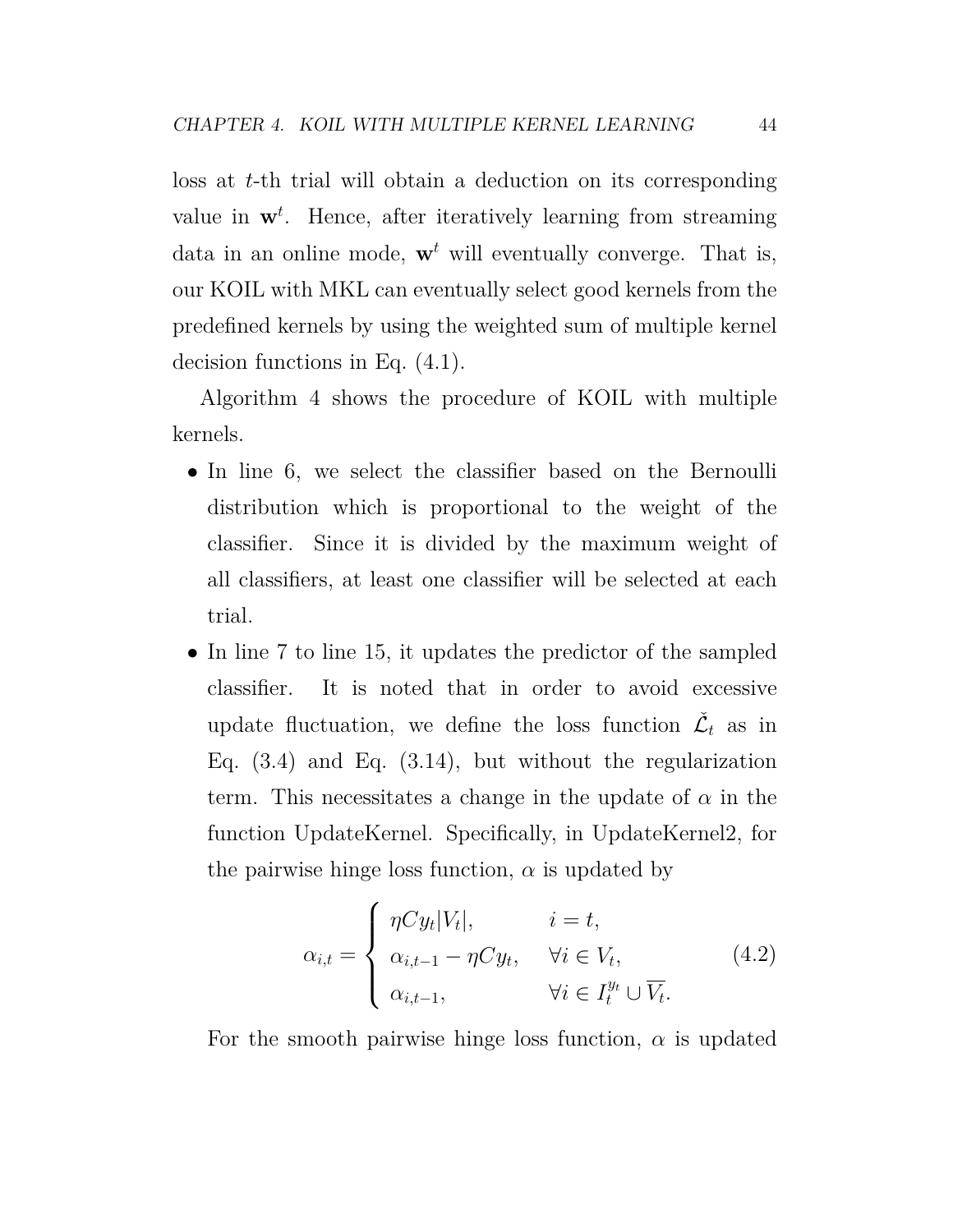#### **Algorithm 4** KOIL with MKL

#### 1: **Input:**

- the penalty parameter *C*, the learning rate  $\eta$  and  $\lambda$ .
- *•* the maximum positive budget  $N^+$  and negative budget  $N^-$
- *•* the number of nearest neighbors *k*

```
2: Initialize \mathbf{w}^1 = \mathbf{1}, \, \mathcal{K}_l^+\mathcal{L}_l^+ \cdot \mathcal{A} = \mathcal{K}_l^- \cdot \mathcal{A} = \emptyset, \, \mathcal{K}_l^+\mathcal{L}_l^+.\mathcal{B} = \mathcal{K}_l^-.\mathcal{B} = \emptyset, \ N_{p,l} = N_{n,l} = 00, \forall l \in [1, m].
 3: for t = 1 to T do
  4: Receive a training sample \mathbf{z}_t = (\mathbf{x}_t, y_t)5: for l = 1 to m do
  6: if BernSample(\mathbf{w}_l^t/[\max_j \mathbf{w}_j^t]) == 1 then
 7: if y_t == +1 then
 8: N_{p,l} = N_{p,l} + 19: \left[\mathcal{K}_l^-, \mathcal{K}_l^+\right]\left[ \frac{1}{l}, \alpha_l \right] = \text{UpdateKernel2}(\mathbf{z}_t, \mathcal{K}_l^-, \mathcal{K}_l^+)\eta^+, C, \eta, k)
10: \mathcal{K}_l^+ = \text{UpdateBuffer}(\alpha_l, \mathbf{z}_t, \mathcal{K}_l^+)\binom{+}{l}, k, N^+, N_{p,l}11: else
12: N_{n,l} = N_{n,l} + 113: [{\cal K}_l^+]\mathcal{L}_l^+, \mathcal{K}_l^-, \alpha_l] = \text{UpdateKernel2}(\mathbf{z}_t, \mathcal{K}_l^+)\mathcal{L}_l^+, \mathcal{K}_l^-, C, \eta, k)14: \mathcal{K}_l^- = \text{UpdateBuffer}(\alpha_l, \mathbf{z}_t, \mathcal{K}_l^-, k, N^-, N_{n,l})15: end if
16: w_{i_t}^{t+1} = w_{i_t}^t \exp(-\eta \tilde{\mathcal{L}}_t(f_{i_t}, y_t))
```
- 17: **end if**
- 18: **end for**
- 19: **q**  $\mathbf{q}^{t+1} = \mathbf{w}^{t+1} / |\mathbf{w}^{t+1}|$
- 20: **end for**

by

$$
\alpha_{i,t} = \begin{cases}\n2\eta C y_t \sum_{i \in V_t} \ell_h(\tilde{f}_t, \mathbf{z}_t, \mathbf{z}_i), & i = t, \\
\alpha_{i,t-1} - 2\eta C y_t \ell_h(\tilde{f}_t, \mathbf{z}_t, \mathbf{z}_i), & \forall i \in V_t, \\
\alpha_{i,t-1}, & \forall i \in I_t^{y_t} \cup \overline{V_t}.\n\end{cases} \tag{4.3}
$$

• In line 16, the weight of the sampled kernel is updated by the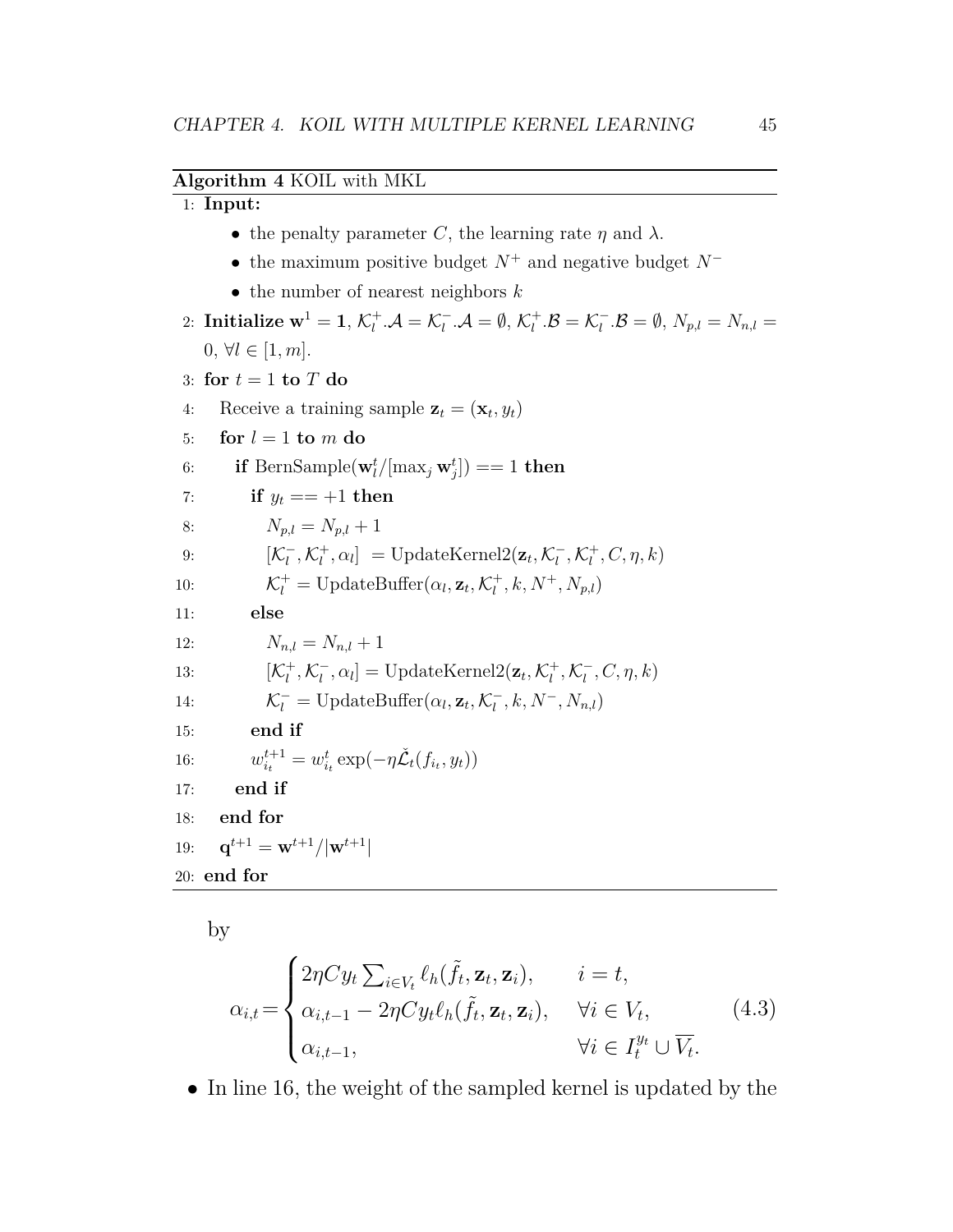exponential weighted average algorithm, where the weight is discounted by a large factor when the loss is large.

It is noted that in order to avoid fluctuation, we do not add the smoothing term to update the probability of selecting classifiers as those in [22, 24, 39, 49, 57].

#### **4.3 Regret Analysis**

Similar to Eq.  $(3.20)$  and Eq.  $(3.26)$ , we can define the corresponding regret for  $F_t(\mathbf{x})$  and obtain the expected regret bound associated with Algorithm 4.

**Theorem 3** *Assuming the loss function is non-negative,*  $\check{\mathcal{L}}_t(f_{i,t})$ *is bounded by L for all kernel predictors over all trials (i.e.,*  $\max_{t=1}^T \check{\mathcal{L}}_t(f_{i,t}) \leq L$ ), and  $\|\partial_f \check{\mathcal{L}}_t(f_{i,t})\| \leq G$ , we have

$$
E\left[\sum_{t=1}^{T} \sum_{i=1}^{m} q_i^t \check{\mathcal{L}}_t(f_{i,t})\right] \le \min_{1 \le i \le m} \min_{f \in \mathcal{H}_{k_i}} \sum_{t=1}^{T} \check{\mathcal{L}}_t(f) + \frac{\|f\|_{\mathcal{H}_{k_i}}}{2\lambda} + \frac{T}{2} (\eta L^2 + \lambda G^2),\tag{4.4}
$$

*where*  $q_i^t = w_i^t$  $\sum_{i=1}^t w_i^t$ *i* ]*.*

Note that by assuming the optimal kernel predictor is bounded and setting  $\eta, \lambda \propto 1/\sqrt{T}$ , we can obtain a regret bound of  $O(\sqrt{T})$  by following the proof in [57]. Differently, we can utilize *√* the AM-GM inequality to remove the constant term  $\ln m/\eta$ in [57]. Due to the space limitation, we omit the proof here. The proof of Theorem 3 is provided in Appendix A.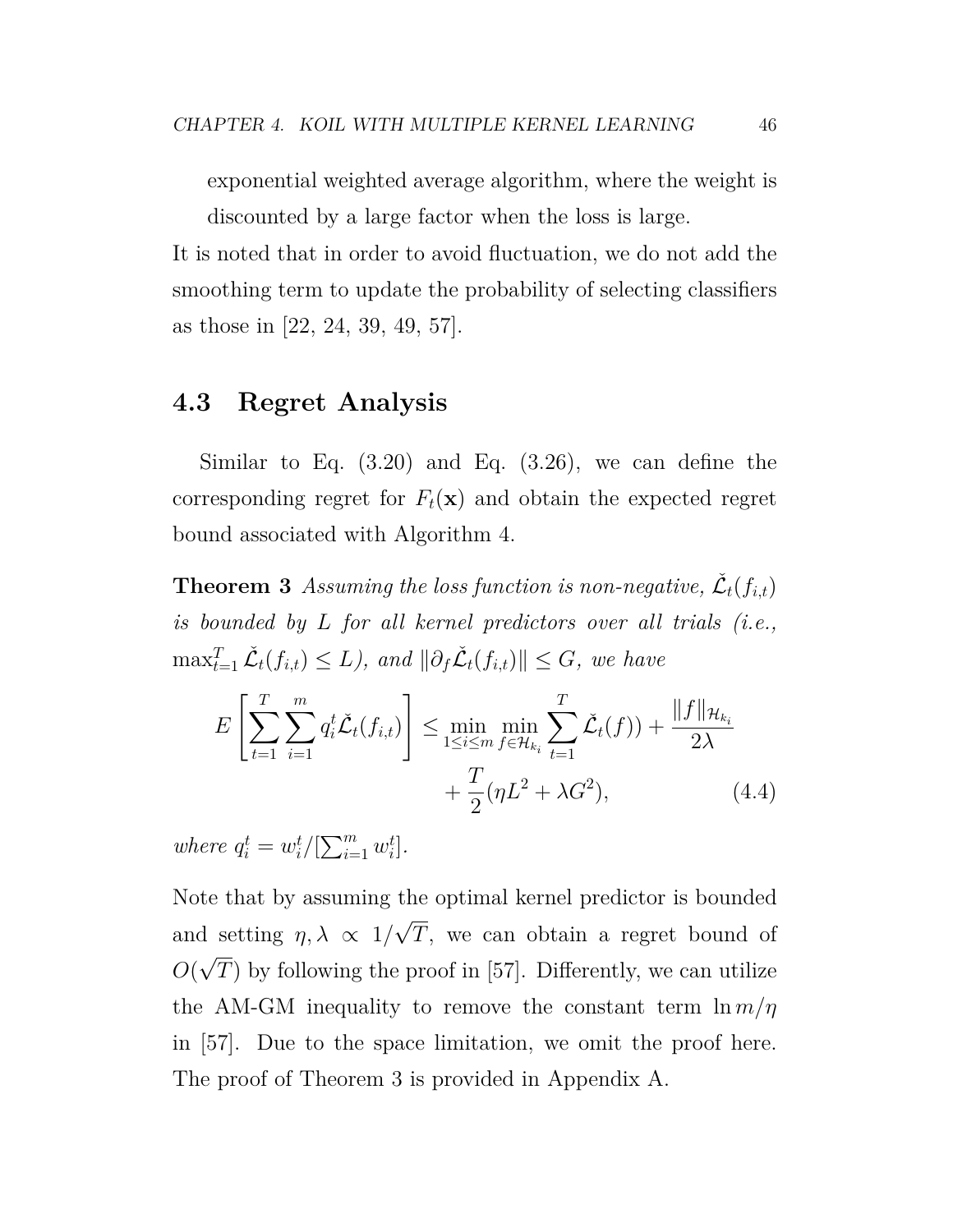#### **4.4 Experiment**

We evaluate the performance of KOIL with MKL following the setting in [24]. That is, we use 16 kernel functions in our  $\alpha$  experiment, including 3 polynomial kernels (i.e.,  $k(\mathbf{x}_i, \mathbf{x}_j)$ ) =  $(\mathbf{x}_i^T \mathbf{x}_j)^p$  of degree parameter  $p = 1, 2,$  and 3), and 13 Gaussian kernels (i.e.,  $k(\mathbf{x}_i, \mathbf{x}_j) = \exp(-\|\mathbf{x}_i - \mathbf{x}_j\|^2/2\sigma^2)$  of kernel width parameter  $\sigma$  in  $2^{[-6:1:6]}$ ). The learning rates,  $\eta$  and  $\lambda$ , are set to 0*.*01. A 5-fold cross validation is applied to find the best penalty cost *C* from  $2^{[-10:1:10]}$ . Table 4.1 summarizes the results and reveals the following observations:

- *•* KOIL with MKL attain better or comparable performance to KOIL using the optimal kernel selected by a 5-fold cross validation. Especially, KOIL with the smooth loss function can gain better performance on at least 7 datasets among all 14 datasets. For KOIL with the non-smooth loss function, the performance of KOIL with MKL is comparable in most datasets. We conjecture this may be due to the nonsmoothness of the loss function.
- For some datasets, such as sonar and ionosphere, KOIL with MKL cannot beat KOIL with the tuned optimal kernel. We conjecture this may be due to the limitation of training data in these datasets. Training with multi-epoches as that in [57] may be a possible solution to improve the model performance.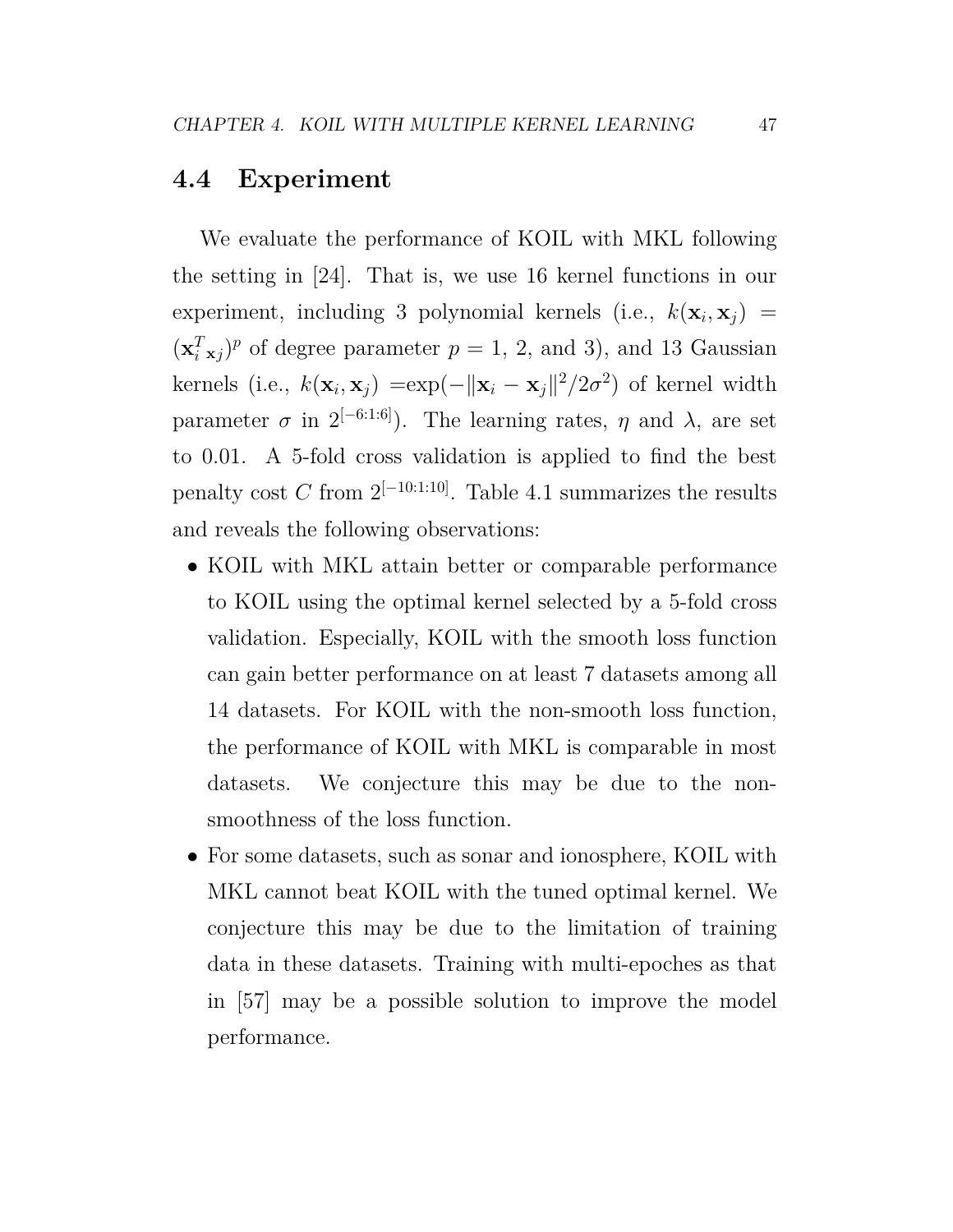Table 4.1: Average AUC performance (mean*±*std) on the benchmark datasets. • (-) indicates that the performance by KOIL with MKL is significantly better than (comparable to) that by KOIL with the tuned optimal kernel (pairwise *t*-tests at 95% significance level).

| Data                                  | $K OIL_{\text{BS}_{+}}^{\text{MKL}}$    | $\overline{\mathrm{KOL}}_{\mathrm{FIFO++}}^{\mathrm{MKL}}$ | $K OIL_{RS++}^{MKL 2}$                                                                                                                                                                                                                                                                                                                                                                                  | $\rm MKL$ 2<br>KOIL |
|---------------------------------------|-----------------------------------------|------------------------------------------------------------|---------------------------------------------------------------------------------------------------------------------------------------------------------------------------------------------------------------------------------------------------------------------------------------------------------------------------------------------------------------------------------------------------------|---------------------|
| sonar                                 | $0.893 \pm 0.053$                       | $0.899 \pm 0.047$                                          | $0.946{\pm0.040}$ - $0.949{\pm0.031}$ -                                                                                                                                                                                                                                                                                                                                                                 |                     |
| australian                            |                                         |                                                            | $0.922 \pm 0.027$ - $0.919 \pm 0.028$ - $0.918 \pm 0.026$ - $0.911 \pm 0.024$                                                                                                                                                                                                                                                                                                                           |                     |
| heart                                 |                                         |                                                            | $[0.906 \pm 0.044$ - $[0.907 \pm 0.042$ - $[0.906 \pm 0.040$ - $[0.904 \pm 0.038$ - $]$                                                                                                                                                                                                                                                                                                                 |                     |
| ionosphere                            | $0.953 \pm 0.062$                       |                                                            | $ 0.957 \pm 0.073 0.972 \pm 0.039 0.972 \pm 0.042 \bullet $                                                                                                                                                                                                                                                                                                                                             |                     |
| diabetes                              |                                         |                                                            | $[0.826 \pm 0.035$ - $[0.831 \pm 0.032$ - $[0.827 \pm 0.036 \bullet] 0.822 \pm 0.033$ -                                                                                                                                                                                                                                                                                                                 |                     |
| glass                                 |                                         |                                                            | $[0.890 \pm 0.056$ - $[0.891 \pm 0.051$ - $[0.890 \pm 0.053$ - $[0.893 \pm 0.052$ - $]$                                                                                                                                                                                                                                                                                                                 |                     |
| german                                |                                         |                                                            | $[0.771{\pm}0.042$ - $[0.769{\pm}0.033$ - $[0.774{\pm}0.033$ - $[0.768{\pm}0.039$ - $]$                                                                                                                                                                                                                                                                                                                 |                     |
| svmguide2                             |                                         |                                                            | $0.906 \pm 0.040 \bullet   0.896 \pm 0.049 \bullet   0.905 \pm 0.041 \bullet   0.903 \pm 0.043 \bullet  $                                                                                                                                                                                                                                                                                               |                     |
| segment                               |                                         |                                                            | $0.993 \pm 0.004 \bullet  0.994 \pm 0.004 \bullet  0.991 \pm 0.005 \bullet  0.990 \pm 0.009 \bullet  0.009 \bullet  0.009 \bullet  0.009 \bullet  0.009 \bullet  0.009 \bullet  0.009 \bullet  0.009 \bullet  0.009 \bullet  0.009 \bullet  0.009 \bullet  0.009 \bullet  0.009 \bullet  0.009 \bullet  0.009 \bullet  0.009 \bullet  0.009 \bullet  0.009 \bullet  0.009 \bullet  0.009 \bullet  0.00$ |                     |
| satimage                              |                                         |                                                            | $0.937 \pm 0.015 \bullet  0.939 \pm 0.015 \bullet  0.938 \pm 0.012 \bullet  0.937 \pm 0.014 \bullet  0.001 \bullet  0.001 \bullet  0.001 \bullet  0.001 \bullet  0.001 \bullet  0.001 \bullet  0.001 \bullet  0.001 \bullet  0.001 \bullet  0.001 \bullet  0.001 \bullet  0.001 \bullet  0.001 \bullet  0.001 \bullet  0.001 \bullet  0.001 \bullet  0.001 \bullet  0.001 \bullet  0.001 \bullet  0.00$ |                     |
| vowel                                 |                                         |                                                            | $0.999 \pm 0.002$ $[0.999 \pm 0.002 - [0.999 \pm 0.002 - [0.998 \pm 0.003 -$                                                                                                                                                                                                                                                                                                                            |                     |
| letter                                |                                         |                                                            | $0.954\pm0.013\bullet 0.959\pm0.014\bullet 0.962\pm0.011\bullet 0.968\pm0.008\bullet $                                                                                                                                                                                                                                                                                                                  |                     |
| poker                                 |                                         |                                                            | $0.690\pm0.035\bullet]0.707\pm0.027\bullet]0.709\pm0.023\bullet]0.705\pm0.020\bullet$                                                                                                                                                                                                                                                                                                                   |                     |
| shuttle                               | $0.948 \pm 0.028$ - $ 0.926 \pm 0.032 $ |                                                            | $ 0.888 \pm 0.029 $                                                                                                                                                                                                                                                                                                                                                                                     | $0.886 \pm 0.032$   |
| $\frac{\text{win}}{\text{tie}}$ /loss | 5/6/3                                   | 5/3/4                                                      | 6/7/1                                                                                                                                                                                                                                                                                                                                                                                                   | 6/6/2               |

*✷* **End of chapter.**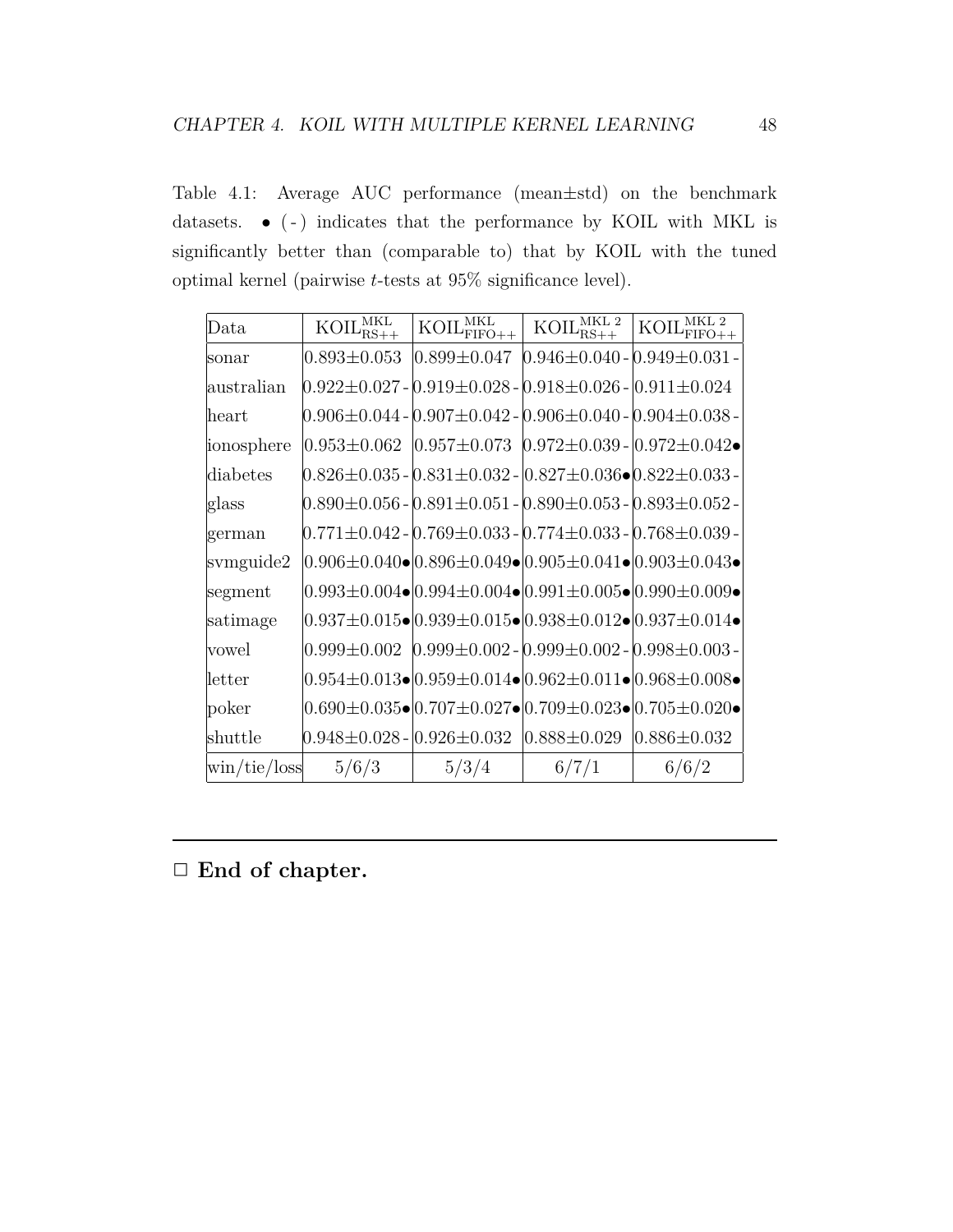## **Chapter 5**

## **Conclusion**

#### **Summary**

This chapter concludes the contributions of this thesis.

We proposed a kernel-based online learning algorithm to tackle the imbalanced binary classification problem. We maintained two buffers with fixed budgets to control the number of support vectors, which keep track of the global information of the decision boundary. We updated the weight of a new support vector by confining its influence on only its *k*-nearest opposite support vectors. More importantly, we designed a sophisticated compensation scheme to avoid information loss by transferring the weight of the removed support vector to its most similar one when either buffer is full. We showed that this compensation can make our learned decision function approach the one learned with infinite budgets. Furthermore, we exploit multiple kernel learning framework to determine the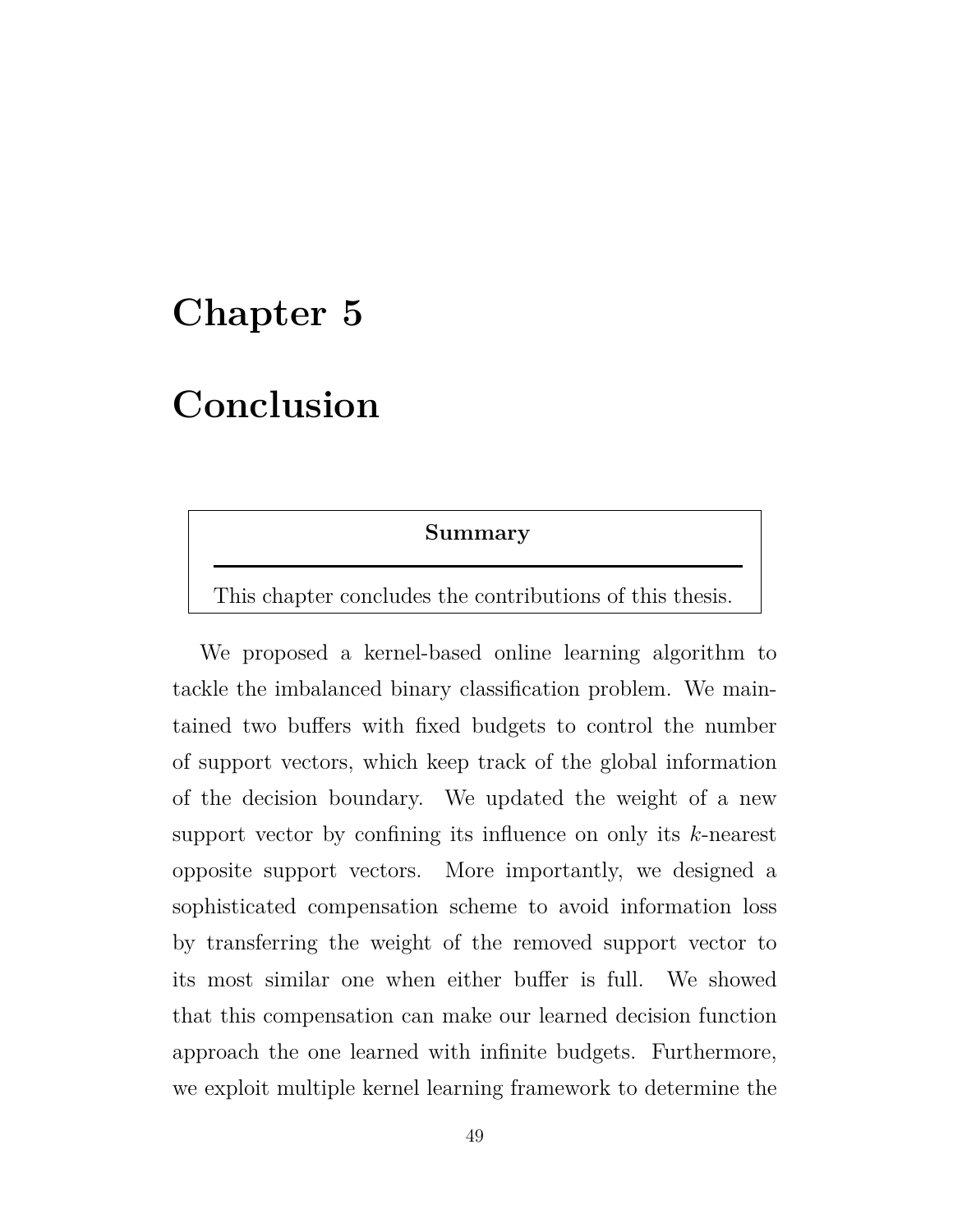kernel for KOIL. Finally, we conducted extensive experiments to demonstrate the effectiveness of our proposed approach.

*<sup>✷</sup>* **End of chapter.**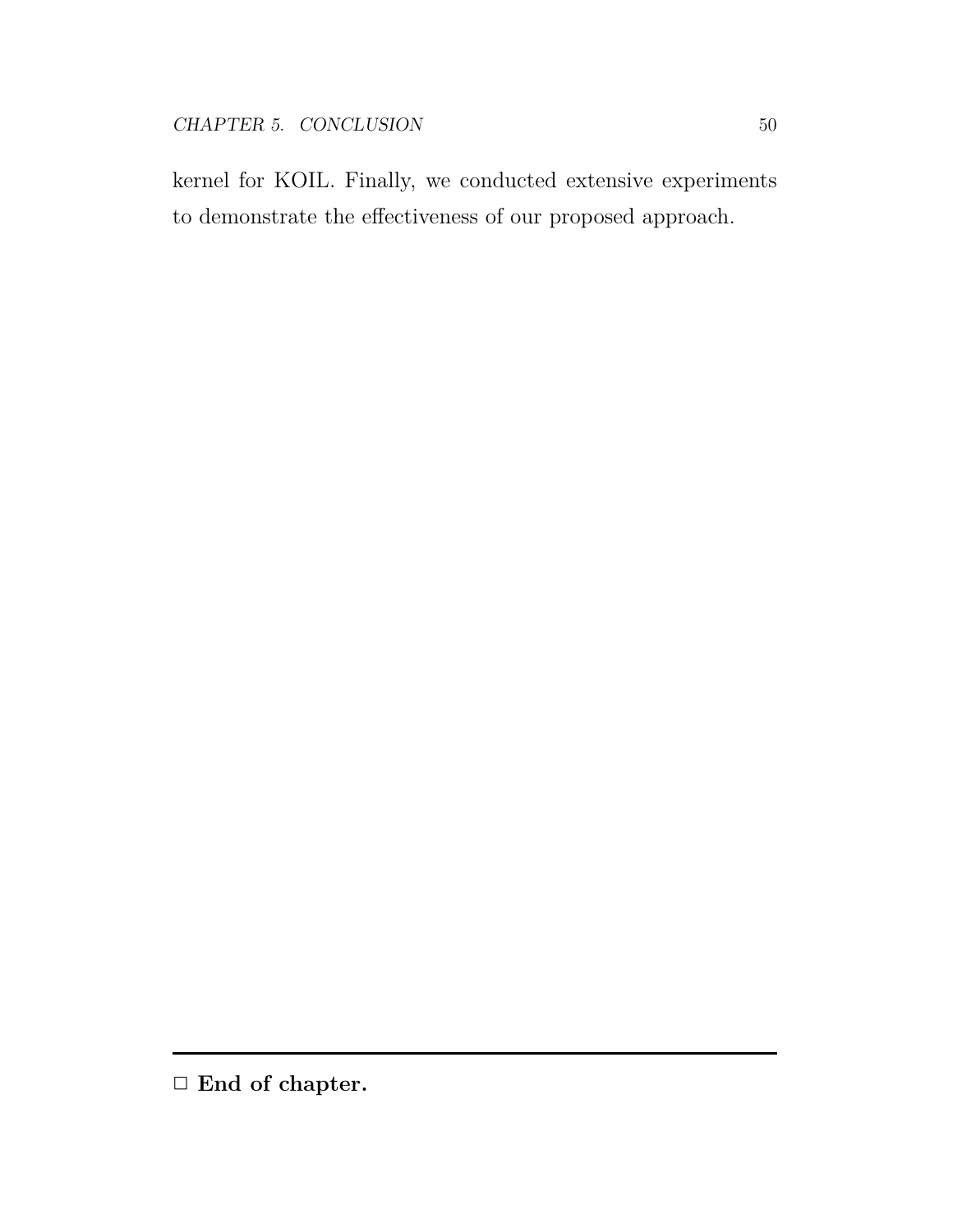## **Appendix A**

## **Theoretical proof**

**Summary**

Here we give the detailed proofs of the theorem in this thesis.

### **Proof of Lemma 1**

**Proof:** First, since  $z_i$  is one of the *k*-nearest opposite support vectors of  $\mathbf{z}_t$ , the assumption  $k(\mathbf{z}_t, \mathbf{z}_i) \geq \xi_1^2$  with  $\xi_1^2 > 0$  is justified. We then have

$$
\|\varphi(\mathbf{z}_t, \mathbf{z}_i)\|_{\mathcal{H}} = \sqrt{k(\mathbf{x}_t, \mathbf{x}_t) - 2k(\mathbf{x}_t, \mathbf{x}_i) + k(\mathbf{x}_i, \mathbf{x}_i)} \leq c_p, \quad (A.1)
$$

where  $c_p$  is defined in Eq. (3.21).

Now we derive the bound on the norm of the decision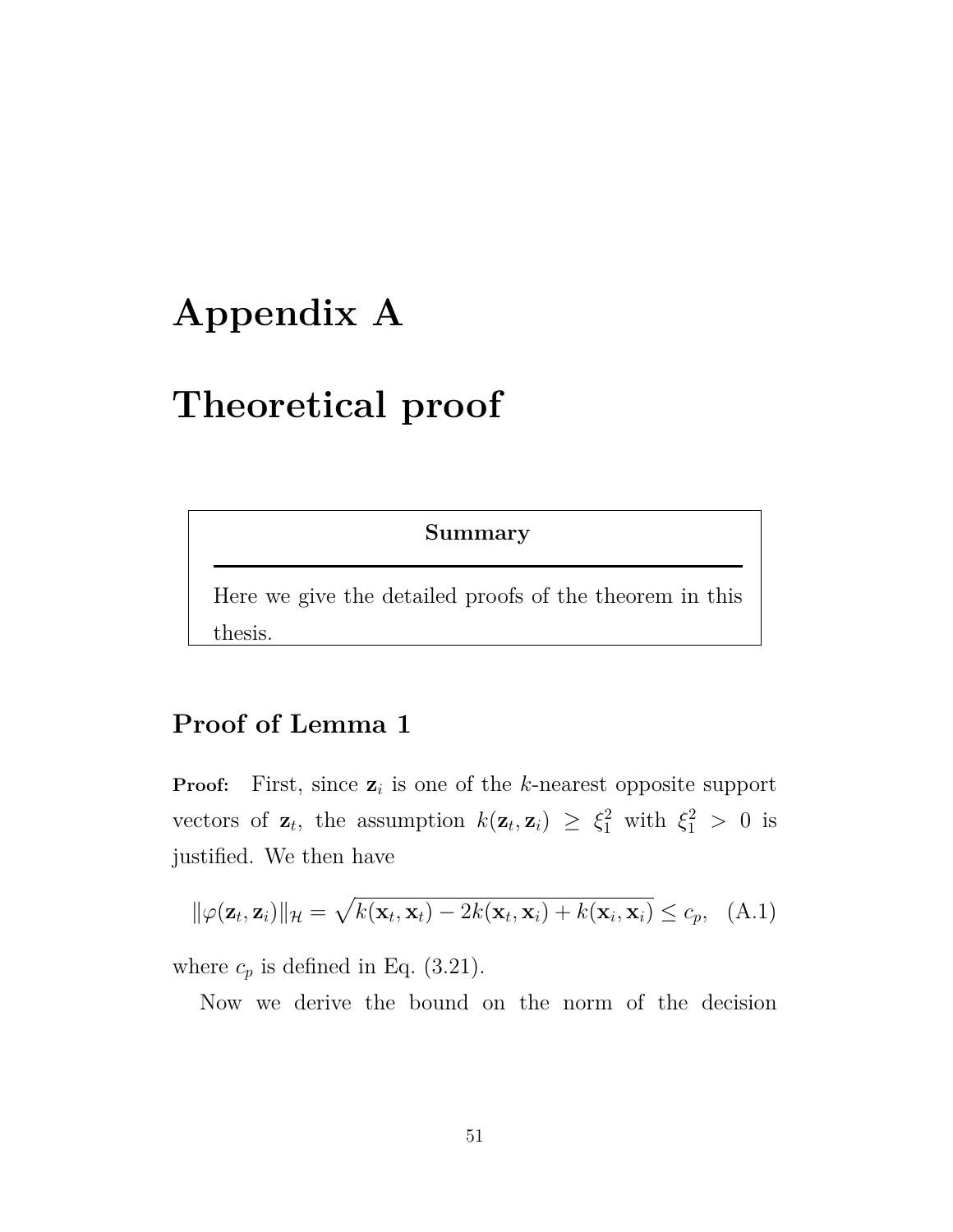$$
||f_{t+1}||_{\mathcal{H}}
$$
  
\n
$$
\leq (1 - \eta) ||f_t||_{\mathcal{H}} + \eta C \sum_{\mathbf{z}_i} \mathbb{I}[\ell_h(f, \mathbf{z}_t, \mathbf{z}_i) > 0] \cdot ||\varphi(\mathbf{z}_t, \mathbf{z}_i)||_{\mathcal{H}}
$$
  
\n
$$
\leq (1 - \eta) ||f_t||_{\mathcal{H}} + \eta C k c_p.
$$
\n(A.2)

In the above, the first inequality is by substituting Eq. (3.7) into Eq.  $(3.5)$  to calculate  $f_{t+1}$  and the triangle inequality. The second inequality is due to Eq. (A.1) and the fact that the number of elements in  $N_{t,k}^{-y_t}(\mathbf{z}_t)$  is at most *k*.

By expanding  $||f_t||_{\mathcal{H}}$  iteratively, we have

$$
||f_{t+1}||_{\mathcal{H}} \le (1-\eta)^t ||f_1||_{\mathcal{H}} + \frac{1-(1-\eta)^t}{\eta} \eta C k c_p \le C k c_p.
$$

The second inequality holds when  $\eta < 1$ ,  $1 - (1 - \eta)^t \leq 1$  for  $t \in [T]$  and  $f_1 = 0$ .

### **Proof of Lemma 2**

**Proof:** Based on the pairwise hinge loss defined in Eq. (3.2), we have

$$
\ell_h(f_t, \mathbf{z}_t, \mathbf{z}_i) \le 1 + |f_t(\mathbf{x}_t) - f_t(\mathbf{x}_i)|
$$
  
= 1 + |\langle f\_t, k(\mathbf{x}\_t, \cdot) - k(\mathbf{x}\_i, \cdot) \rangle\_{\mathcal{H}}|  
\le 1 + ||f\_t||\_{\mathcal{H}} \cdot ||k(\mathbf{x}\_t, \cdot) - k(\mathbf{x}\_i, \cdot)||\_{\mathcal{H}}  
\le 1 + Ckc\_p^2 \quad (:= U).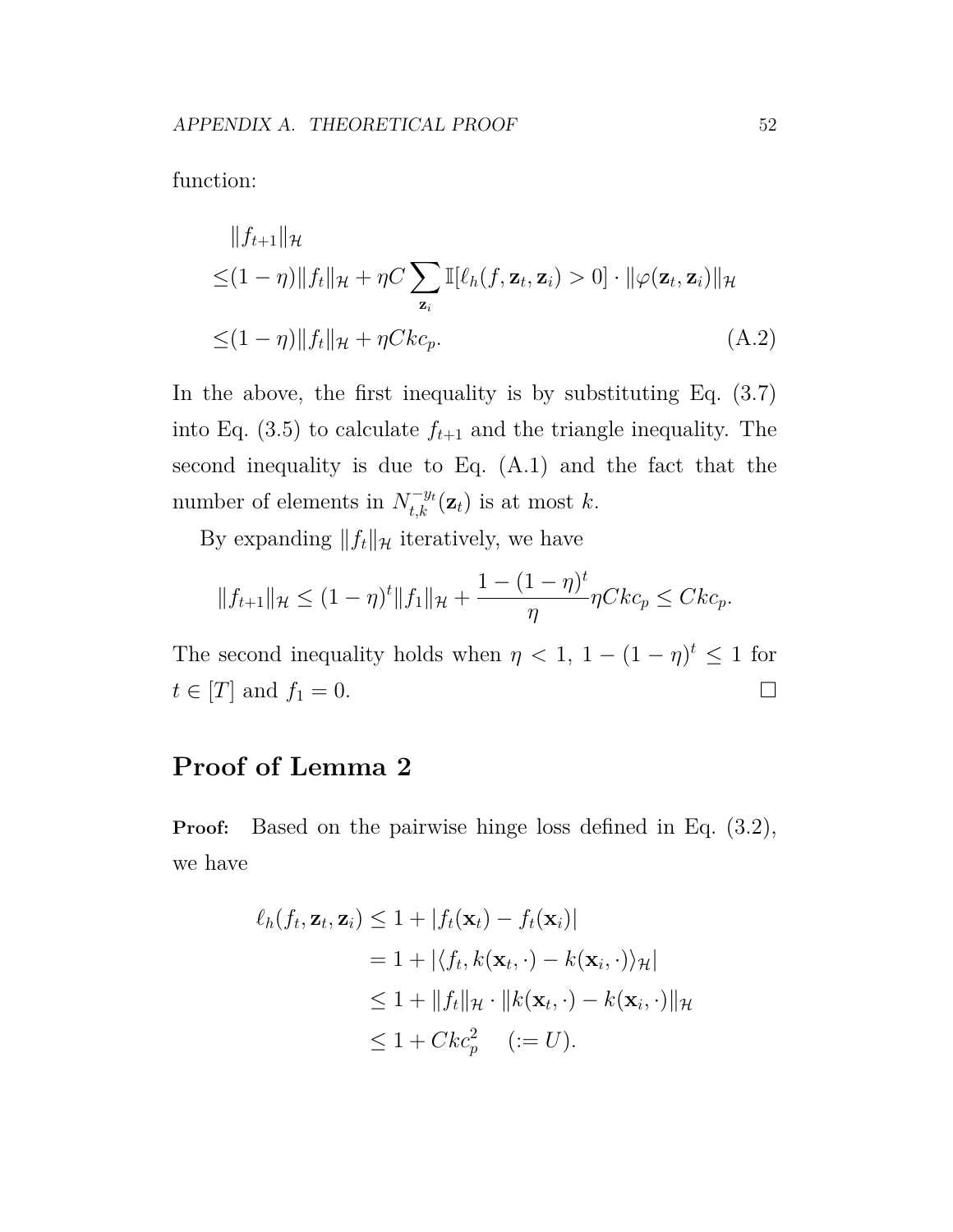In the above, the first inequality is due to the triangle inequality and  $\frac{1}{2}|y_t - y_i| \leq 1$ . The second inequality is due to the Cauchy-Schwarz inequality. The third inequality is due to the bound on the decision function in Lemma 1 and Eq.  $(A.1)$ .  $\Box$ 

### **Proof of Theorem 1**

**Proof:** Let *f <sup>∗</sup>* be the optimal solution from hindsight. We define the distance between  $f_t$  and  $f^*$  at the *t*-th trial as  $|| f_t - f^* ||_{\mathcal{H}}$ . Then we have

$$
||f_{t+1} - f^*||_{\mathcal{H}}^2 - ||f_t - f^*||_{\mathcal{H}}^2
$$
  
=  $||f_t - \eta \partial \hat{\mathcal{L}}_t(f_t) - f^*||_{\mathcal{H}}^2 - ||f_t - f^*||_{\mathcal{H}}^2$   
=  $\eta^2 ||\partial \hat{\mathcal{L}}_t(f_t)||_{\mathcal{H}}^2 - 2\eta \langle \partial \hat{\mathcal{L}}_t(f_t), f_t - f^* \rangle_{\mathcal{H}}.$ 

By summing over  $t = 1, \ldots, T$ , we have

$$
||f_{T+1} - f^*||_{\mathcal{H}}^2 - ||f_1 - f^*||_{\mathcal{H}}^2
$$
  
= 
$$
- 2\eta \sum_{t=1}^T \langle \partial \hat{\mathcal{L}}_t(f_t), f_t - f^* \rangle_{\mathcal{H}} + \eta^2 \sum_{t=1}^T ||\partial \hat{\mathcal{L}}_t(f_t)||_{\mathcal{H}}^2.
$$

Due to the convexity of  $\mathcal{L}_t(f_t)$ , we have

$$
R_T \leq \sum_{t=1}^T \langle \partial \hat{\mathcal{L}}_t(f_t), f_t - f^* \rangle_{\mathcal{H}}
$$
  
 
$$
\leq \frac{\|f_1 - f^*\|_{\mathcal{H}}^2}{2\eta} - \frac{\|f_{T+1} - f^*\|_{\mathcal{H}}^2}{2\eta} + \frac{\eta}{2} \sum_{t=1}^T \|\partial \hat{\mathcal{L}}_t(f_t)\|_{\mathcal{H}}^2.
$$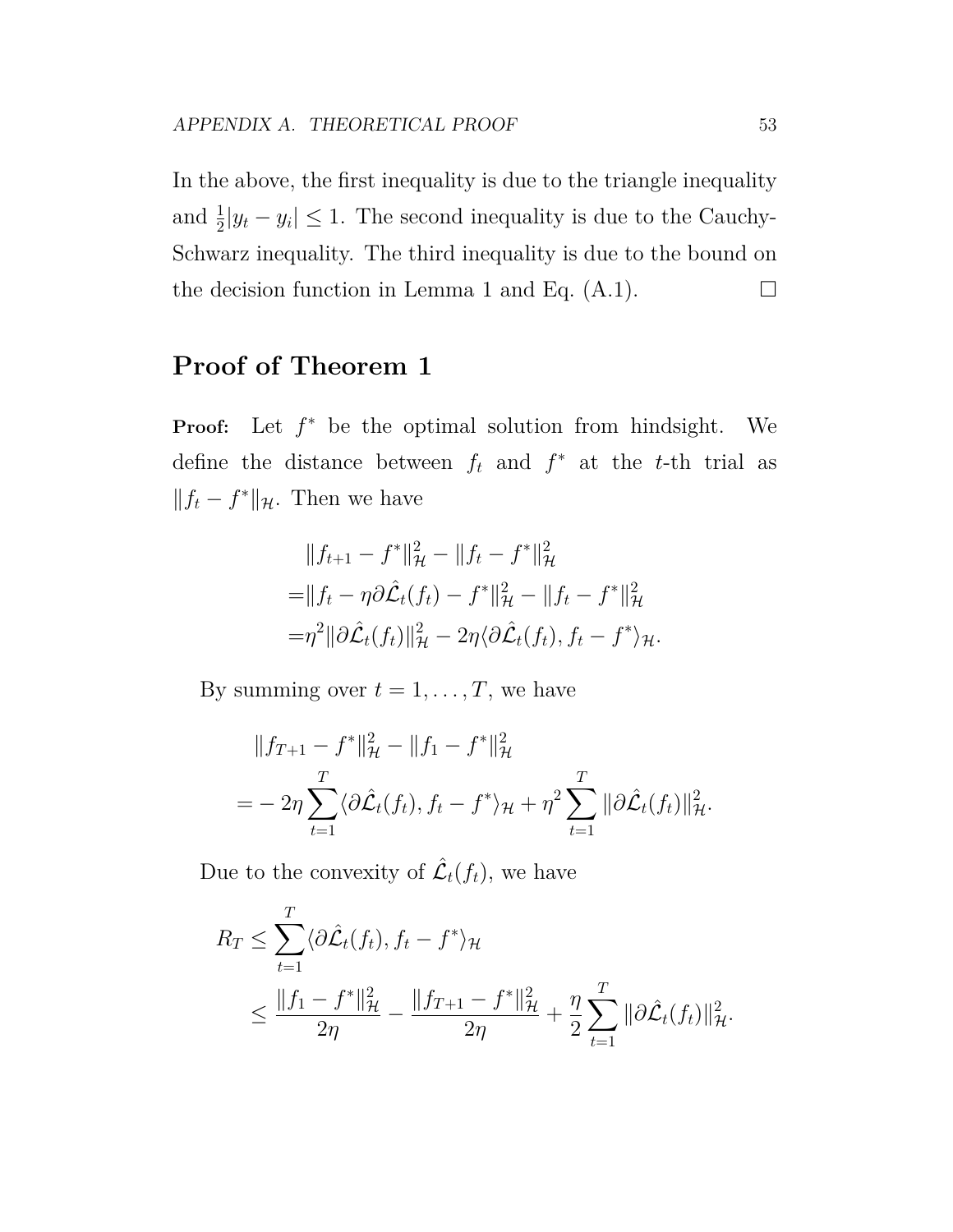Since  $f_1 = 0$  and  $||f_{T+1} - f^*||^2_{\mathcal{H}} \ge 0$ , we have

$$
R_T \le \frac{\|f^*\|_{\mathcal{H}}^2}{2\eta} + \frac{\eta}{2} \sum_{t=1}^T \|\partial \hat{\mathcal{L}}_t(f_t)\|_{\mathcal{H}}^2.
$$

We now bound  $\|\partial \hat{\mathcal{L}}_t(f_t)\|_{\mathcal{H}}^2$ :

$$
\|\partial \hat{\mathcal{L}}_t(f_t)\|_{\mathcal{H}}^2
$$
\n
$$
= \left\| f_t - C \sum_{\mathbf{z}_i} \mathbb{I}[\ell_h(f, \mathbf{z}_t, \mathbf{z}_i) > 0] \cdot \varphi(\mathbf{z}_t, \mathbf{z}_i) \right\|_{\mathcal{H}}^2
$$
\n
$$
= \|f_t\|_{\mathcal{H}}^2 + \left\| C \sum_{\mathbf{z}_i} \mathbb{I}[\ell_h(f, \mathbf{z}_t, \mathbf{z}_i) > 0] \cdot \varphi(\mathbf{z}_t, \mathbf{z}_i) \right\|_{\mathcal{H}}^2
$$
\n
$$
- 2C \sum_{\mathbf{z}_i} \mathbb{I}[\ell_h(f, \mathbf{z}_t, \mathbf{z}_i) > 0] \langle f_t, \varphi(\mathbf{z}_t, \mathbf{z}_i) \rangle_{\mathcal{H}}.
$$
\n(A.3)

From Lemma 1, we know that the first term above is bounded by

$$
||f_t||_{\mathcal{H}}^2 \le C^2 k^2 c_p^2. \tag{A.4}
$$

Now, by Eq. (3.21), we have

$$
\left\| C \sum_{\mathbf{z}_i} \mathbb{I}[\ell_h(f, \mathbf{z}_t, \mathbf{z}_i) > 0] \cdot \varphi(\mathbf{z}_t, \mathbf{z}_i) \right\|_{\mathcal{H}}^2
$$
  
\n
$$
\leq C^2 \sum_{\mathbf{z}_i} \mathbb{I}[\ell_h(f, \mathbf{z}_t, \mathbf{z}_i) > 0] \cdot \|\varphi(\mathbf{z}_t, \mathbf{z}_i)\|_{\mathcal{H}}^2
$$
  
\n
$$
\leq C^2 k c_p^2. \tag{A.5}
$$

The above inequalities hold due to the triangle inequality, the bound in Eq. (A.1), and the number of elements in  $N_{t,k}^{-y_t}(\mathbf{z}_t)$ bounded by *k*.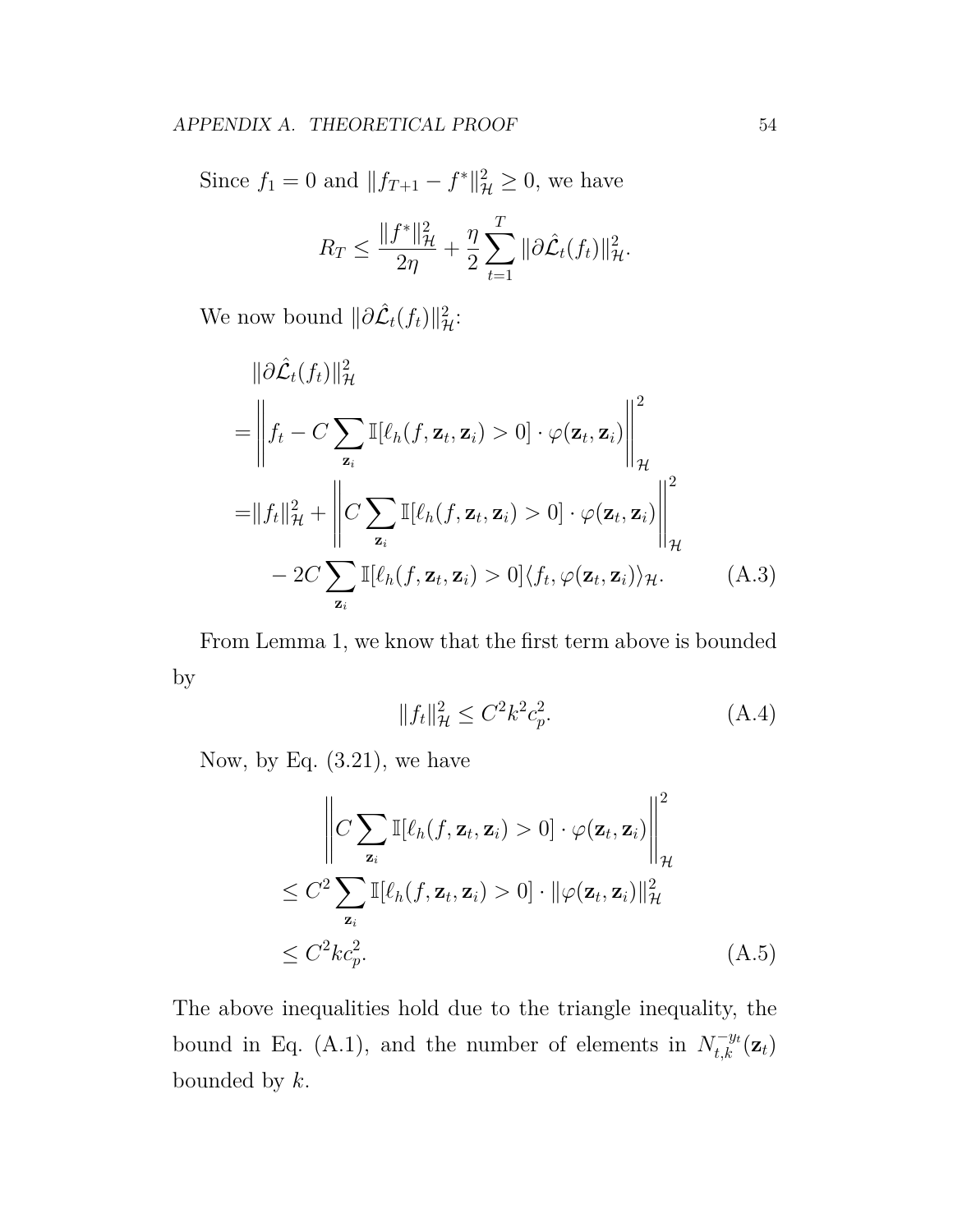Next, we bound the third term of Eq.(A.3). First, using the facts that the decision function is an element of a Reproducing Kernel Hilbert Space (RKHS) and the pairwise loss function  $\ell_h : \mathcal{H} \times \mathcal{Z} \times \mathcal{Z} \to [0, U]$  is bounded, we have

$$
\langle f_t, \varphi(\mathbf{z}_t, \mathbf{z}_i) \rangle_{\mathcal{H}} = \frac{1}{2} (y_t - y_i) \left( f_t(\mathbf{x}_t) - f_t(\mathbf{x}_i) \right) \ge (1 - U). \quad (A.6)
$$

Hence, we have

$$
-2C \sum_{\mathbf{z}_i} \mathbb{I}[\ell_h(f, \mathbf{z}_t, \mathbf{z}_i) > 0] \langle f_t, \varphi(\mathbf{z}_t, \mathbf{z}_i) \rangle_{\mathcal{H}}
$$
  
\n
$$
\leq 2C \sum_{\mathbf{z}_i} \mathbb{I}[\ell_h(f, \mathbf{z}_t, \mathbf{z}_i) > 0](U - 1)
$$
  
\n
$$
\leq 2Ck(U - 1). \tag{A.7}
$$

In the above, the first inequality follows from Eq. (A.6). The  $\mathbf{r} = \begin{cases} \mathbf{r} & \text{if } \mathbf{r} \leq \mathbf{r} \leq \mathbf{r} \end{cases}$ is at most *k*.

By combining Eq.  $(A.4)$ , Eq.  $(A.5)$ , and Eq.  $(A.7)$ , we have a bound for Eq. (A.3). That is,

$$
\|\partial \hat{\mathcal{L}}_t(f_t)\|_{\mathcal{H}}^2 \le C^2 k(k+1)c_p^2 + 2Ck(U-1).
$$

We then obtain the bound on  $R_T$  in Eq. (3.24) by summing  $\partial \hat{\mathcal{L}}_t(f_t)$  over all  $t \in [T]$ .

□

#### **Proof of Theorem 2**

**Proof:** The proof is similar to that of Theorem 1. The main difference is to exploit the smoothness of the loss function.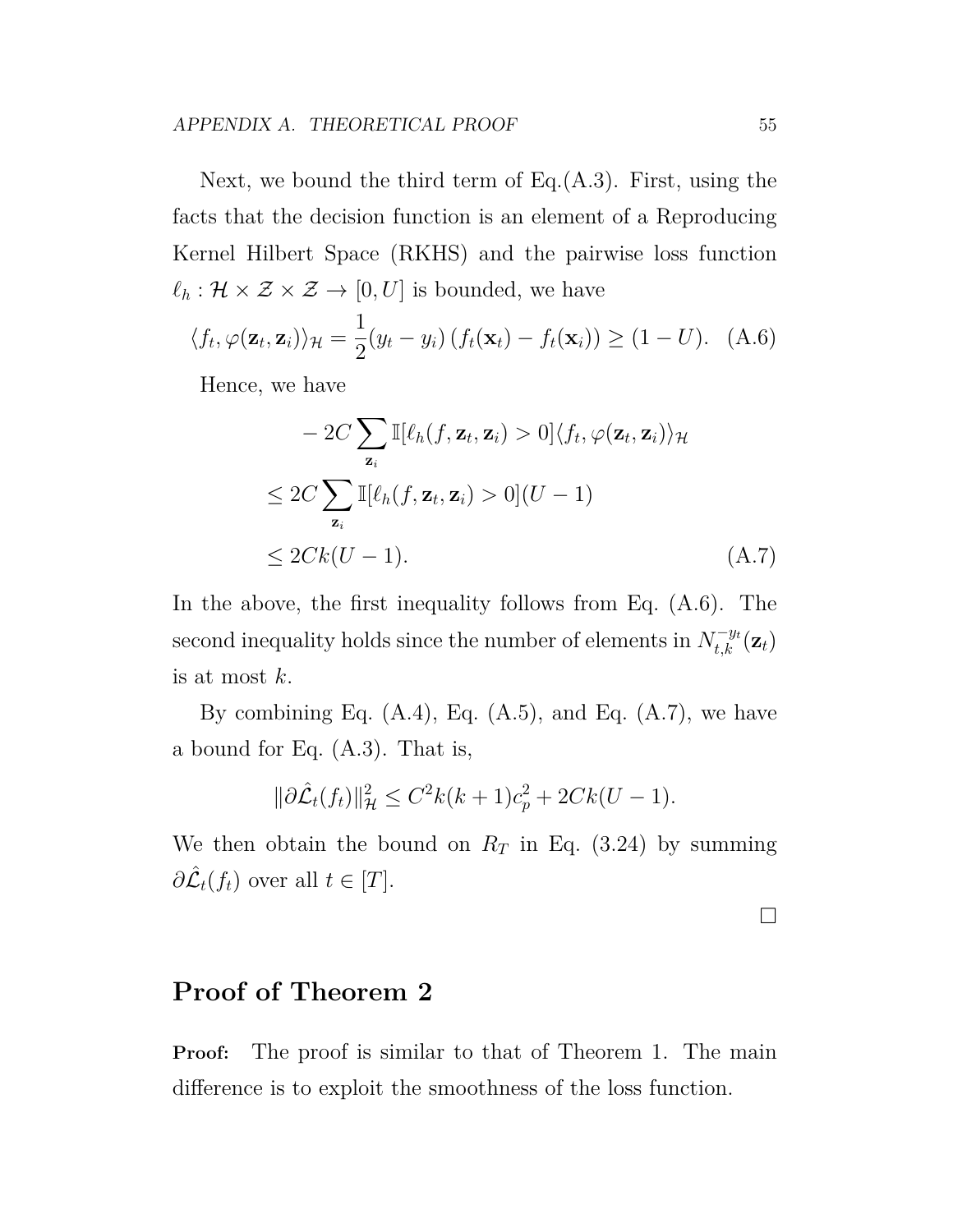First, by the convexity of the objective function in Eq. (3.14), we have

$$
\tilde{\mathcal{L}}_t(\tilde{f}_t) - \tilde{\mathcal{L}}_t(\tilde{f}^*) \le \langle \partial \tilde{\mathcal{L}}_t(\tilde{f}_t), \tilde{f}_t - \tilde{f}^* \rangle. \tag{A.8}
$$

We can derive the second derivative of Eq.  $(3.14)$  with respect to *f* as follows:

$$
\frac{\partial^2 \tilde{\mathcal{L}}_t}{\partial \tilde{f}^2} = I + 2C \sum_{\mathbf{z}_i, \mathbf{z}_j} \mathbb{I}_{\mathbf{z}_i} \mathbb{I}_{\mathbf{z}_j} \varphi(\mathbf{z}_t, \mathbf{z}_i) \varphi(\mathbf{z}_t, \mathbf{z}_j)^\top, \tag{A.9}
$$

where  $\mathbb{I}_{\mathbf{z}_i}$  is defined by  $\mathbb{I}[\ell_h(\tilde{f}, \mathbf{z}_t, \mathbf{z}_i) > 0]$  for simplicity. Hence, we have

$$
\|\partial \tilde{\mathcal{L}}_t(\tilde{f}_t) - \partial \tilde{\mathcal{L}}_t(\tilde{f}^*)\|_{\mathcal{H}} \le (1+\zeta) \|\tilde{f}_t - \tilde{f}^*\|_{\mathcal{H}},\tag{A.10}
$$

where  $\zeta = 2Ck^2c_n^2$  $_p^2$  is obtained by the summation in Eq.  $(A.9)$ and the following fact

$$
\langle \varphi(\mathbf{z}_t, \mathbf{z}_i), \varphi(\mathbf{z}_t, \mathbf{z}_j) \rangle_{\mathcal{H}} \leq ||\varphi(\mathbf{z}_t, \mathbf{z}_i)||_{\mathcal{H}} \cdot ||\varphi(\mathbf{z}_t, \mathbf{z}_j)||_{\mathcal{H}} \leq c_p^2.
$$

The optimality of  $\tilde{f}^*$  implies that  $\partial \tilde{L}_t(\tilde{f}^*) = 0$  for convex and smooth  $\tilde{\mathcal{L}}$ . Based on [34, Theorem 2.1.5], we have

$$
\|\partial \tilde{\mathcal{L}}_t(\tilde{f}_t)\|_{\mathcal{H}}^2 = \|\partial \tilde{\mathcal{L}}_t(\tilde{f}_t) - \partial \tilde{\mathcal{L}}_t(\tilde{f}^*)\|_{\mathcal{H}}^2 \leq 2(1+\zeta)\tilde{\mathcal{L}}_t(\tilde{f}_t),\tag{A.11}
$$

where the inequality holds by  $\tilde{\mathcal{L}}_t(\tilde{f}^*) \geq 0$  and  $\partial \tilde{\mathcal{L}}_t(\tilde{f}^*) = 0$ .

Moreover, we have

$$
\begin{aligned}\n\|\tilde{f}_{t+1} - \tilde{f}^*\|^2_{\mathcal{H}} - \|\tilde{f}_t - \tilde{f}^*\|^2_{\mathcal{H}} \\
= &\eta^2 \|\partial \tilde{\mathcal{L}}_t(\tilde{f}_t)\|^2_{\mathcal{H}} - 2\eta \langle \partial \tilde{\mathcal{L}}_t(\tilde{f}_t), \tilde{f}_t - \tilde{f}^* \rangle_{\mathcal{H}}.\n\end{aligned} \tag{A.12}
$$

By combining Eq.  $(A.8)$ , Eq.  $(A.12)$ , and Eq.  $(A.11)$ , we obtain

$$
(1 - (1 + \zeta)\eta)\tilde{\mathcal{L}}_t(\tilde{f}_t) - \tilde{\mathcal{L}}_t(\tilde{f}^*) \le \frac{\|\tilde{f}_t - \tilde{f}^*\|_{\mathcal{H}}^2 - \|\tilde{f}_{t+1} - \tilde{f}^*\|_{\mathcal{H}}^2}{2\eta}.
$$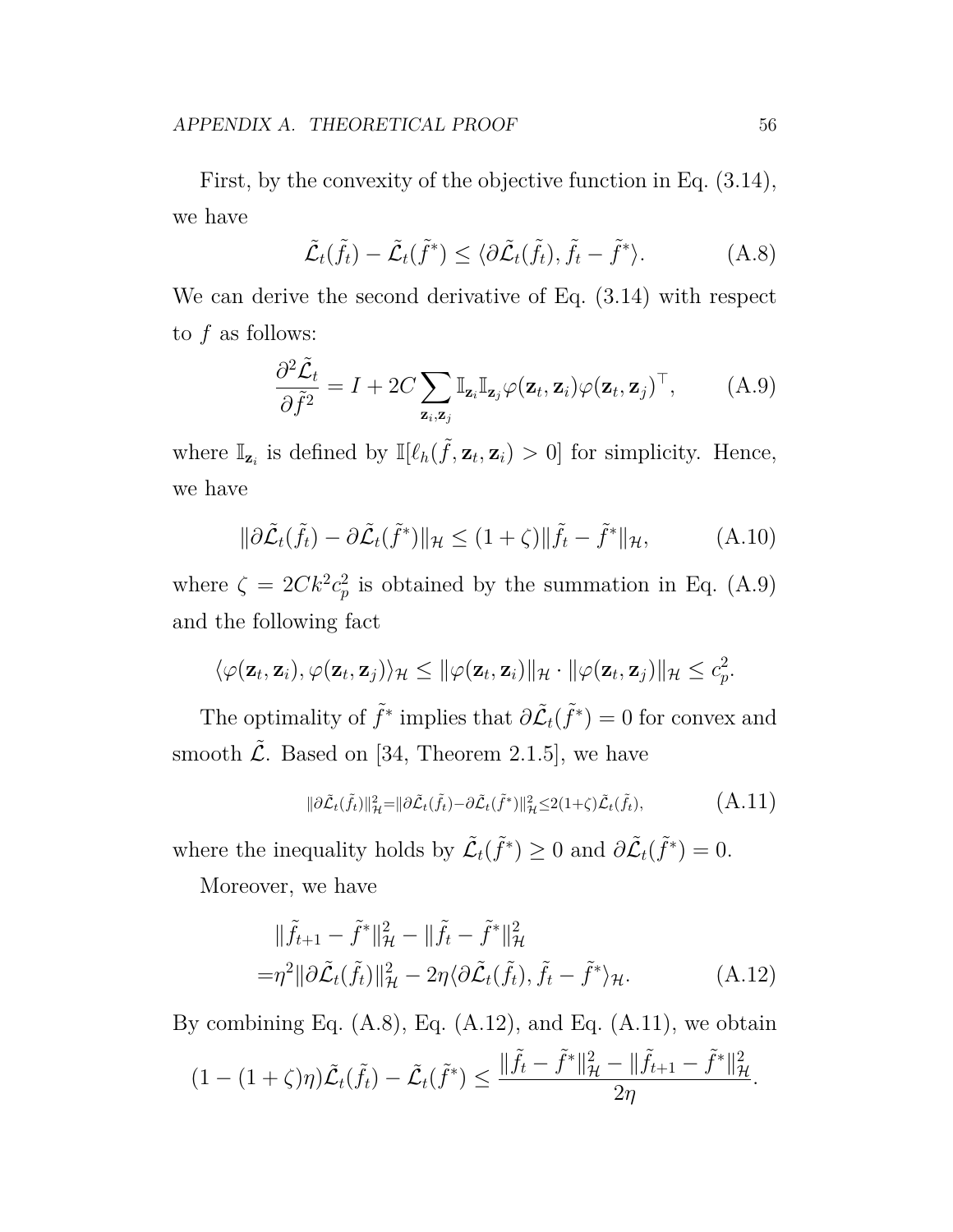Summing over  $t = 1, \ldots, T$  and rearranging, we obtain

$$
\sum_{t=1}^{T} (1 - (1 + \zeta)\eta) \tilde{\mathcal{L}}_t(\tilde{f}_t) - \sum_{t=1}^{T} \tilde{\mathcal{L}}_t(\tilde{f}^*)
$$
  

$$
\leq \frac{1}{2\eta} \left( \| \tilde{f}_1 - \tilde{f}^* \|_{\mathcal{H}}^2 - \| \tilde{f}_{T+1} - \tilde{f}^* \|_{\mathcal{H}}^2 \right) \leq \frac{1}{2\eta} \| \tilde{f}^* \|_{\mathcal{H}}^2.
$$

In the above, the second inequality is due to  $\tilde{f}_1 = 0$  and  $||\tilde{f}_{T+1} \tilde{f}^* \|_{\mathcal{H}}^2 \geq 0.$ 

Hence, we further get

$$
\sum_{t=1}^{T} \tilde{\mathcal{L}}_{t}(\tilde{f}_{t}) - \sum_{t=1}^{T} \tilde{\mathcal{L}}_{t}(\tilde{f}^{*})
$$
\n
$$
\leq \frac{1}{1 - (1 + \zeta)\eta} \left( \frac{1}{2\eta} \|\tilde{f}^{*}\|_{\mathcal{H}}^{2} + ((1 + \zeta)\eta) \sum_{t=1}^{T} \tilde{\mathcal{L}}_{t}(\tilde{f}^{*}) \right)
$$
\n
$$
\leq \frac{1}{1 - (1 + \zeta)\eta} \left( \frac{1}{2\eta} \|\tilde{f}^{*}\|_{\mathcal{H}}^{2} + ((1 + \zeta)\eta)TL^{*}) \right). \tag{A.13}
$$

The minimum of the last inequality is obtained by putting

$$
\eta = \frac{1}{1 + \zeta + \sqrt{(1 + \zeta)^2 + 2(1 + \zeta)TL^* / ||f^*||^2_{\mathcal{H}}}}.\tag{A.14}
$$

Putting  $\eta$  in Eq. (A.14) into Eq. (A.13) and using the following power inequality,  $\sqrt{(1+\zeta)^2 + 2(1+\zeta)TL^*/||f^*||^2_{\mathcal{H}}} \leq (1+\zeta) +$  $\sqrt{2(1+\zeta)TL^*/||f^*||^2_{\mathcal{H}}}$ , we obtain the regret bound in Eq. (3.27). □

### **Proof of Theorem 3**

**Proof:** Let denote  $m_i^t$  as an indicator valuable for the selection of the *i*-th kernel classifier at the *t*-th trial, i.e.,  $m_i^t =$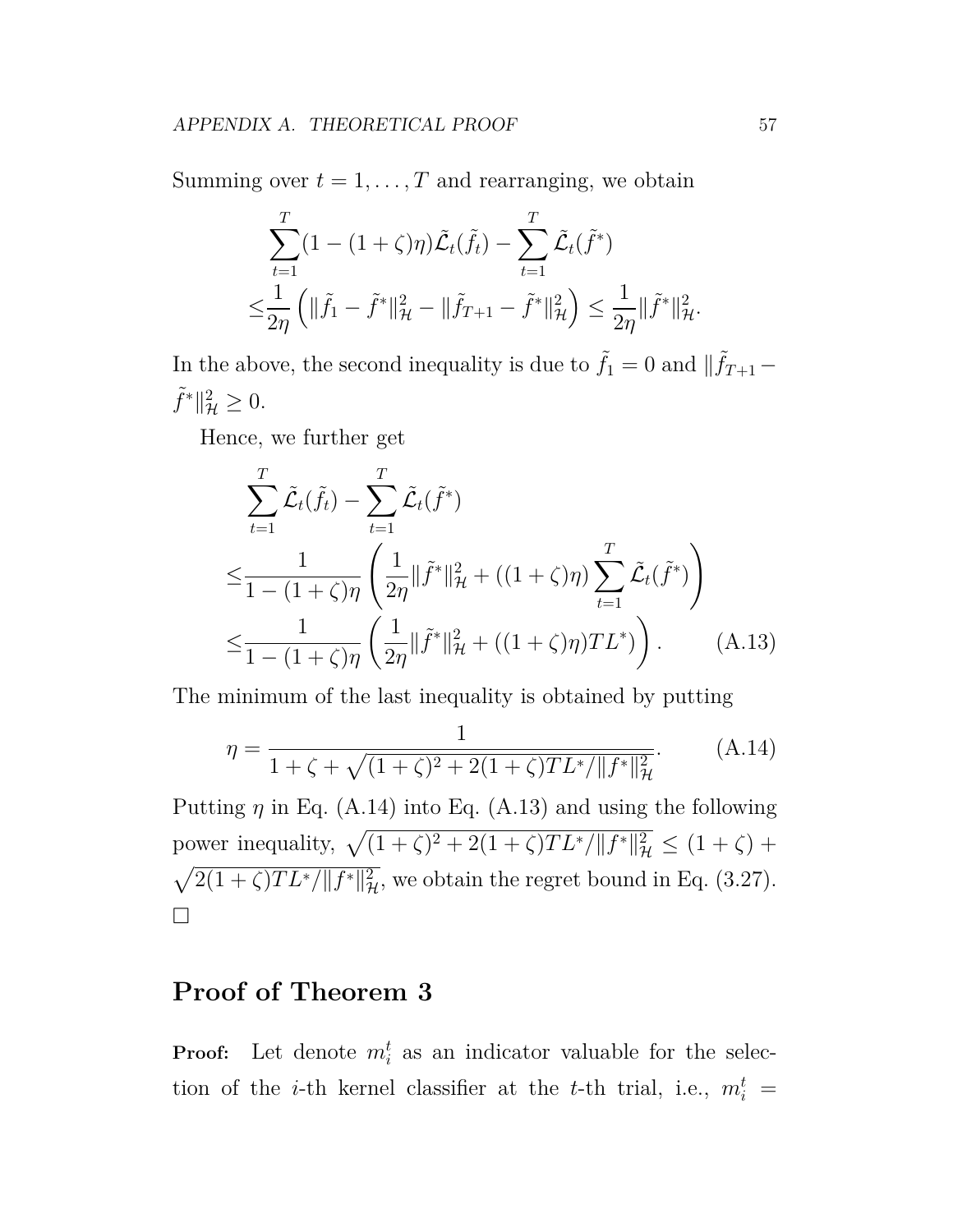BernSample( $\mathbf{w}_i^t/[\max_j \mathbf{w}_j^t]$ ). In Algorithm 4, we have the update rule for the weight  $\mathbf{w}^{T+1}$  as follows

$$
w_i^{T+1} = w_i^T \exp(-\eta m_i^T \check{\mathcal{L}}_T(f_{i,T})) = w_i^1 \exp(-\eta \sum_{t=1}^T m_i^t \check{\mathcal{L}}_t(f_{i,t}))
$$
  
=  $\exp(-\eta \sum_{t=1}^T m_i^t \check{\mathcal{L}}_t(f_{i,t})).$  (A.15)

We first derive the lower bound for  $\sum_{t=1}^{T} \ln \frac{W^{t+1}}{W^t}$ .

$$
\sum_{t=1}^{T} \ln \frac{W^{t+1}}{W^t} = \ln \frac{W^{T+1}}{W^1} = \ln \frac{\sum_{i=1}^{m} w_i^{T+1}}{m}
$$

$$
\geq \ln \left( \prod_{i=1}^{m} w_i^{T+1} \right)^{\frac{1}{m}} = -\frac{\eta}{m} \sum_{i=1}^{m} \sum_{t=1}^{T} m_i^t \check{\mathcal{L}}_t(f_{i,t})
$$
(A.16)

Then we derive the upper bound for  $\sum_{t=1}^{T} \ln \frac{W^{t+1}}{W^t}$  by using the inequality  $e^{-x} \leq 1 - x + \frac{1}{2}$  $\frac{1}{2}x^2, \forall x \ge 0 \text{ and } \ln(1+x) \le x,$ 

$$
\ln \frac{W^{t+1}}{W^t} = \ln \sum_{i=1}^m w_i^t \exp(-\eta \sum_{t=1}^T m_i^t \tilde{\mathcal{L}}_t(f_{i,t}))
$$
  
\n
$$
\leq \ln \sum_{i=1}^m q_i^t \left(1 - \eta m_i^t \tilde{\mathcal{L}}_t(f_{i,t}) + \frac{1}{2} \eta^2 (m_i^t \tilde{\mathcal{L}}_t(f_{i,t}))^2\right)
$$
  
\n
$$
\leq -\eta \sum_{i=1}^m q_i^t m_i^t \tilde{\mathcal{L}}_t(f_{i,t}) + \frac{1}{2} \eta^2 \sum_{i=1}^m q_i^t (m_i^t \tilde{\mathcal{L}}_t(f_{i,t}))^2 (A.17)
$$

By taking the summation on both sides we have

$$
\sum_{t=1}^{T} \ln \frac{W^{t+1}}{W^t} \le -\eta \sum_{t=1}^{T} \sum_{i=1}^{m} q_i^t m_i^t \check{\mathcal{L}}_t(f_{i,t}) + \frac{1}{2} \eta^2 \sum_{t=1}^{T} \sum_{i=1}^{m} q_i^t (m_i^t \check{\mathcal{L}}_t(f_{i,t}))^2
$$
\n(A.18)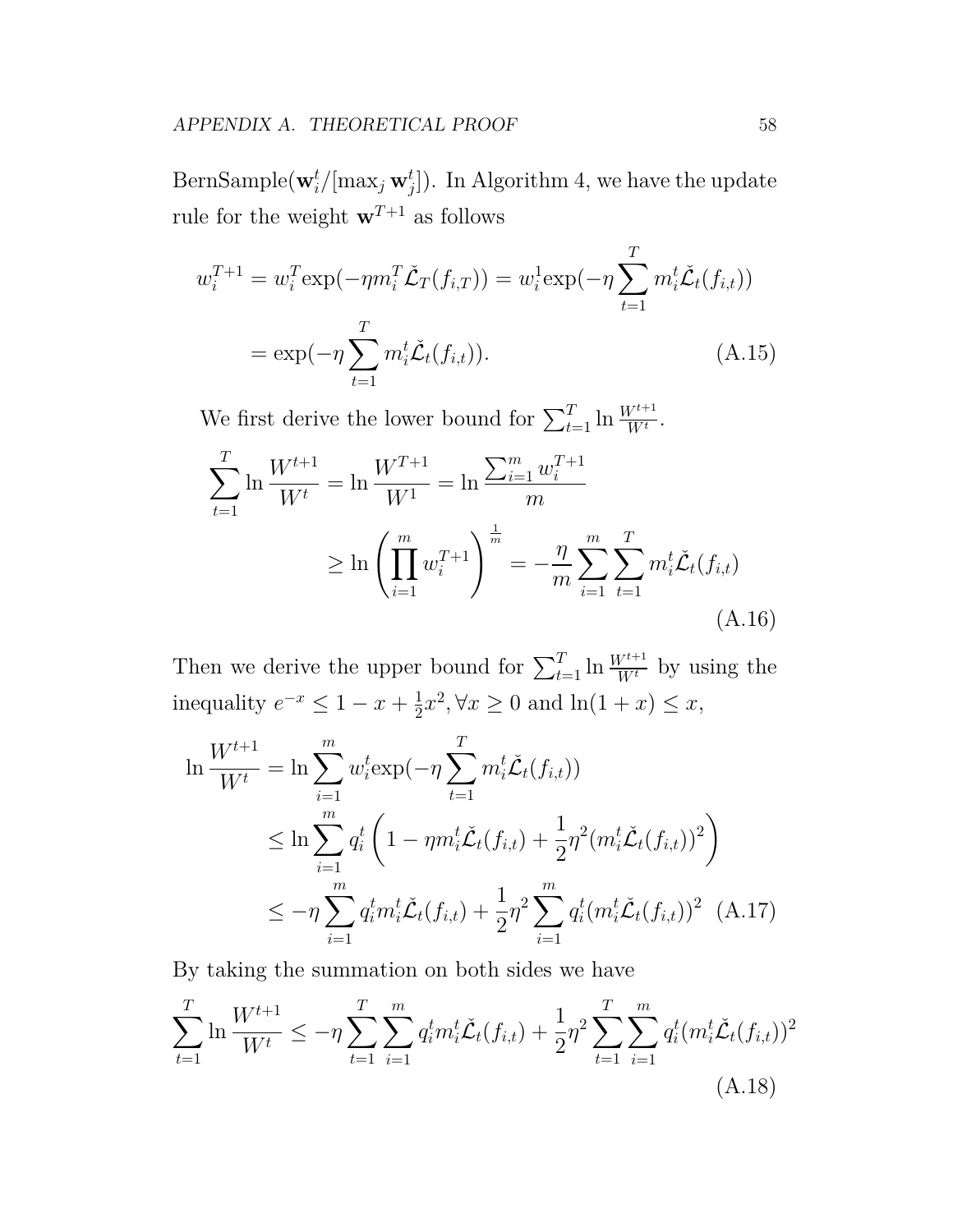Combing Eq.  $(A.16)$  and  $(A.18)$ , we have

$$
\sum_{t=1}^{T} \sum_{i=1}^{m} q_i^t m_i^t \check{\mathcal{L}}_t(f_{i,t}) \leq \frac{1}{m} \sum_{i=1}^{m} \sum_{t=1}^{T} m_i^t \check{\mathcal{L}}_t(f_{i,t}) + \frac{1}{2} \eta \sum_{t=1}^{T} \sum_{i=1}^{m} q_i^t (m_i^t L)^2,
$$
\n(A.19)

where we use upper bound  $|\check{L}_t(f_{i,t})| \leq L$  to bound the second order term  $\tilde{\mathcal{L}}_t^2(f_{i,t})$ . Since  $\sum_{i=1}^m q_i^t = 1$ ,  $E[m_i^t] \leq 1$  and  $E[(m_i^t)^2] \leq 1$ , we bound the first order term  $\check{\mathcal{L}}_t(f_{i,t})$  in Eq. (A.19) by  $\check{\mathcal{L}}_t(f), \forall f \in \mathcal{H}_{k_i}, i \in [1:m]$  as follows.

$$
m_i^t(\check{\mathcal{L}}_t(f_{i,t}) - \check{\mathcal{L}}_t(f))
$$
  
\n
$$
\leq \langle f_i^t - f, m_i^t \partial_f \check{\mathcal{L}}_t(f_{i,t}) \rangle
$$
  
\n
$$
\leq \frac{1}{2\lambda} \left( \|f_i^t - f\|^2 - \|f_i^{t+1} - f\|^2 + (m_i^t \partial_f \check{\mathcal{L}}_t(f_{i,t}) \lambda)^2 \right)
$$
  
\n
$$
\leq \frac{1}{2\lambda} \left( \|f_i^t - f\|^2 - \|f_i^{t+1} - f\|^2 + (m_i^t G \lambda)^2 \right) \tag{A.20}
$$

Then we take the expectation of Eq. (A.20), we have

$$
E\left[\frac{1}{m}\sum_{i=1}^{m}\sum_{t=1}^{T}m_{i}^{t}\check{\mathcal{L}}_{t}(f_{i,t})\right] \leq \min_{1\leq i\leq m}\min_{f\in\mathcal{H}_{k_{i}}}\sum_{t=1}^{T}\check{\mathcal{L}}_{t}(f)) + \frac{\|f\|_{\mathcal{H}_{k_{i}}}}{2\lambda} + \frac{T\lambda G}{2}
$$
\n(A.21)

Then we take the expectation of the second term in the right hand side of Eq. (A.19), we have

$$
E\left[\frac{1}{2}\eta \sum_{t=1}^{T} \sum_{i=1}^{m} q_i^t (m_i^t L)^2\right] \le \frac{\eta T L^2}{2}
$$
 (A.22)

Combine Eq. (A.21) and (A.22), we complete the proof.  $\Box$ 

*✷* **End of chapter.**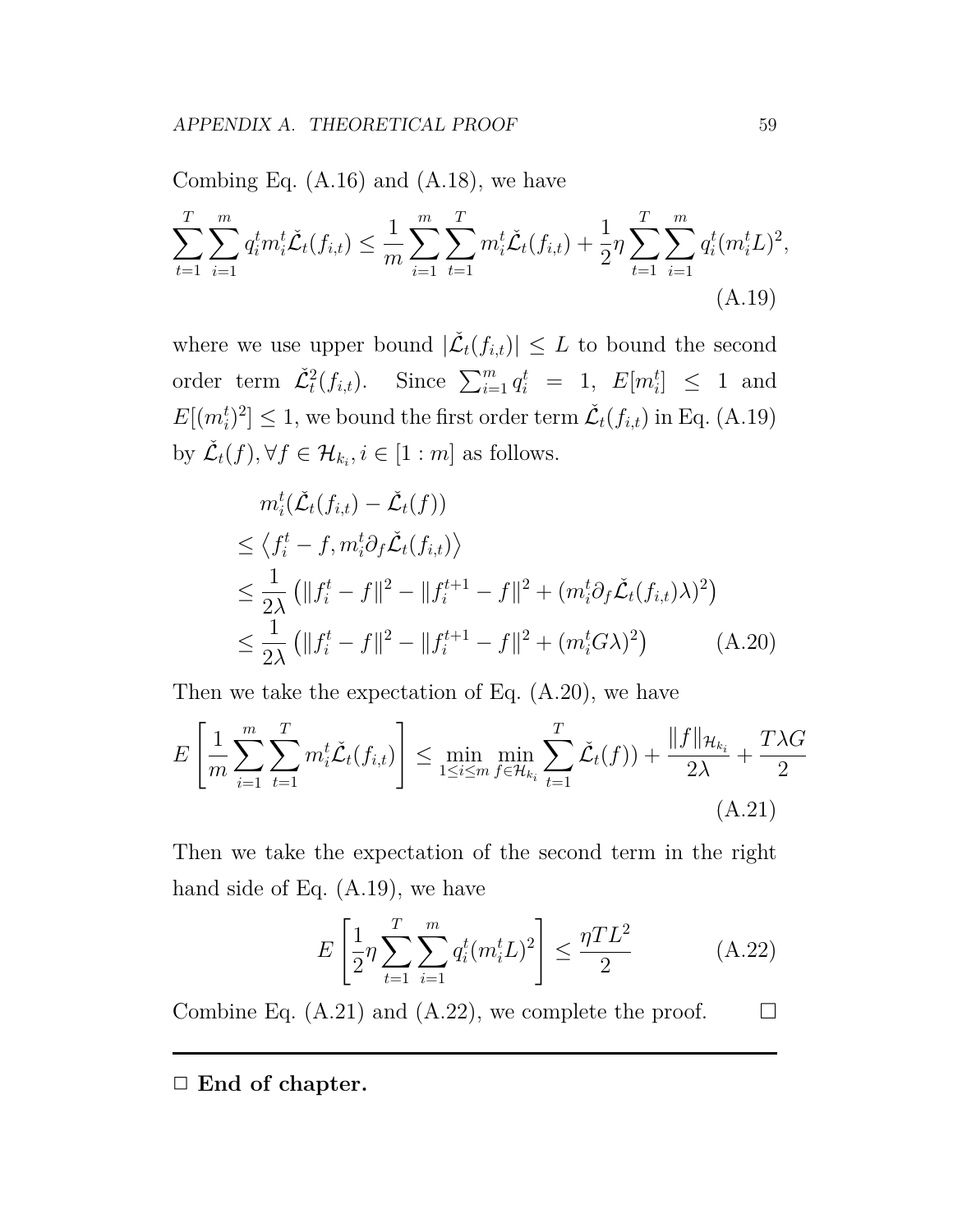## **Bibliography**

- [1] A. P. Bradley. The use of the area under the ROC curve in the evaluation of machine learning algorithms. *Pattern Recognition*, 30(7):1145–1159, 1997.
- [2] U. Brefeld and T. Scheffer. AUC maximizing support vector learning. In *Proceedings of the ICML 2005 workshop on ROC Analysis in Machine Learning*, 2005.
- [3] C. L. Castro and A. de Pádua Braga. Novel cost-sensitive approach to improve the multilayer perceptron performance on imbalanced data. *IEEE Trans. Neural Netw. Learning Syst.*, 24(6):888–899, 2013.
- [4] G. Cavallanti, N. Cesa-Bianchi, and C. Gentile. Tracking the best hyperplane with a simple budget perceptron. *Machine Learning*, 69(2-3):143–167, 2007.
- [5] N. Cesa-Bianchi, A. Conconi, and C. Gentile. A secondorder perceptron algorithm. *SIAM J. Comput.*, 34(3):640– 668, 2005.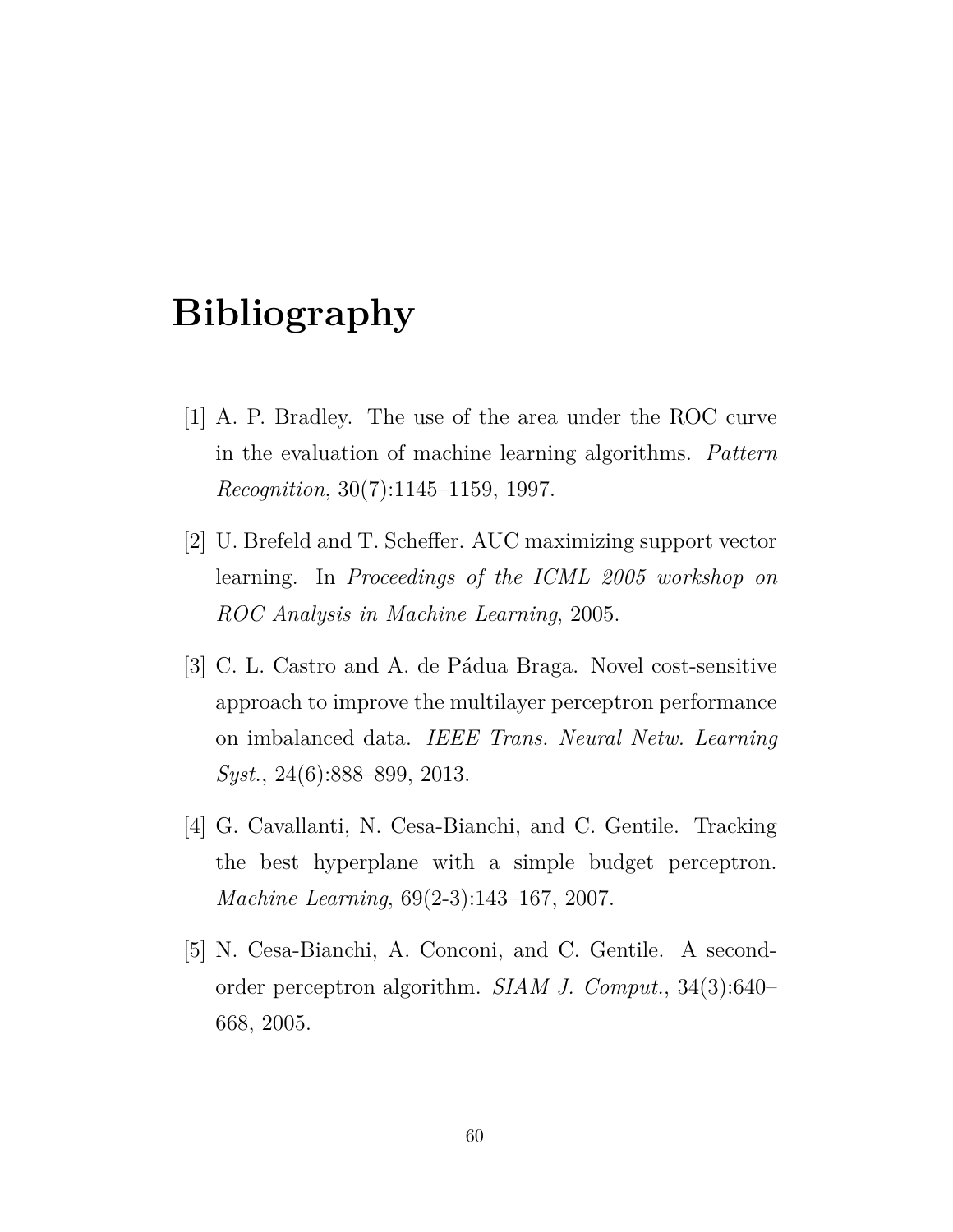- [6] N. Cesa-Bianchi and G. Lugosi. *Prediction, Learning, and Games*. Cambridge University Press, New York, NY, USA, 2006.
- [7] C. Cortes and M. Mohri. AUC optimization vs. error rate minimization. In *NIPS*. MIT Press, 2003.
- [8] K. Crammer, O. Dekel, J. Keshet, S. Shalev-Shwartz, and Y. Singer. Online passive-aggressive algorithms. *Journal of Machine Learning Research*, 7:551–585, 2006.
- [9] L. Csató and M. Opper. Sparse on-line gaussian processes. *Neural Computation*, 14(3):641–668, 2002.
- [10] O. Dekel, S. Shalev-Shwartz, and Y. Singer. The Forgetron: A kernel-based perceptron on a budget. *SIAM Journal on Computing*, 37(5):1342–1372, 2008.
- [11] Y. Ding, P. Zhao, S. C. H. Hoi, and Y. Ong. An adaptive gradient method for online AUC maximization. In *Proceedings of the Twenty-Ninth AAAI Conference on Artificial Intelligence, January 25-30, 2015, Austin, Texas, USA.*, pages 2568–2574, 2015.
- [12] G. Dror, N. Koenigstein, Y. Koren, and M. Weimer. The yahoo! music dataset and kdd-cup '11. In *Proceedings of KDD Cup 2011 competition, San Diego, CA, USA, 2011*, pages 8–18, 2012.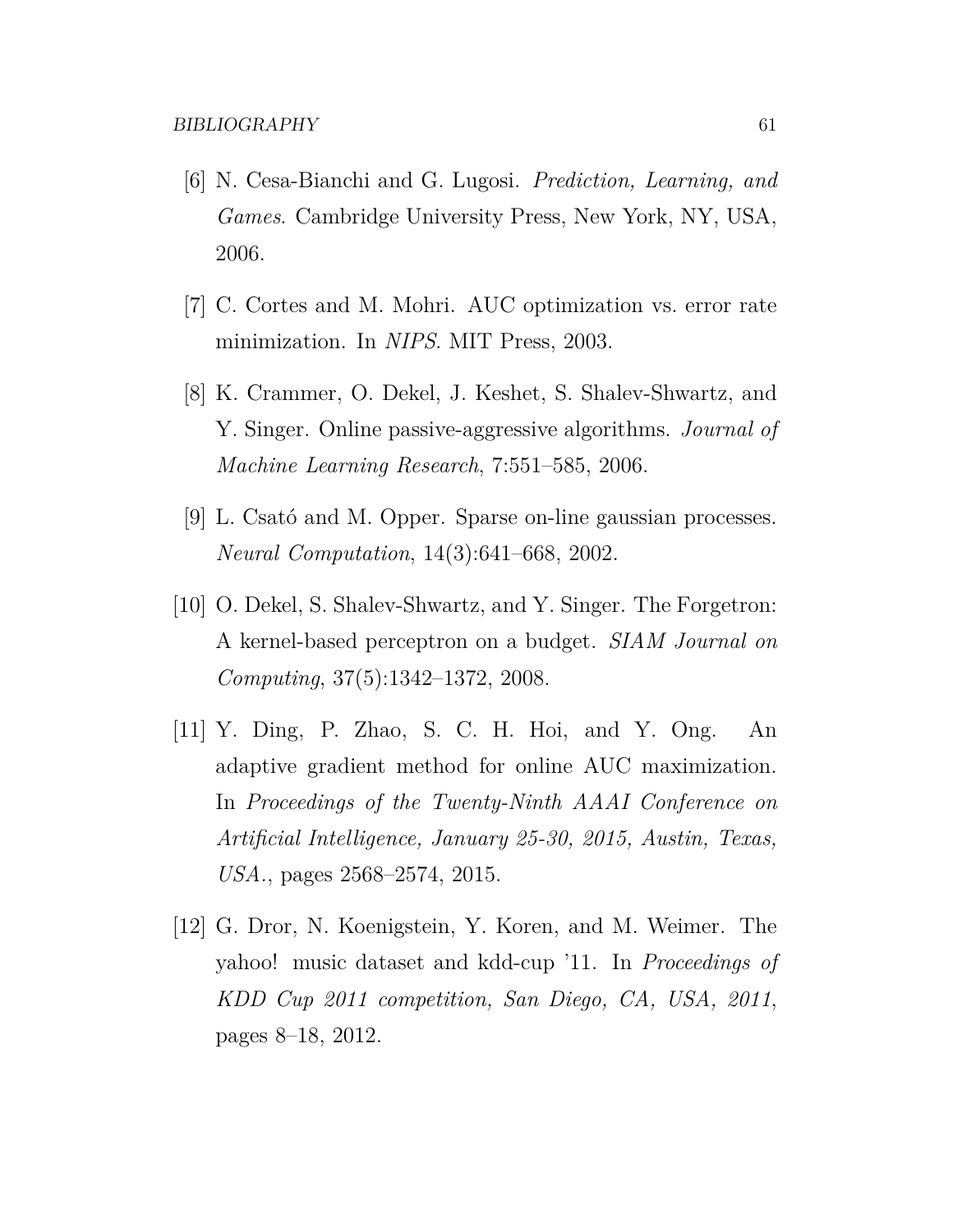- [13] Y. Engel, S. Mannor, and R. Meir. The kernel recursive least-squares algorithm. *IEEE Transactions on Signal Processing*, 52(8):2275–2285, 2004.
- [14] W. Fan and A. Bifet. Mining big data: current status, and forecast to the future. *SIGKDD Explorations*, 14(2):1–5, 2012.
- [15] T. Fawcett. An introduction to ROC analysis. *Pattern Recognition Letters*, 27(8):861–874, 2006.
- [16] Y. Freund and R. E. Schapire. Large margin classification using the perceptron algorithm. *Machine Learning*, 37(3):277–296, 1999.
- [17] W. Gao, R. Jin, S. Zhu, and Z.-H. Zhou. One-pass AUC optimization. In *ICML*, pages 906–914, 2013.
- [18] I. Guyon, V. Lemaire, M. Boullé, G. Dror, and D. Vogel. Design and analysis of the KDD cup 2009: fast scoring on a large orange customer database. *SIGKDD Explorations*, 11(2):68–76, 2009.
- [19] J. A. Hanley and B. J. McNeil. The meaning and use of the area under a receiver operating characteristic (ROC) curve. *Radiology*, 143(1):29–36, 1982.
- [20] J. Hensman, N. Fusi, and N. D. Lawrence. Gaussian processes for big data. In *Proceedings of the Twenty-*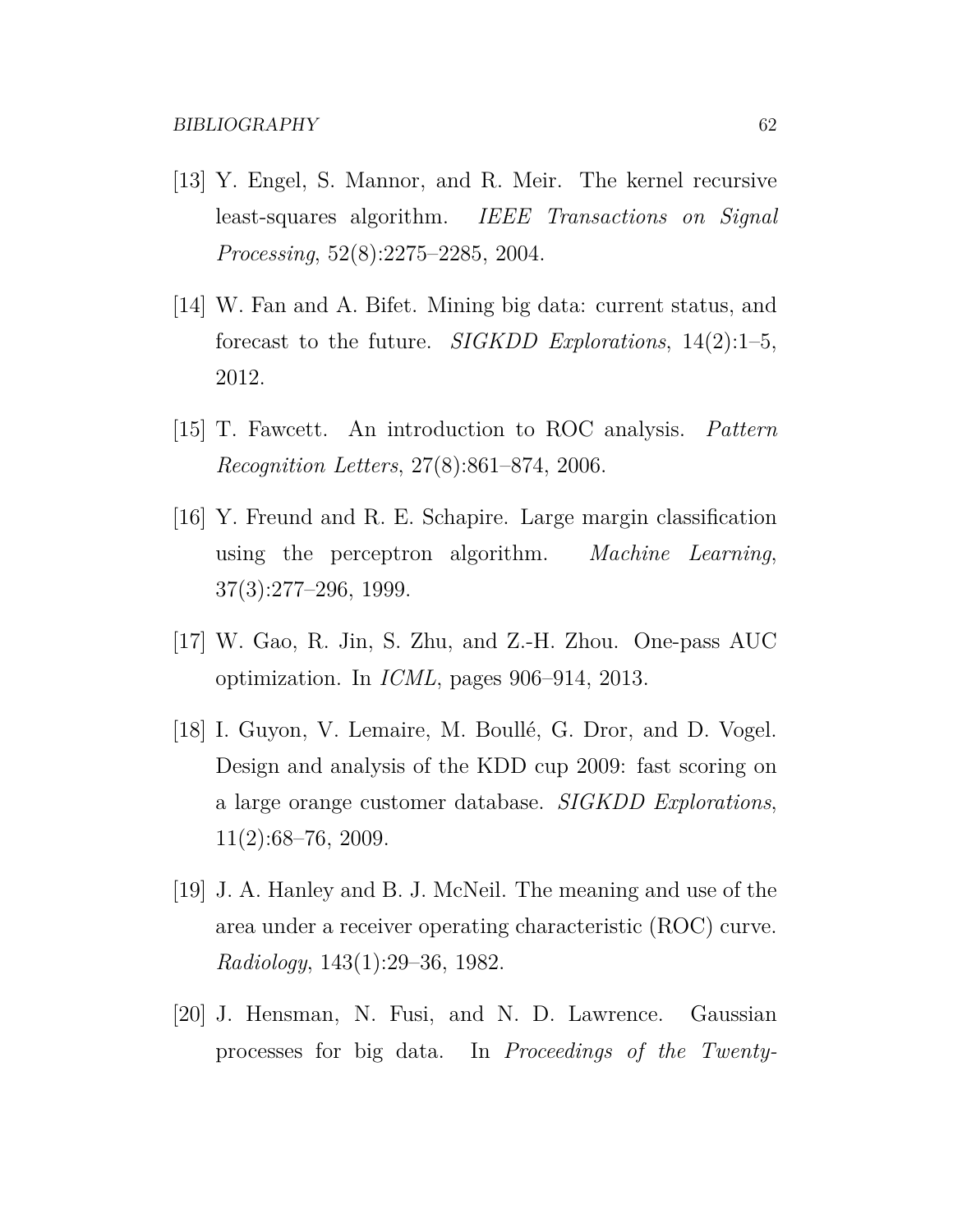*Ninth Conference on Uncertainty in Artificial Intelligence, Bellevue, WA, USA, August 11-15, 2013*, 2013.

- [21] A. Herschtal and B. Raskutti. Optimising area under the ROC curve using gradient descent. In *ICML*, 2004.
- [22] S. C. H. Hoi, R. Jin, P. Zhao, and T. Yang. Online multiple kernel classification. *Machine Learning*, 90(2):289– 316, 2013.
- [23] J. Hu, H. Yang, I. King, M. R. Lyu, and A. M.-C. So. Kernelized online imbalanced learning with fixed budgets. In *AAAI*, Austin Texss, USA, Jan. 25-30 2015. AR = 531/1991 (26.67%).
- [24] R. Jin, S. C. H. Hoi, and T. Yang. Online multiple kernel learning: Algorithms and mistake bounds. In *Algorithmic Learning Theory, 21st International Conference, ALT 2010, Canberra, Australia, October 6-8, 2010. Proceedings*, pages 390–404, 2010.
- [25] T. Joachims. A support vector method for multivariate performance measures. In *ICML*, pages 377–384, 2005.
- [26] P. Kar, B. K. Sriperumbudur, P. Jain, and H. Karnick. On the generalization ability of online learning algorithms for pairwise loss functions. In *Proceedings of the 30th International Conference on Machine Learning, ICML*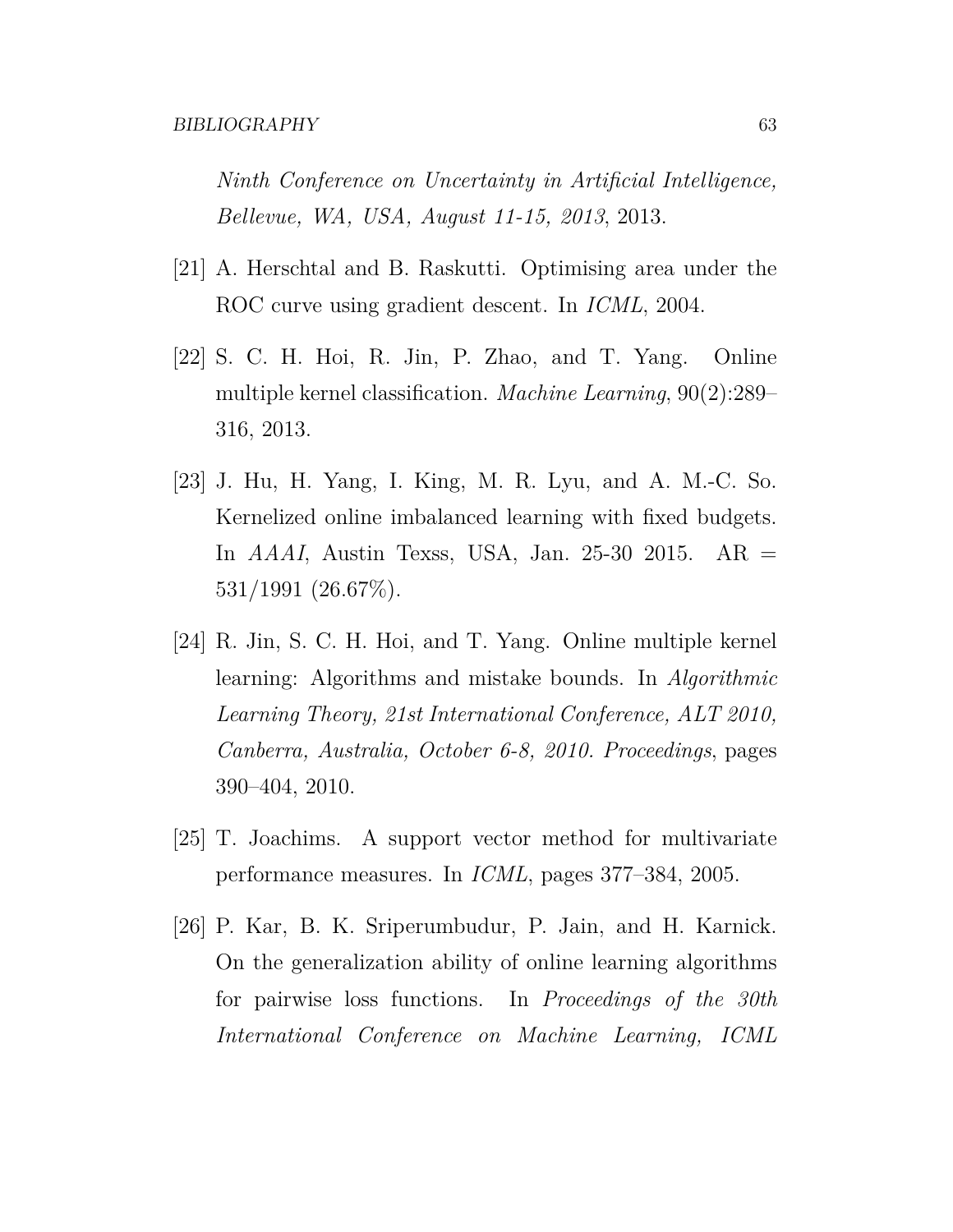*2013, Atlanta, GA, USA, 16-21 June 2013*, pages 441–449, 2013.

- [27] N. Karampatziakis and J. Langford. Online importance weight aware updates. In *UAI*, pages 392–399, 2011.
- [28] S. S. Keerthi and W. Chu. A matching pursuit approach to sparse gaussian process regression. In *Advances in Neural Information Processing Systems 18 [Neural Information Processing Systems, NIPS 2005, December 5-8, 2005, Vancouver, British Columbia, Canada]*, pages 643–650, 2005.
- [29] J. Kivinen, A. J. Smola, and R. C. Williamson. Online learning with kernels. *IEEE Transactions on Signal Processing*, 52(8):2165–2176, 2004.
- [30] M. Kloft, U. Brefeld, S. Sonnenburg, and A. Zien. *lp*norm multiple kernel learning. *Journal of Machine Learning Research*, 12:953–997, 2011.
- [31] Y. Li and P. M. Long. The relaxed online maximum margin algorithm. *Machine Learning*, 46(1-3):361–387, 2002.
- [32] M. Lin, K. Tang, and X. Yao. Dynamic sampling approach to training neural networks for multiclass imbalance classification. *IEEE Trans. Neural Netw. Learning Syst.*, 24(4):647–660, 2013.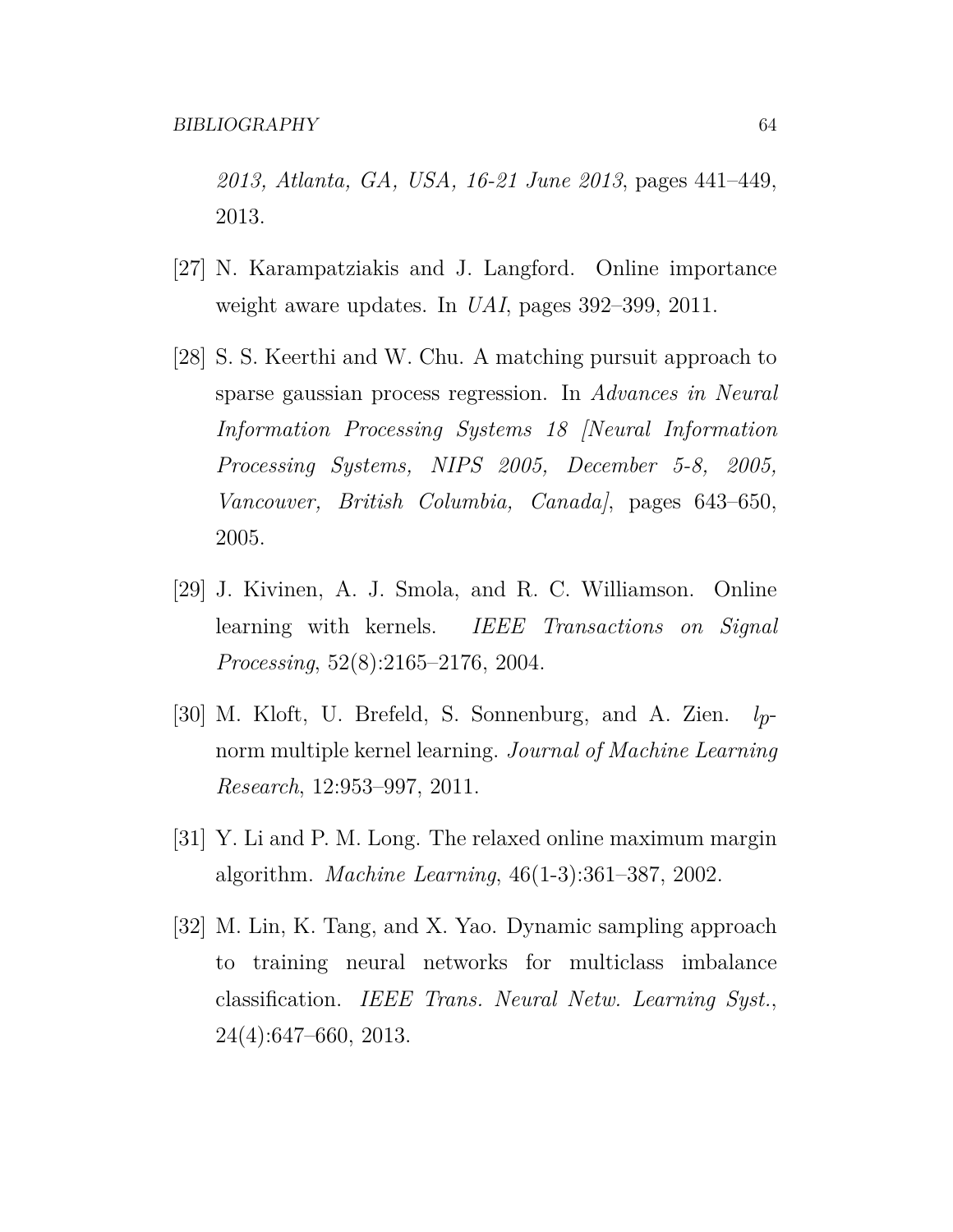- [33] G. Loomes and R. Sugden. Regret theory: An alternative theory of rational choice under uncertainty. *The economic journal*, pages 805–824, 1982.
- [34] Y. Nesterov. *Introductory Lectures on Convex Optimization: A Basic Course*. Kluwer Academic Publishers, 2003.
- [35] F. Orabona, J. Keshet, and B. Caputo. Bounded kernelbased online learning. *Journal of Machine Learning Research*, 10:2643–2666, 2009.
- [36] A. Rakotomamonjy, F. R. Bach, S. Canu, and Y. Grandvalet. SimpleMKL. *Journal of Machine Learning Research*, 9:1179–1225, 2008.
- [37] F. Rosenblatt. The Perceptron: A probabilistic model for information storage and organization in the brain. *Psychological Review*, 65:386–408, 1958.
- [38] S. Ross, P. Mineiro, and J. Langford. Normalized online learning. *CoRR*, abs/1305.6646, 2013.
- [39] D. Sahoo, S. C. H. Hoi, and B. Li. Online multiple kernel regression. In *The 20th ACM SIGKDD International Conference on Knowledge Discovery and Data Mining, KDD '14, New York, NY, USA - August 24 - 27, 2014*, pages 293–302, 2014.
- [40] B. Schölkopf and A. Smola. *Learning with Kernels*. MIT Press, Cambridge, MA, 2002.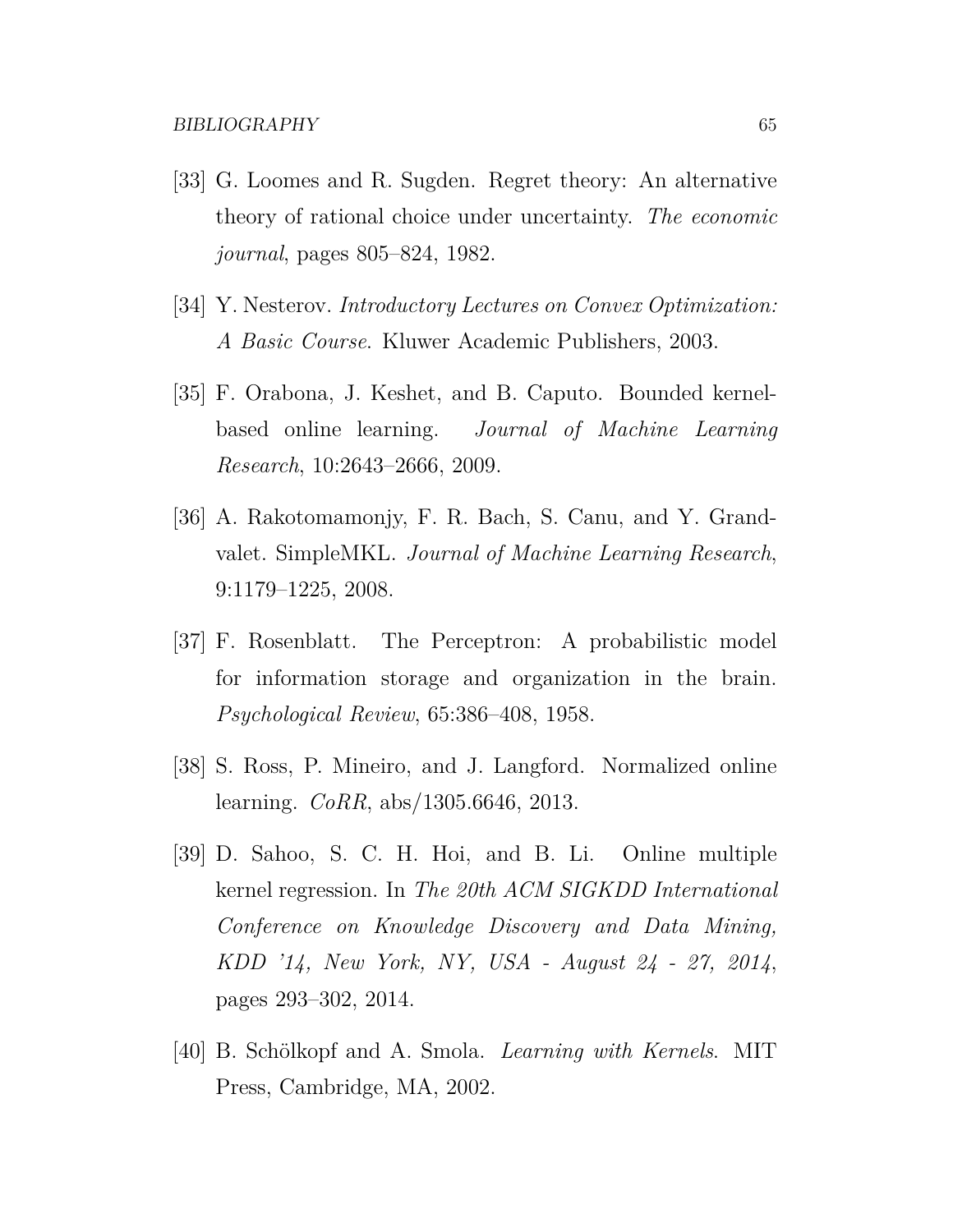- [41] M. W. Seeger, C. K. I. Williams, and N. D. Lawrence. Fast forward selection to speed up sparse gaussian process regression. In *Proceedings of the Ninth International Workshop on Artificial Intelligence and Statistics, AISTATS 2003, Key West, Florida, USA, January 3-6, 2003*, 2003.
- [42] S. Smale and Y. Yao. Online learning algorithms. *Foundations of Computational Mathematics*, 6(2):145–170, April 2006.
- [43] S. Sonnenburg, G. Rätsch, C. Schäfer, and B. Schölkopf. Large scale multiple kernel learning. *Journal of Machine Learning Research*, 7:1531–1565, 2006.
- [44] S. J. Stolfo, W. Lee, P. K. Chan, W. Fan, and E. Eskin. Data mining-based intrusion detectors: An overview of the columbia IDS project. *SIGMOD Record*, 30(4):5–14, 2001.
- [45] S. V. Vaerenbergh, M. Lázaro-Gredilla, and I. Santamaría. Kernel recursive least-squares tracker for time-varying regression. *IEEE Trans. Neural Netw. Learning Syst.*, 23(8):1313–1326, 2012.
- [46] J. S. Vitter. Random sampling with a reservoir. *ACM Trans. Math. Softw.*, 11(1):37–57, Mar. 1985.
- [47] Y. Wang, R. Khardon, D. Pechyony, and R. Jones. Generalization bounds for online learning algorithms with pairwise loss functions. In *COLT 2012 - The 25th*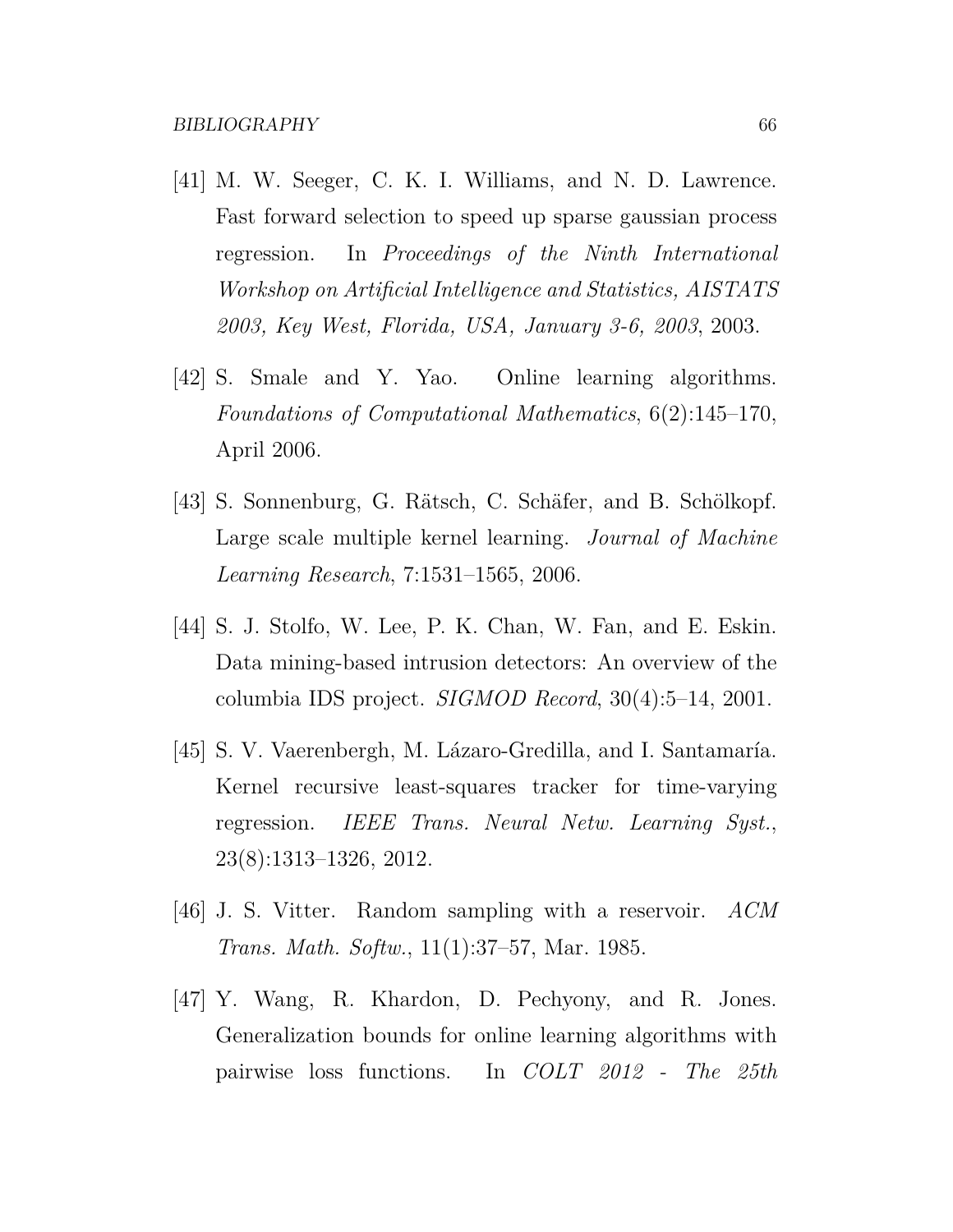*Annual Conference on Learning Theory, June 25-27, 2012, Edinburgh, Scotland*, pages 13.1–13.22, 2012.

- [48] X. Wu, V. Kumar, J. R. Quinlan, J. Ghosh, Q. Yang, H. Motoda, G. J. McLachlan, A. F. M. Ng, B. Liu, P. S. Yu, Z. Zhou, M. Steinbach, D. J. Hand, and D. Steinberg. Top 10 algorithms in data mining. *Knowl. Inf. Syst.*, 14(1):1–37, 2008.
- [49] H. Xia, S. C. H. Hoi, R. Jin, and P. Zhao. Online multiple kernel similarity learning for visual search. *IEEE Trans. Pattern Anal. Mach. Intell.*, 36(3):536–549, 2014.
- [50] Z. Xu, R. Jin, H. Yang, I. King, and M. R. Lyu. Simple and efficient multiple kernel learning by group lasso. In *ICML*, pages 1175–1182, Haifa, Israel, 2010.
- [51] L. Yan, R. H. Dodier, M. Mozer, and R. H. Wolniewicz. Optimizing classifier performance via an approximation to the wilcoxon-mann-whitney statistic. In *Machine Learning, Proceedings of the Twentieth International Conference (ICML 2003), August 21-24, 2003, Washington, DC, USA*, pages 848–855, 2003.
- [52] H. Yang, J. Hu, M. R. Lyu, and I. King. Online imbalanced learning with kernels. In *NIPS Workshop on Big Learning*, Lake Tahoe, USA, 2013.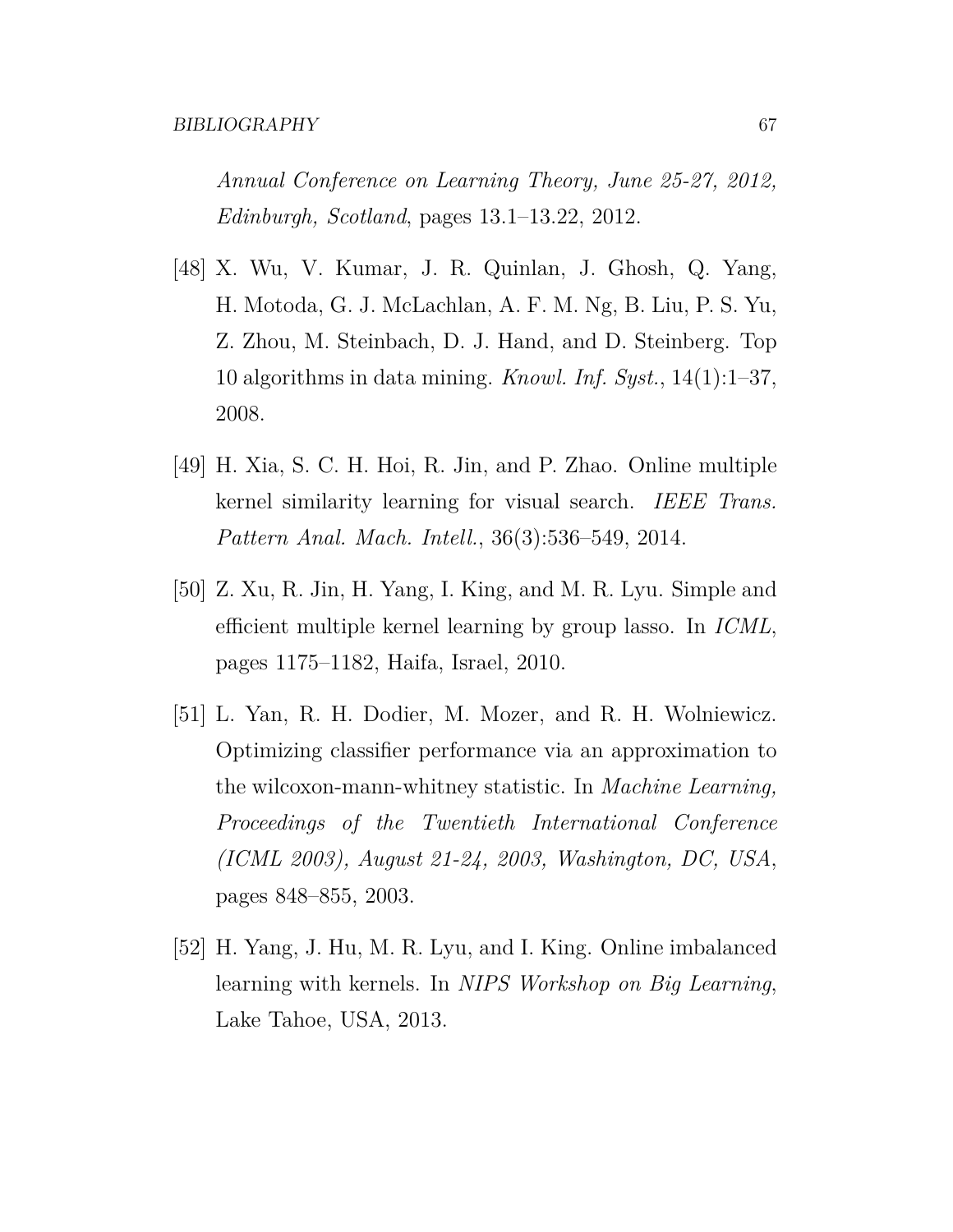- [53] H. Yang, J. Hu, M. R. Lyu, and I. King. Online imbalanced learning with kernels. In *NIPS Workshop on Big Learning*, Dec. 05-10 2013.
- [54] H. Yang and I. King. Ensemble learning for imbalanced ecommerce transaction anomaly classification. In *ICONIP*, pages 866–874, Bangkok, Thailand, 2009.
- [55] H. Yang, I. King, and M. R. Lyu. *Sparse Learning Under Regularization Framework*. LAP Lambert Academic Publishing, April 2011.
- [56] H. Yang, Z. Xu, J. Ye, I. King, and M. R. Lyu. Efficient sparse generalized multiple kernel learning. *IEEE Transactions on Neural Networks*, 22(3):433–446, March 2011.
- [57] T. Yang, M. Mahdavi, R. Jin, J. Yi, and S. C. H. Hoi. Online kernel selection: Algorithms and evaluations. In *Proceedings of the Twenty-Sixth AAAI Conference on Artificial Intelligence, July 22-26, 2012, Toronto, Ontario, Canada.*, 2012.
- [58] L. Zhang, J. Yi, R. Jin, M. Lin, and X. He. Online kernel learning with a near optimal sparsity bound. In *Proceedings of the 30th International Conference on Machine Learning, ICML 2013, Atlanta, GA, USA, 16-21 June 2013*, pages 621–629, 2013.